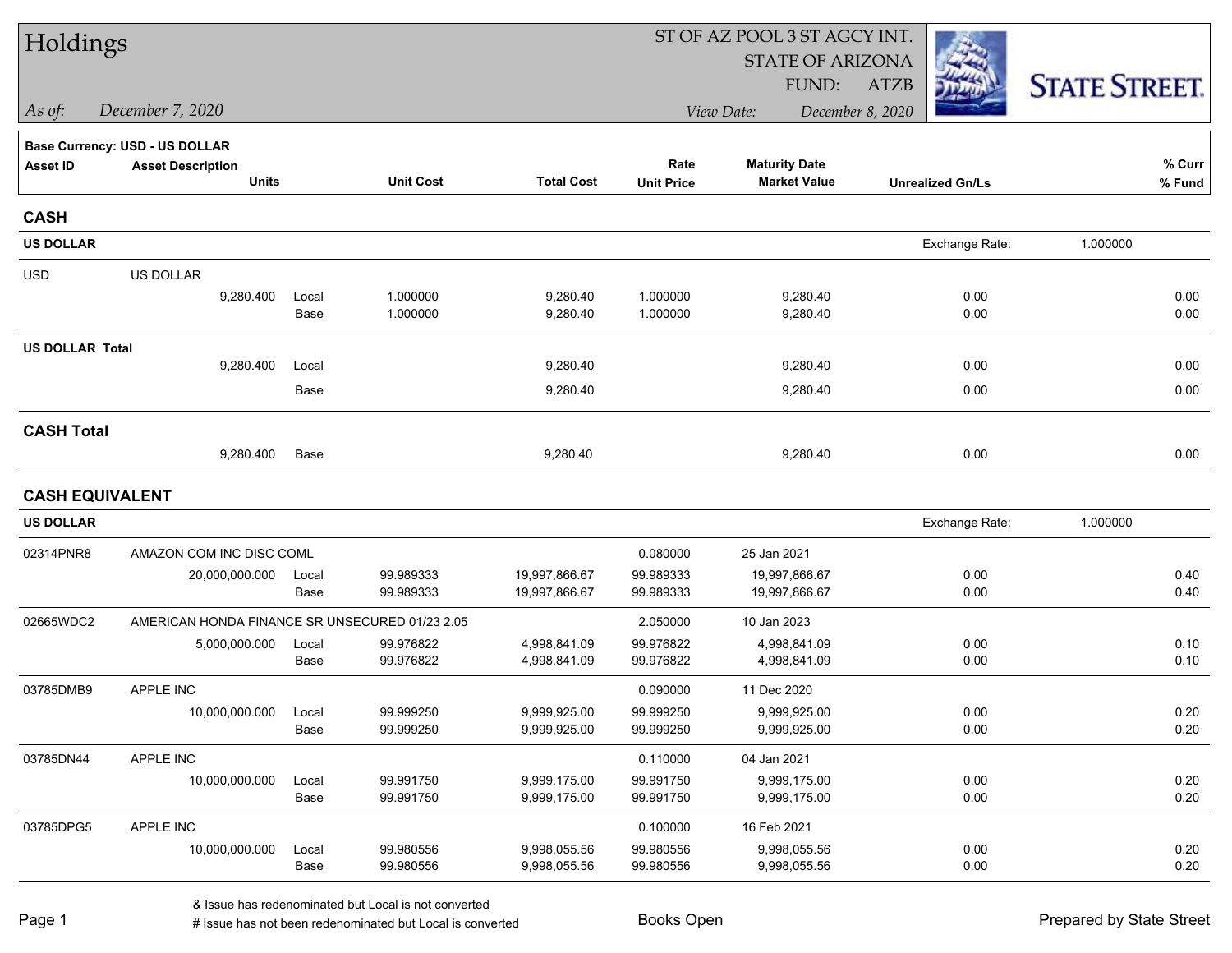|  | <b>Holdings</b> |
|--|-----------------|
|  |                 |

STATE OF ARIZONA

ATZB



*December 7, 2020 As of: View Date: December 8, 2020*

**Base Currency: USD - US DOLLAR**

| <b>Asset ID</b> | <b>Asset Description</b>      |       |                  |                   | Rate              | <b>Maturity Date</b> |                         | % Curr |
|-----------------|-------------------------------|-------|------------------|-------------------|-------------------|----------------------|-------------------------|--------|
|                 | <b>Units</b>                  |       | <b>Unit Cost</b> | <b>Total Cost</b> | <b>Unit Price</b> | <b>Market Value</b>  | <b>Unrealized Gn/Ls</b> | % Fund |
| 06417MMH5       | <b>BANK OF NOVA SCOTIA</b>    |       |                  |                   | 0.230000          | 02 Jul 2021          |                         |        |
|                 | 25,000,000.000                | Local | 100.000000       | 25,000,000.00     | 100.000000        | 25,000,000.00        | 0.00                    | 0.51   |
|                 |                               | Base  | 100.000000       | 25,000,000.00     | 100.000000        | 25,000,000.00        | 0.00                    | 0.51   |
| 091995001       | <b>BLACKROCK INVT QUALITY</b> |       |                  |                   | 0.000000          | 04 Jan 2021          |                         |        |
|                 | 30,006,421.890                | Local | 100.000000       | 30,006,421.89     | 100.000000        | 30,006,421.89        | 0.00                    | 0.61   |
|                 |                               | Base  | 100.000000       | 30,006,421.89     | 100.000000        | 30,006,421.89        | 0.00                    | 0.61   |
| 11563VNE3       | <b>BROWN-FORMAN CORP.</b>     |       |                  |                   | 0.160000          | 14 Jan 2021          |                         |        |
|                 | 2,000,000.000                 | Local | 99.983556        | 1,999,671.11      | 99.983556         | 1,999,671.11         | 0.00                    | 0.04   |
|                 |                               | Base  | 99.983556        | 1,999,671.11      | 99.983556         | 1,999,671.11         | 0.00                    | 0.04   |
| 138994009       | CANTOR FITZGERALD REPO REPO   |       |                  |                   | 0.040000          | 08 Dec 2020          |                         |        |
|                 | 220,000,000.000               | Local | 100.000000       | 220,000,000.00    | 100.000000        | 220,000,000.00       | 0.00                    | 4.45   |
|                 |                               | Base  | 100.000000       | 220,000,000.00    | 100.000000        | 220,000,000.00       | 0.00                    | 4.45   |
| 138994009       | CANTOR FITZGERALD REPO REPO   |       |                  |                   | 0.090000          | 08 Dec 2020          |                         |        |
|                 | 450,000,000.000               | Local | 100.000000       | 450,000,000.00    | 100.000000        | 450,000,000.00       | 0.00                    | 9.09   |
|                 |                               | Base  | 100.000000       | 450,000,000.00    | 100.000000        | 450,000,000.00       | 0.00                    | 9.09   |
| 138994009       | CANTOR FITZGERALD REPO REPO   |       |                  |                   | 0.300000          | 09 Dec 2020          |                         |        |
|                 | 80,000,000.000                | Local | 100.000000       | 80,000,000.00     | 100.000000        | 80,000,000.00        | 0.00                    | 1.62   |
|                 |                               | Base  | 100.000000       | 80,000,000.00     | 100.000000        | 80,000,000.00        | 0.00                    | 1.62   |
| 138994009       | CANTOR FITZGERALD REPO REPO   |       |                  |                   | 0.300000          | 04 Jan 2021          |                         |        |
|                 | 25,000,000.000                | Local | 100.000000       | 25,000,000.00     | 100.000000        | 25.000.000.00        | 0.00                    | 0.51   |
|                 |                               | Base  | 100.000000       | 25,000,000.00     | 100.000000        | 25,000,000.00        | 0.00                    | 0.51   |
| 138994009       | CANTOR FITZGERALD REPO REPO   |       |                  |                   | 0.400000          | 19 Jan 2021          |                         |        |
|                 | 15,000,000.000                | Local | 100.000000       | 15,000,000.00     | 100.000000        | 15,000,000.00        | 0.00                    | 0.30   |
|                 |                               | Base  | 100.000000       | 15,000,000.00     | 100.000000        | 15,000,000.00        | 0.00                    | 0.30   |
| 138994009       | CANTOR FITZGERALD REPO REPO   |       |                  |                   | 0.400000          | 01 Feb 2021          |                         |        |
|                 | 25,000,000.000                | Local | 100.000000       | 25,000,000.00     | 100.000000        | 25,000,000.00        | 0.00                    | 0.51   |
|                 |                               | Base  | 100.000000       | 25,000,000.00     | 100.000000        | 25,000,000.00        | 0.00                    | 0.51   |
| 14178LN63       | <b>CARGILL INC</b>            |       |                  |                   | 0.120000          | 06 Jan 2021          |                         |        |
|                 | 25,000,000.000                | Local | 99.990333        | 24,997,583.33     | 99.990333         | 24,997,583.33        | 0.00                    | 0.51   |
|                 |                               | Base  | 99.990333        | 24,997,583.33     | 99.990333         | 24,997,583.33        | 0.00                    | 0.51   |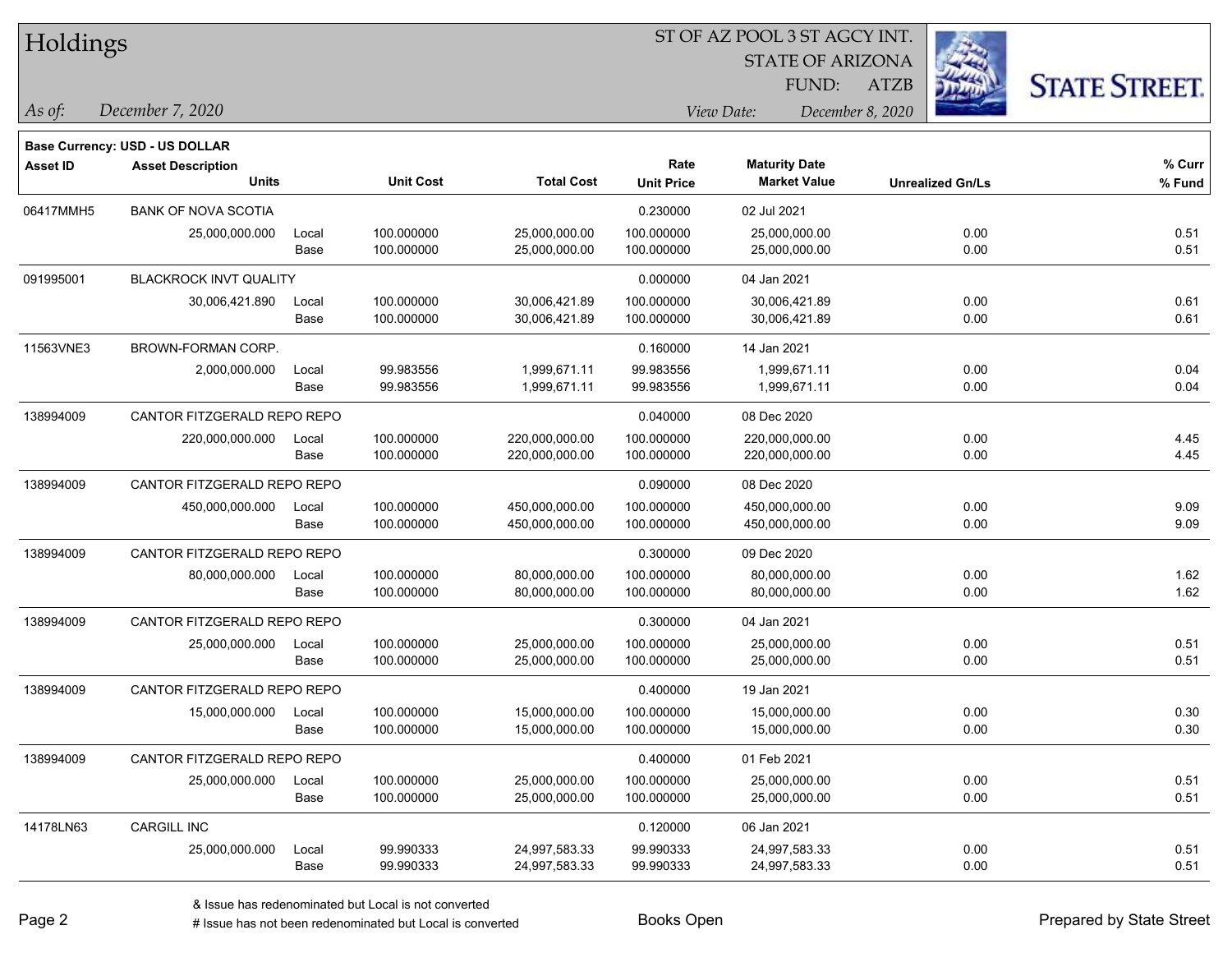| Holdings        |                                          |               |                          |                                |                           | ST OF AZ POOL 3 ST AGCY INT.<br><b>STATE OF ARIZONA</b> |                  |                         |                      |  |
|-----------------|------------------------------------------|---------------|--------------------------|--------------------------------|---------------------------|---------------------------------------------------------|------------------|-------------------------|----------------------|--|
|                 |                                          |               |                          |                                |                           | FUND:                                                   | <b>ATZB</b>      |                         | <b>STATE STREET.</b> |  |
| As of:          | December 7, 2020                         |               |                          |                                |                           | View Date:                                              | December 8, 2020 |                         |                      |  |
|                 | Base Currency: USD - US DOLLAR           |               |                          |                                |                           |                                                         |                  |                         |                      |  |
| <b>Asset ID</b> | <b>Asset Description</b><br><b>Units</b> |               | <b>Unit Cost</b>         | <b>Total Cost</b>              | Rate<br><b>Unit Price</b> | <b>Maturity Date</b><br><b>Market Value</b>             |                  | <b>Unrealized Gn/Ls</b> | % Curr<br>% Fund     |  |
| 16677JN51       | <b>CHEVRON CORP</b>                      |               |                          |                                | 0.110000                  | 05 Jan 2021                                             |                  |                         |                      |  |
|                 | 20,000,000.000                           | Local<br>Base | 99.991444<br>99.991444   | 19,998,288.89<br>19,998,288.89 | 99.991444<br>99.991444    | 19,998,288.89<br>19,998,288.89                          |                  | 0.00<br>0.00            | 0.40<br>0.40         |  |
| 19121AMJ7       | COCA-COLA COMPANY                        |               |                          |                                | 0.090000                  | 18 Dec 2020                                             |                  |                         |                      |  |
|                 | 10,000,000.000                           | Local<br>Base | 99.997500<br>99.997500   | 9,999,750.00<br>9,999,750.00   | 99.997500<br>99.997500    | 9,999,750.00<br>9,999,750.00                            |                  | 0.00<br>0.00            | 0.20<br>0.20         |  |
| 19121ANK3       | COCA-COLA COMPANY                        |               |                          |                                | 0.100000                  | 19 Jan 2021                                             |                  |                         |                      |  |
|                 | 11,790,000.000                           | Local<br>Base | 99.988333<br>99.988333   | 11,788,624.50<br>11,788,624.50 | 99.988333<br>99.988333    | 11,788,624.50<br>11,788,624.50                          |                  | 0.00<br>0.00            | 0.24<br>0.24         |  |
| 22599G006       | CREDIT AGRICOLE REPO REPO                |               |                          |                                | 0.050000                  | 08 Dec 2020                                             |                  |                         |                      |  |
|                 | 75,000,000.000                           | Local<br>Base | 100.000000<br>100.000000 | 75,000,000.00<br>75,000,000.00 | 100.000000<br>100.000000  | 75,000,000.00<br>75,000,000.00                          |                  | 0.00<br>0.00            | 1.52<br>1.52         |  |
| 2546R2NF9       | WALT DISNEY CO                           |               |                          |                                | 0.550000                  | 15 Jan 2021                                             |                  |                         |                      |  |
|                 | 10,000,000.000                           | Local<br>Base | 99.941944<br>99.941944   | 9,994,194.44<br>9,994,194.44   | 99.941944<br>99.941944    | 9,994,194.44<br>9,994,194.44                            |                  | 0.00<br>0.00            | 0.20<br>0.20         |  |
| 2546R2TF3       | WALT DISNEY CO                           |               |                          |                                | 0.500000                  | 15 Jun 2021                                             |                  |                         |                      |  |
|                 | 10,000,000.000                           | Local<br>Base | 99.737500<br>99.737500   | 9,973,750.00<br>9,973,750.00   | 99.737500<br>99.737500    | 9,973,750.00<br>9,973,750.00                            |                  | 0.00<br>0.00            | 0.20<br>0.20         |  |
| 2546R2UP9       | WALT DISNEY CO                           |               |                          |                                | 0.320000                  | 23 Jul 2021                                             |                  |                         |                      |  |
|                 | 1,774,000.000                            | Local<br>Base | 99.798222<br>99.798222   | 1,770,420.46<br>1,770,420.46   | 99.798222<br>99.798222    | 1,770,420.46<br>1,770,420.46                            |                  | 0.00<br>0.00            | 0.04<br>0.04         |  |
| 2546R2UP9       | WALT DISNEY CO                           |               |                          |                                | 0.350000                  | 23 Jul 2021                                             |                  |                         |                      |  |
|                 | 540,000.000                              | Local<br>Base | 99.779306<br>99.779306   | 538,808.25<br>538,808.25       | 99.779306<br>99.779306    | 538,808.25<br>538,808.25                                |                  | 0.00<br>0.00            | 0.01<br>0.01         |  |
| 26055AMX1       | DOW CHEMICAL COMPANY                     |               |                          |                                | 0.320000                  | 31 Dec 2020                                             |                  |                         |                      |  |
|                 | 10,000,000.000                           | Local<br>Base | 99.979556<br>99.979556   | 9,997,955.56<br>9,997,955.56   | 99.979556<br>99.979556    | 9,997,955.56<br>9,997,955.56                            |                  | 0.00<br>0.00            | 0.20<br>0.20         |  |
| 29101ANF7       | <b>EMERSON ELECTRIC CO</b>               |               |                          |                                | 0.100000                  | 15 Jan 2021                                             |                  |                         |                      |  |

0.20 10,000,000.000 Local 99.989444 9,998,944.44 99.989444 9,998,944.44 9,998,944.44 0.00

Base 99.989444 9,998,944.44 99.989444 9,998,944.44 0.00 0.20

A ISSUE OF THE ISSUE OF THE PRESENT OF THE PRESENT OF THE PRESENT OF THE PRESENT OF THE PREPARED OF THE PREPARED OF THE PREPARED OF THE PREPARED OF THE PREPARED OF THE PREPARED OF THE PREPARED OF THE PREPARED OF THE PREPAR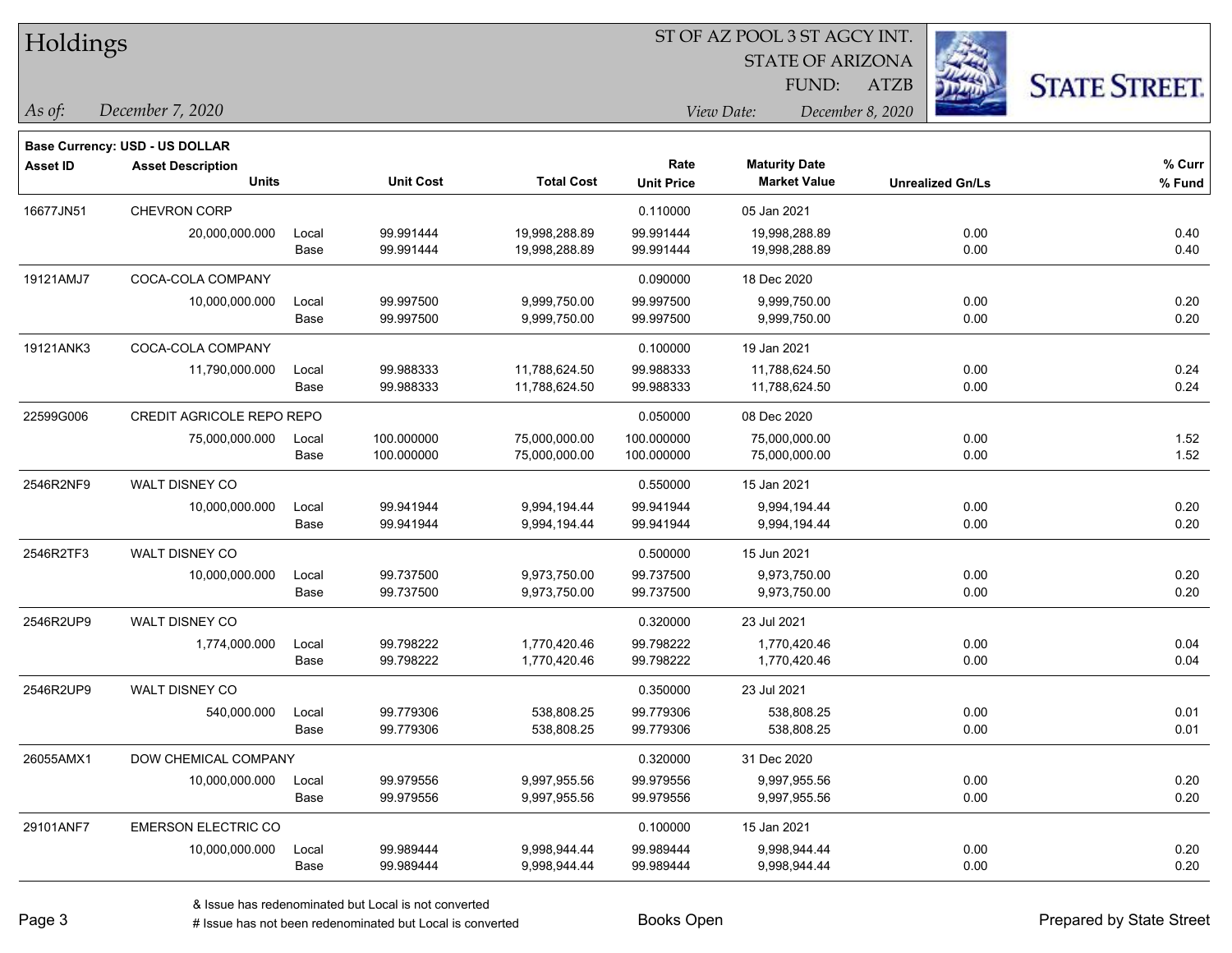| Holdings |
|----------|
|----------|

**Base Currency: USD - US DOLLAR**

#### ST OF AZ POOL 3 ST AGCY INT.

STATE OF ARIZONA

ATZB



*December 7, 2020 As of: View Date: December 8, 2020* FUND:

| <b>Asset ID</b> | <b>Asset Description</b> |       |                  |                   | Rate              | <b>Maturity Date</b> |                         | $%$ Curr |
|-----------------|--------------------------|-------|------------------|-------------------|-------------------|----------------------|-------------------------|----------|
|                 | <b>Units</b>             |       | <b>Unit Cost</b> | <b>Total Cost</b> | <b>Unit Price</b> | <b>Market Value</b>  | <b>Unrealized Gn/Ls</b> | % Fund   |
| 30229APH6       | <b>EXXON MOBIL CORP</b>  |       |                  |                   | 0.130000          | 17 Feb 2021          |                         |          |
|                 | 4,000,000.000            | Local | 99.974361        | 3,998,974.45      | 99.974361         | 3,998,974.45         | 0.00                    | 0.08     |
|                 |                          | Base  | 99.974361        | 3,998,974.45      | 99.974361         | 3,998,974.45         | 0.00                    | 0.08     |
| 30229APS2       | <b>EXXON MOBIL CORP</b>  |       |                  |                   | 0.210000          | 26 Feb 2021          |                         |          |
|                 | 15,000,000.000           | Local | 99.953333        | 14,993,000.00     | 99.953333         | 14,993,000.00        | 0.00                    | 0.30     |
|                 |                          | Base  | 99.953333        | 14,993,000.00     | 99.953333         | 14,993,000.00        | 0.00                    | 0.30     |
| 30229AQR3       | <b>EXXON MOBIL CORP</b>  |       |                  |                   | 0.190000          | 25 Mar 2021          |                         |          |
|                 | 25,000,000.000           | Local | 99.943528        | 24,985,881.94     | 99.943528         | 24,985,881.94        | 0.00                    | 0.50     |
|                 |                          | Base  | 99.943528        | 24,985,881.94     | 99.943528         | 24,985,881.94        | 0.00                    | 0.50     |
| 30229ATG4       | <b>EXXON MOBIL CORP</b>  |       |                  |                   | 0.200000          | 16 Jun 2021          |                         |          |
|                 | 25,000,000.000           | Local | 99.894444        | 24,973,611.11     | 99.894444         | 24,973,611.11        | 0.00                    | 0.50     |
|                 |                          | Base  | 99.894444        | 24,973,611.11     | 99.894444         | 24,973,611.11        | 0.00                    | 0.50     |
| 41282JN80       | HARLEY-DAVIDSON FND CP   |       |                  |                   | 0.600000          | 08 Jan 2021          |                         |          |
|                 | 20,000,000.000           | Local | 99.948333        | 19,989,666.67     | 99.948333         | 19,989,666.67        | 0.00                    | 0.40     |
|                 |                          | Base  | 99.948333        | 19,989,666.67     | 99.948333         | 19,989,666.67        | 0.00                    | 0.40     |
| 43851TT89       | HONEYWELL INTERNATN'     |       |                  |                   | 0.180000          | 08 Jun 2021          |                         |          |
|                 | 1,850,000.000            | Local | 99.909000        | 1,848,316.50      | 99.909000         | 1,848,316.50         | 0.00                    | 0.04     |
|                 |                          | Base  | 99.909000        | 1,848,316.50      | 99.909000         | 1,848,316.50         | 0.00                    | 0.04     |
| 43851TW28       | HONEYWELL INTERNATN'     |       |                  |                   | 0.200000          | 02 Sep 2021          |                         |          |
|                 | 10,000,000.000           | Local | 99.851111        | 9,985,111.11      | 99.851111         | 9,985,111.11         | 0.00                    | 0.20     |
|                 |                          | Base  | 99.851111        | 9,985,111.11      | 99.851111         | 9,985,111.11         | 0.00                    | 0.20     |
| 43851TWF9       | HONEYWELL INTERNATN'     |       |                  |                   | 0.190000          | 15 Sep 2021          |                         |          |
|                 | 15,000,000.000           | Local | 99.851694        | 14,977,754.16     | 99.851694         | 14,977,754.16        | 0.00                    | 0.30     |
|                 |                          | Base  | 99.851694        | 14,977,754.16     | 99.851694         | 14,977,754.16        | 0.00                    | 0.30     |
| 43851TXE1       | HONEYWELL INTERNATN'     |       |                  |                   | 0.200000          | 14 Oct 2021          |                         |          |
|                 | 30,000,000.000           | Local | 99.827778        | 29,948,333.33     | 99.827778         | 29,948,333.33        | 0.00                    | 0.61     |
|                 |                          | Base  | 99.827778        | 29,948,333.33     | 99.827778         | 29,948,333.33        | 0.00                    | 0.61     |
| 47816FN56       | JOHNSON & JOHNSON        |       |                  |                   | 0.170000          | 05 Jan 2021          |                         |          |
|                 | 20,000,000.000           | Local | 99.986778        | 19,997,355.56     | 99.986778         | 19,997,355.56        | 0.00                    | 0.40     |
|                 |                          | Base  | 99.986778        | 19,997,355.56     | 99.986778         | 19,997,355.56        | 0.00                    | 0.40     |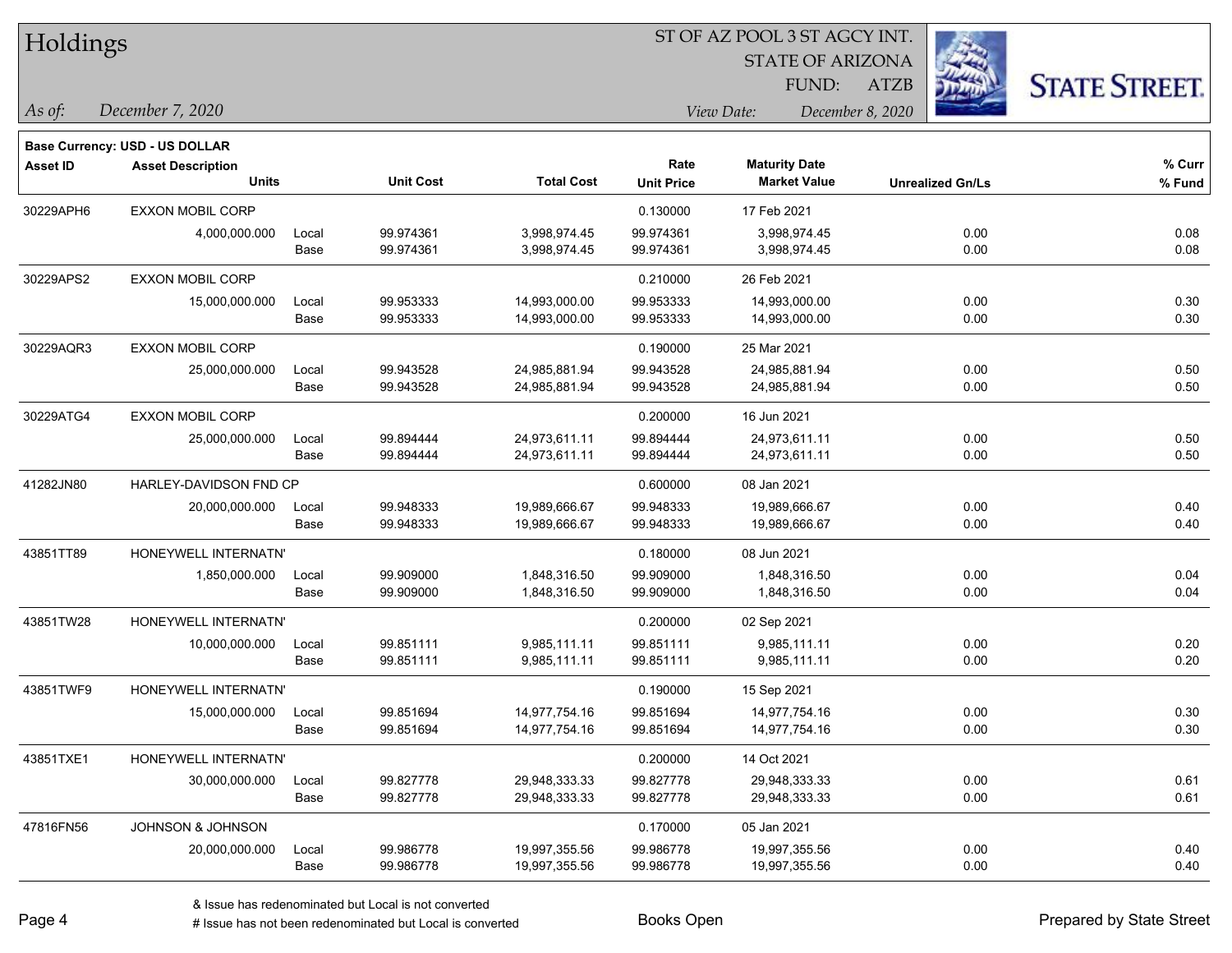| Holdings |
|----------|
|----------|

STATE OF ARIZONA

ATZB



**Base Currency: USD - US DOLLAR**

*December 7, 2020 As of: View Date: December 8, 2020* FUND:

| <b>Asset ID</b> | <b>Asset Description</b><br><b>Units</b> |       | <b>Unit Cost</b> | <b>Total Cost</b> | Rate              | <b>Maturity Date</b><br><b>Market Value</b> |                         | % Curr |
|-----------------|------------------------------------------|-------|------------------|-------------------|-------------------|---------------------------------------------|-------------------------|--------|
|                 |                                          |       |                  |                   | <b>Unit Price</b> |                                             | <b>Unrealized Gn/Ls</b> | % Fund |
| 47816FT19       | <b>JOHNSON &amp; JOHNSON</b>             |       |                  |                   | 0.110000          | 01 Jun 2021                                 |                         |        |
|                 | 20,000,000.000                           | Local | 99.946528        | 19,989,305.56     | 99.946528         | 19,989,305.56                               | 0.00                    | 0.40   |
|                 |                                          | Base  | 99.946528        | 19,989,305.56     | 99.946528         | 19,989,305.56                               | 0.00                    | 0.40   |
| 57576JM90       | MASSACHUSETTS MUT LIFE INS CO            |       |                  | 0.100000          | 09 Dec 2020       |                                             |                         |        |
|                 | 25,000,000.000                           | Local | 99.999722        | 24,999,930.56     | 99.999722         | 24,999,930.56                               | 0.00                    | 0.51   |
|                 |                                          | Base  | 99.999722        | 24,999,930.56     | 99.999722         | 24,999,930.56                               | 0.00                    | 0.51   |
| 58934ANM4       | MERCK & CO. INC                          |       |                  |                   | 0.100000          | 21 Jan 2021                                 |                         |        |
|                 | 25,000,000.000                           | Local | 99.987778        | 24,996,944.45     | 99.987778         | 24,996,944.45                               | 0.00                    | 0.51   |
|                 |                                          | Base  | 99.987778        | 24,996,944.45     | 99.987778         | 24,996,944.45                               | 0.00                    | 0.51   |
| 59157TMM2       | METLIFE SHORT TERM FDG                   |       |                  |                   | 0.130000          | 21 Dec 2020                                 |                         |        |
|                 | 15,000,000.000                           | Local | 99.995306        | 14,999,295.83     | 99.995306         | 14,999,295.83                               | 0.00                    | 0.30   |
|                 |                                          | Base  | 99.995306        | 14,999,295.83     | 99.995306         | 14,999,295.83                               | 0.00                    | 0.30   |
| 59157TNC3       | METLIFE SHORT TERM FDG                   |       |                  |                   | 0.130000          | 12 Jan 2021                                 |                         |        |
|                 | 7,250,000.000                            | Local | 99.987361        | 7,249,083.68      | 99.987361         | 7,249,083.68                                | 0.00                    | 0.15   |
|                 |                                          | Base  | 99.987361        | 7,249,083.68      | 99.987361         | 7,249,083.68                                | 0.00                    | 0.15   |
| 59157TQF3       | METLIFE SHORT TERM FDG                   |       |                  |                   | 0.180000          | 15 Mar 2021                                 |                         |        |
|                 | 15,000,000.000                           | Local | 99.951500        | 14,992,725.00     | 99.951500         | 14,992,725.00                               | 0.00                    | 0.30   |
|                 |                                          | Base  | 99.951500        | 14,992,725.00     | 99.951500         | 14,992,725.00                               | 0.00                    | 0.30   |
| 59157TU27       | METLIFE SHORT TERM FDG                   |       |                  |                   | 0.210000          | 02 Jul 2021                                 |                         |        |
|                 | 25,000,000.000                           | Local | 99.879833        | 24,969,958.33     | 99.879833         | 24,969,958.33                               | 0.00                    | 0.50   |
|                 |                                          | Base  | 99.879833        | 24,969,958.33     | 99.879833         | 24,969,958.33                               | 0.00                    | 0.50   |
| 60689FMU9       | <b>MIZUHO BANK LTD</b>                   |       |                  |                   | 0.140000          | 28 Dec 2020                                 |                         |        |
|                 | 20,000,000.000                           | Local | 99.992222        | 19,998,444.44     | 99.992222         | 19,998,444.44                               | 0.00                    | 0.40   |
|                 |                                          | Base  | 99.992222        | 19,998,444.44     | 99.992222         | 19,998,444.44                               | 0.00                    | 0.40   |
| 63743CM83       | NATL RURAL UTIL COOP                     |       |                  |                   | 0.100000          | 08 Dec 2020                                 |                         |        |
|                 | 9,200,000.000                            | Local | 100.000000       | 9,200,000.00      | 100.000000        | 9,200,000.00                                | 0.00                    | 0.19   |
|                 |                                          | Base  | 100.000000       | 9,200,000.00      | 100.000000        | 9,200,000.00                                | 0.00                    | 0.19   |
| 63763PNR6       | NATIONAL SECS CLEARING                   |       |                  |                   | 0.150000          | 25 Jan 2021                                 |                         |        |
|                 | 20,000,000.000                           | Local | 99.980000        | 19,996,000.00     | 99.980000         | 19,996,000.00                               | 0.00                    | 0.40   |
|                 |                                          | Base  | 99.980000        | 19,996,000.00     | 99.980000         | 19,996,000.00                               | 0.00                    | 0.40   |

A ISSUE ISSUE ISSUE ISSUE ISSUE ISSUE ISSUE ISSUE ISSUE ISSUE ISSUE ISSUE ISSUE ISSUE ISSUE ISSUE ISSUE ISSUE I<br>
# Issue has not been redenominated but Local is converted **BOOKS** Open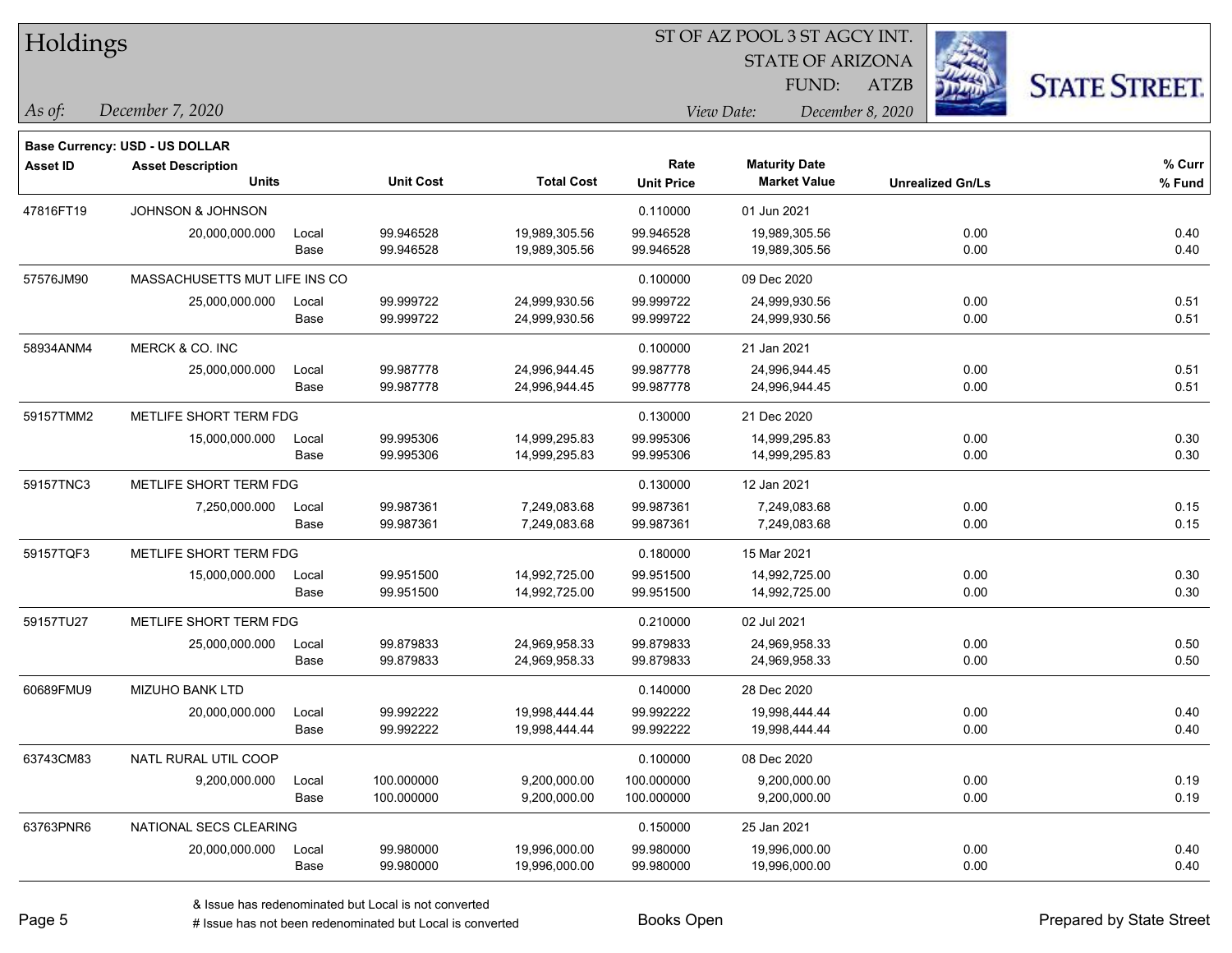| Holdings        |                                                            |       |                  | ST OF AZ POOL 3 ST AGCY INT. |                   |                         |                         |                      |  |  |
|-----------------|------------------------------------------------------------|-------|------------------|------------------------------|-------------------|-------------------------|-------------------------|----------------------|--|--|
|                 |                                                            |       |                  |                              |                   | <b>STATE OF ARIZONA</b> |                         |                      |  |  |
|                 |                                                            |       |                  |                              |                   | FUND:                   | <b>ATZB</b>             | <b>STATE STREET.</b> |  |  |
| As of:          | December 7, 2020                                           |       |                  |                              |                   | View Date:              | December 8, 2020        |                      |  |  |
|                 |                                                            |       |                  |                              |                   |                         |                         |                      |  |  |
| <b>Asset ID</b> | Base Currency: USD - US DOLLAR<br><b>Asset Description</b> |       |                  |                              | Rate              | <b>Maturity Date</b>    |                         | % Curr               |  |  |
|                 | <b>Units</b>                                               |       | <b>Unit Cost</b> | <b>Total Cost</b>            | <b>Unit Price</b> | <b>Market Value</b>     | <b>Unrealized Gn/Ls</b> | % Fund               |  |  |
| 64105GNR1       | NESTLE CAP CORP                                            |       |                  |                              | 0.170000          | 25 Jan 2021             |                         |                      |  |  |
|                 | 20,000,000.000                                             | Local | 99.977333        | 19,995,466.67                | 99.977333         | 19,995,466.67           | 0.00                    | 0.40                 |  |  |
|                 |                                                            | Base  | 99.977333        | 19,995,466.67                | 99.977333         | 19,995,466.67           | 0.00                    | 0.40                 |  |  |
| 64105GU28       | NESTLE CAP CORP                                            |       |                  |                              | 0.120000          | 02 Jul 2021             |                         |                      |  |  |
|                 | 70,000,000.000                                             | Local | 99.931333        | 69,951,933.33                | 99.931333         | 69,951,933.33           | 0.00                    | 1.41                 |  |  |
|                 |                                                            | Base  | 99.931333        | 69,951,933.33                | 99.931333         | 69,951,933.33           | 0.00                    | 1.41                 |  |  |
| 64105GXV1       | NESTLE CAP CORP                                            |       |                  |                              | 0.170000          | 29 Oct 2021             |                         |                      |  |  |
|                 | 10,000,000.000                                             | Local | 99.846528        | 9,984,652.77                 | 99.846528         | 9,984,652.77            | 0.00                    | 0.20                 |  |  |
|                 |                                                            | Base  | 99.846528        | 9,984,652.77                 | 99.846528         | 9,984,652.77            | 0.00                    | 0.20                 |  |  |
| 67983TP91       | OLD LINE FUNDING LLC                                       |       |                  |                              | 0.170000          | 09 Feb 2021             |                         |                      |  |  |
|                 | 10,000,000.000                                             | Local | 99.970250        | 9,997,025.00                 | 99.970250         | 9,997,025.00            | 0.00                    | 0.20                 |  |  |
|                 |                                                            | Base  | 99.970250        | 9,997,025.00                 | 99.970250         | 9,997,025.00            | 0.00                    | 0.20                 |  |  |
| 71344TPS5       | PEPSICO INC                                                |       |                  |                              | 0.180000          | 26 Feb 2021             |                         |                      |  |  |
|                 | 25,000,000.000                                             | Local | 99.960000        | 24,990,000.00                | 99.960000         | 24,990,000.00           | 0.00                    | 0.51                 |  |  |
|                 |                                                            | Base  | 99.960000        | 24,990,000.00                | 99.960000         | 24,990,000.00           | 0.00                    | 0.51                 |  |  |
| 71344TQ13       | PEPSICO INC                                                |       |                  |                              | 0.200000          | 01 Mar 2021             |                         |                      |  |  |
|                 | 25,000,000.000                                             | Local | 99.953889        | 24,988,472.22                | 99.953889         | 24,988,472.22           | 0.00                    | 0.50                 |  |  |
|                 |                                                            | Base  | 99.953889        | 24,988,472.22                | 99.953889         | 24,988,472.22           | 0.00                    | 0.50                 |  |  |
| 74271TM83       | PROCTOR GAMBLE AND CO                                      |       |                  |                              | 0.100000          | 08 Dec 2020             |                         |                      |  |  |
|                 | 25,000,000.000                                             | Local | 100.000000       | 25,000,000.00                | 100.000000        | 25,000,000.00           | 0.00                    | 0.51                 |  |  |
|                 |                                                            | Base  | 100.000000       | 25,000,000.00                | 100.000000        | 25,000,000.00           | 0.00                    | 0.51                 |  |  |
| 74271TN58       | PROCTOR GAMBLE AND CO                                      |       |                  |                              | 0.100000          | 05 Jan 2021             |                         |                      |  |  |
|                 | 15,000,000.000                                             | Local | 99.992222        | 14,998,833.33                | 99.992222         | 14,998,833.33           | 0.00                    | 0.30                 |  |  |
|                 |                                                            | Base  | 99.992222        | 14,998,833.33                | 99.992222         | 14,998,833.33           | 0.00                    | 0.30                 |  |  |
| 74271TNF6       | PROCTOR GAMBLE AND CO                                      |       |                  |                              | 0.100000          | 15 Jan 2021             |                         |                      |  |  |
|                 | 10,000,000.000                                             | Local | 99.989445        | 9,998,944.45                 | 99.989445         | 9,998,944.45            | 0.00                    | 0.20                 |  |  |
|                 |                                                            | Base  | 99.989445        | 9,998,944.45                 | 99.989445         | 9,998,944.45            | 0.00                    | 0.20                 |  |  |
| 74271TRF2       | PROCTOR GAMBLE AND CO                                      |       |                  |                              | 0.130000          | 15 Apr 2021             |                         |                      |  |  |
|                 | 25,000,000.000                                             | Local | 99.953778        | 24,988,444.44                | 99.953778         | 24,988,444.44           | 0.00                    | 0.50                 |  |  |
|                 |                                                            | Base  | 99.953778        | 24,988,444.44                | 99.953778         | 24,988,444.44           | 0.00                    | 0.50                 |  |  |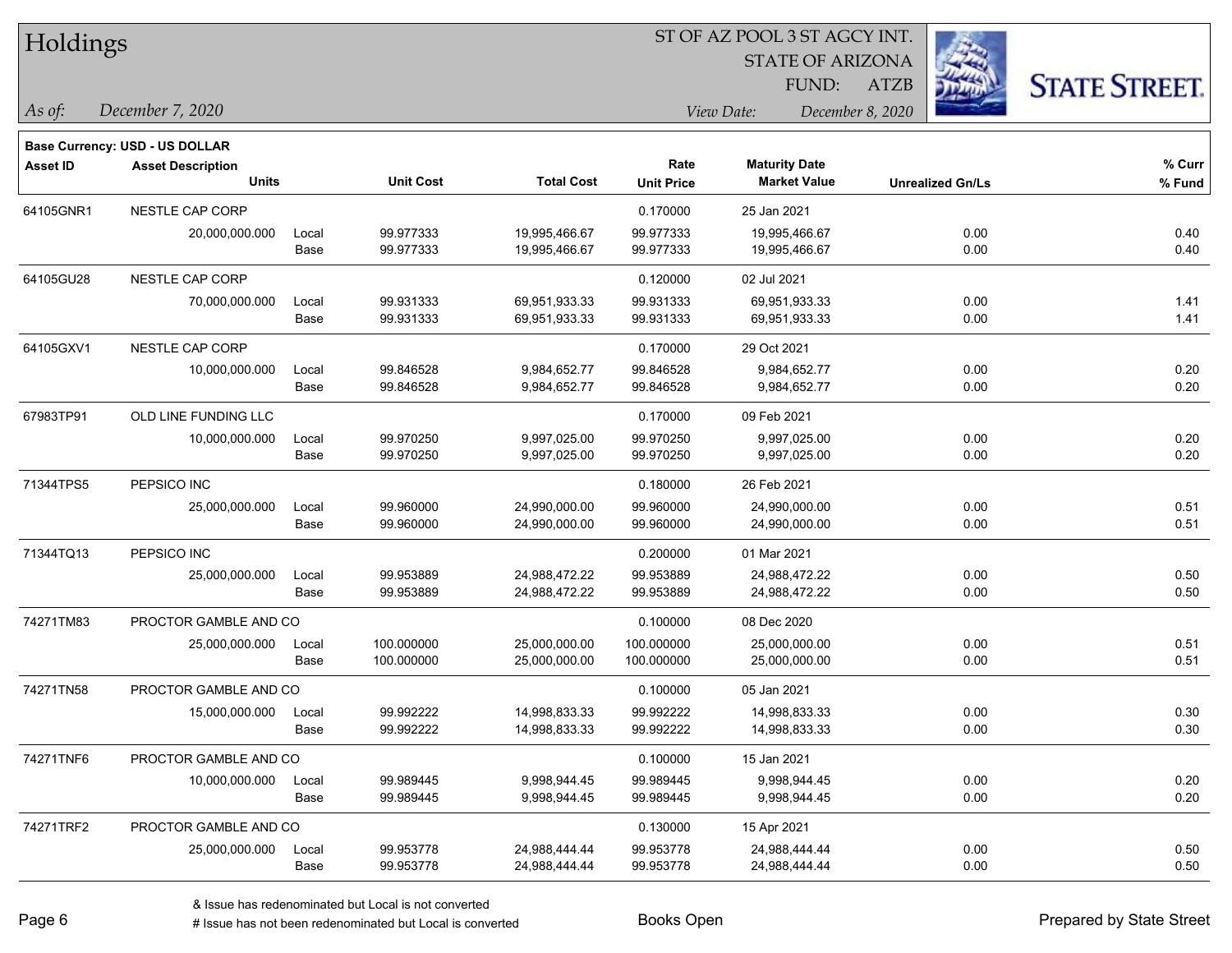|          | <b>Base Currency: USD - US DOLLAR</b> |  |  |
|----------|---------------------------------------|--|--|
|          | As of: December 7, 2020               |  |  |
| Holdings |                                       |  |  |

STATE OF ARIZONA FUND:

ATZB



*As of: View Date: December 8, 2020*

| Asset ID  | <b>Asset Description</b><br><b>Units</b> |       | <b>Unit Cost</b> | <b>Total Cost</b> | Rate<br><b>Unit Price</b> | <b>Maturity Date</b><br><b>Market Value</b> | <b>Unrealized Gn/Ls</b> | % Curr<br>% Fund |
|-----------|------------------------------------------|-------|------------------|-------------------|---------------------------|---------------------------------------------|-------------------------|------------------|
| 77119LSC4 | ROCHE HOLDING INC                        |       |                  |                   | 0.110000                  | 12 May 2021                                 |                         |                  |
|           | 20,000,000.000                           | Local | 99.952639        | 19,990,527.77     | 99.952639                 | 19,990,527.77                               | 0.00                    | 0.40             |
|           |                                          | Base  | 99.952639        | 19,990,527.77     | 99.952639                 | 19,990,527.77                               | 0.00                    | 0.40             |
| 82124LPH9 | SHEFFIELD RECEIVABLE                     |       |                  |                   | 0.220000                  | 17 Feb 2021                                 |                         |                  |
|           | 10,000,000.000                           | Local | 99.956611        | 9,995,661.11      | 99.956611                 | 9,995,661.11                                | 0.00                    | 0.20             |
|           |                                          | Base  | 99.956611        | 9,995,661.11      | 99.956611                 | 9,995,661.11                                | 0.00                    | 0.20             |
| 8225X2U77 | SHELL INTNL FNC B.V                      |       |                  |                   | 0.400000                  | 07 Jul 2021                                 |                         |                  |
|           | 15,000,000.000                           | Local | 99.765556        | 14,964,833.33     | 99.765556                 | 14,964,833.33                               | 0.00                    | 0.30             |
|           |                                          | Base  | 99.765556        | 14,964,833.33     | 99.765556                 | 14,964,833.33                               | 0.00                    | 0.30             |
| 8225X2U85 | SHELL INTNL FNC B.V                      |       |                  |                   | 0.400000                  | 08 Jul 2021                                 |                         |                  |
|           | 6,000,000.000                            | Local | 99.764445        | 5,985,866.67      | 99.764445                 | 5,985,866.67                                | 0.00                    | 0.12             |
|           |                                          | Base  | 99.764445        | 5,985,866.67      | 99.764445                 | 5,985,866.67                                | 0.00                    | 0.12             |
| 8225X2UC6 | SHELL INTNL FNC B.V                      |       |                  |                   | 0.400000                  | 12 Jul 2021                                 |                         |                  |
|           | 25,000,000.000                           | Local | 99.760000        | 24,940,000.00     | 99.760000                 | 24,940,000.00                               | 0.00                    | 0.50             |
|           |                                          | Base  | 99.760000        | 24,940,000.00     | 99.760000                 | 24,940,000.00                               | 0.00                    | 0.50             |
| 8678T3008 | SUNTRUST BKS INC DTC CP GENERIC CUSIP    |       |                  |                   | 0.080000                  | 08 Dec 2020                                 |                         |                  |
|           | 27,004,344.510                           | Local | 100.000000       | 27,004,344.51     | 100.000000                | 27,004,344.51                               | 0.00                    | 0.55             |
|           |                                          | Base  | 100.000000       | 27,004,344.51     | 100.000000                | 27,004,344.51                               | 0.00                    | 0.55             |
| 89114NRN7 | TORONTO-DOMINION                         |       |                  |                   | 0.200000                  | 02 Apr 2021                                 |                         |                  |
|           | 25,000,000.000                           | Local | 100.000000       | 25,000,000.00     | 100.000000                | 25,000,000.00                               | 0.00                    | 0.51             |
|           |                                          | Base  | 100.000000       | 25,000,000.00     | 100.000000                | 25,000,000.00                               | 0.00                    | 0.51             |
| 89233GQA7 | <b>TOYOTA MOTOR CREDIT</b>               |       |                  |                   | 0.160000                  | 10 Mar 2021                                 |                         |                  |
|           | 20,000,000.000                           | Local | 99.959111        | 19,991,822.22     | 99.959111                 | 19,991,822.22                               | 0.00                    | 0.40             |
|           |                                          | Base  | 99.959111        | 19,991,822.22     | 99.959111                 | 19,991,822.22                               | 0.00                    | 0.40             |
| 90328AN66 | <b>USAA CAPITAL CORP</b>                 |       |                  |                   | 0.130000                  | 06 Jan 2021                                 |                         |                  |
|           | 25,000,000.000                           | Local | 99.989528        | 24,997,381.95     | 99.989528                 | 24,997,381.95                               | 0.00                    | 0.51             |
|           |                                          | Base  | 99.989528        | 24,997,381.95     | 99.989528                 | 24,997,381.95                               | 0.00                    | 0.51             |
| 90328APA5 | USAA CAPITAL CORP                        |       |                  |                   | 0.130000                  | 10 Feb 2021                                 |                         |                  |
|           | 15,000,000.000                           | Local | 99.976889        | 14,996,533.33     | 99.976889                 | 14,996,533.33                               | 0.00                    | 0.30             |
|           |                                          | Base  | 99.976889        | 14,996,533.33     | 99.976889                 | 14,996,533.33                               | 0.00                    | 0.30             |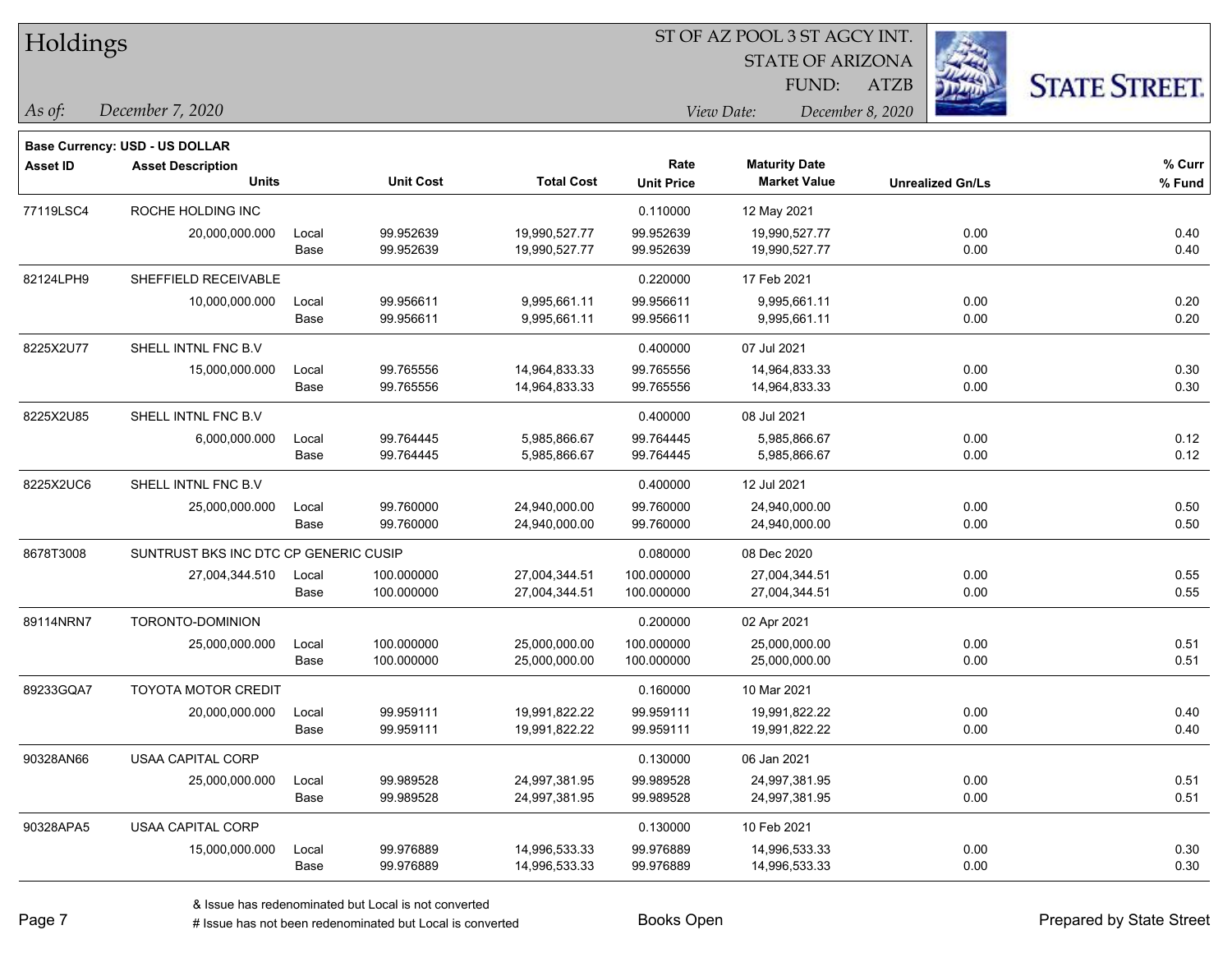| Holdings        |                                       |       |                  | ST OF AZ POOL 3 ST AGCY INT. |                   |                         |                         |                      |  |  |
|-----------------|---------------------------------------|-------|------------------|------------------------------|-------------------|-------------------------|-------------------------|----------------------|--|--|
|                 |                                       |       |                  |                              |                   | <b>STATE OF ARIZONA</b> |                         |                      |  |  |
|                 |                                       |       |                  |                              |                   | FUND:                   | <b>ATZB</b>             | <b>STATE STREET.</b> |  |  |
| As of:          | December 7, 2020                      |       |                  |                              |                   | View Date:              | December 8, 2020        |                      |  |  |
|                 | <b>Base Currency: USD - US DOLLAR</b> |       |                  |                              |                   |                         |                         |                      |  |  |
| <b>Asset ID</b> | <b>Asset Description</b>              |       |                  |                              | Rate              | <b>Maturity Date</b>    |                         | % Curr               |  |  |
|                 | <b>Units</b>                          |       | <b>Unit Cost</b> | <b>Total Cost</b>            | <b>Unit Price</b> | <b>Market Value</b>     | <b>Unrealized Gn/Ls</b> | % Fund               |  |  |
| 90477DN51       | UNILEVER CAPITAL CRP                  |       |                  |                              | 0.100000          | 05 Jan 2021             |                         |                      |  |  |
|                 | 10,000,000.000                        | Local | 99.992222        | 9,999,222.22                 | 99.992222         | 9,999,222.22            | 0.00                    | 0.20                 |  |  |
|                 |                                       | Base  | 99.992222        | 9,999,222.22                 | 99.992222         | 9,999,222.22            | 0.00                    | 0.20                 |  |  |
| 91058TM86       | UNITED HEALTHCARE CO                  |       |                  |                              | 0.130000          | 08 Dec 2020             |                         |                      |  |  |
|                 | 15,000,000.000                        | Local | 100.000000       | 15,000,000.00                | 100.000000        | 15,000,000.00           | 0.00                    | 0.30                 |  |  |
|                 |                                       | Base  | 100.000000       | 15,000,000.00                | 100.000000        | 15,000,000.00           | 0.00                    | 0.30                 |  |  |
| 91058TMJ2       | UNITED HEALTHCARE CO                  |       |                  |                              | 0.140000          | 18 Dec 2020             |                         |                      |  |  |
|                 | 25,000,000.000                        | Local | 99.996111        | 24,999,027.78                | 99.996111         | 24,999,027.78           | 0.00                    | 0.51                 |  |  |
|                 |                                       | Base  | 99.996111        | 24,999,027.78                | 99.996111         | 24,999,027.78           | 0.00                    | 0.51                 |  |  |
| 9113A2NS1       | UNITED PARCEL SERVIC                  |       |                  |                              | 0.180000          | 26 Jan 2021             |                         |                      |  |  |
|                 | 15,000,000.000                        | Local | 99.975500        | 14,996,325.00                | 99.975500         | 14,996,325.00           | 0.00                    | 0.30                 |  |  |
|                 |                                       | Base  | 99.975500        | 14,996,325.00                | 99.975500         | 14,996,325.00           | 0.00                    | 0.30                 |  |  |
| 9127962Q1       | TREASURY BILL 04/21 0.00000           |       |                  |                              | 0.112000          | 22 Apr 2021             |                         |                      |  |  |
|                 | 20,000,000.000                        | Local | 99.958000        | 19,991,600.00                | 99.958000         | 19,991,600.00           | 0.00                    | 0.40                 |  |  |
|                 |                                       | Base  | 99.958000        | 19,991,600.00                | 99.958000         | 19,991,600.00           | 0.00                    | 0.40                 |  |  |
| 9127963H0       | TREASURY BILL 06/21 0.00000           |       |                  |                              | 0.103500          | 17 Jun 2021             |                         |                      |  |  |
|                 | 100,000,000.000                       | Local | 99.946520        | 99,946,520.00                | 99.946520         | 99,946,520.00           | 0.00                    | 2.02                 |  |  |
|                 |                                       | Base  | 99.946520        | 99,946,520.00                | 99.946520         | 99,946,520.00           | 0.00                    | 2.02                 |  |  |
| 9127963S6       | TREASURY BILL 07/21 0.00000           |       |                  |                              | 0.101000          | 15 Jul 2021             |                         |                      |  |  |
|                 | 40,000,000.000                        | Local | 99.938558        | 39,975,423.33                | 99.938558         | 39,975,423.33           | 0.00                    | 0.81                 |  |  |
|                 |                                       | Base  | 99.938558        | 39,975,423.33                | 99.938558         | 39,975,423.33           | 0.00                    | 0.81                 |  |  |
| 9127963W7       | TREASURY BILL 02/21 0.00000           |       |                  |                              | 0.100000          | 04 Feb 2021             |                         |                      |  |  |
|                 | 40,000,000.000                        | Local | 99.983889        | 39,993,555.55                | 99.983889         | 39,993,555.55           | 0.00                    | 0.81                 |  |  |
|                 |                                       | Base  | 99.983889        | 39,993,555.55                | 99.983889         | 39,993,555.55           | 0.00                    | 0.81                 |  |  |
| 9127964X4       | TREASURY BILL 04/21 0.00000           |       |                  |                              | 0.105000          | 08 Apr 2021             |                         |                      |  |  |
|                 | 20,000,000.000                        | Local | 99.964708        | 19,992,941.67                | 99.964708         | 19,992,941.67           | 0.00                    | 0.40                 |  |  |
|                 |                                       | Base  | 99.964708        | 19,992,941.67                | 99.964708         | 19,992,941.67           | 0.00                    | 0.40                 |  |  |
| 9127964Y2       | TREASURY BILL 04/21 0.00000           |       |                  |                              | 0.105500          | 15 Apr 2021             |                         |                      |  |  |
|                 | 40,000,000.000                        | Local | 99.962489        | 39,984,995.56                | 99.962489         | 39,984,995.56           | 0.00                    | 0.81                 |  |  |
|                 |                                       | Base  | 99.962489        | 39,984,995.56                | 99.962489         | 39,984,995.56           | 0.00                    | 0.81                 |  |  |

L

 $\mathbf{L}$ 

 $\overline{\phantom{a}}$ 

 $\overline{\phantom{a}}$ 

 $\overline{\phantom{a}}$ 

 $\overline{\phantom{a}}$ 

 $\overline{\phantom{0}}$ 

 $\overline{a}$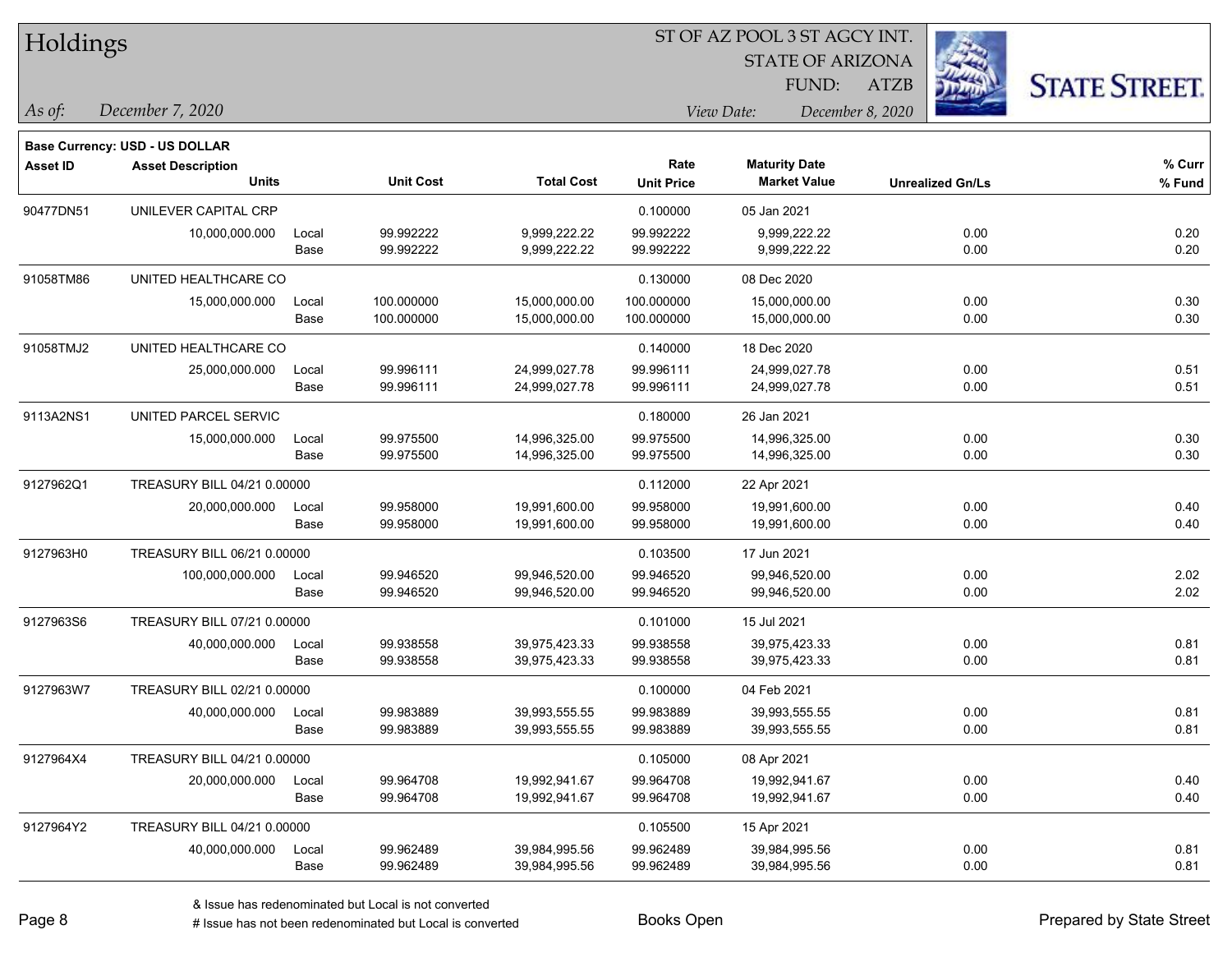| Holdings        |                                          |                                                 |                  |                   |                   | ST OF AZ POOL 3 ST AGCY INT. |                         |      |                      |
|-----------------|------------------------------------------|-------------------------------------------------|------------------|-------------------|-------------------|------------------------------|-------------------------|------|----------------------|
|                 |                                          |                                                 |                  |                   |                   |                              |                         |      |                      |
|                 |                                          |                                                 |                  |                   |                   | FUND:                        | <b>ATZB</b>             |      | <b>STATE STREET.</b> |
| $\vert$ As of:  | December 7, 2020                         |                                                 |                  |                   |                   | View Date:                   | December 8, 2020        |      |                      |
|                 |                                          |                                                 |                  |                   |                   |                              |                         |      |                      |
|                 | Base Currency: USD - US DOLLAR           |                                                 |                  |                   | Rate              | <b>Maturity Date</b>         |                         |      | % Curr               |
| <b>Asset ID</b> | <b>Asset Description</b><br><b>Units</b> |                                                 | <b>Unit Cost</b> | <b>Total Cost</b> | <b>Unit Price</b> | <b>Market Value</b>          | <b>Unrealized Gn/Ls</b> |      | % Fund               |
| 9127965D7       | TREASURY BILL 12/20 0.00000              |                                                 |                  |                   | 0.087500          | 22 Dec 2020                  |                         |      |                      |
|                 | 40,000,000.000                           | Local                                           | 99.996597        | 39,998,638.89     | 99.996597         | 39,998,638.89                |                         | 0.00 | 0.81                 |
|                 |                                          | Base                                            | 99.996597        | 39,998,638.89     | 99.996597         | 39,998,638.89                |                         | 0.00 | 0.81                 |
| 912796TY5       | TREASURY BILL 12/20 0.00000              |                                                 |                  |                   | 0.115000          | 31 Dec 2020                  |                         |      |                      |
|                 | 40,000,000.000                           | Local                                           | 99.990956        | 39,996,382.30     | 99.990956         | 39,996,382.30                |                         | 0.00 | 0.81                 |
|                 |                                          | Base                                            | 99.990956        | 39,996,382.30     | 99.990956         | 39,996,382.30                |                         | 0.00 | 0.81                 |
| 912796UC1       | TREASURY BILL 01/21 0.00000              |                                                 |                  |                   | 0.090000          | 28 Jan 2021                  |                         |      |                      |
|                 | 40,000,000.000                           | Local                                           | 99.987250        | 39,994,900.00     | 99.987250         | 39,994,900.00                |                         | 0.00 | 0.81                 |
|                 |                                          | Base                                            | 99.987250        | 39,994,900.00     | 99.987250         | 39,994,900.00                |                         | 0.00 | 0.81                 |
| 912796XE4       | TREASURY BILL 02/21 0.00000              |                                                 |                  |                   | 0.110000          | 25 Feb 2021                  |                         |      |                      |
|                 | 65,000,000.000                           | Local                                           | 99.970324        | 64,980,710.84     | 99.970324         | 64,980,710.84                |                         | 0.00 | 1.31                 |
|                 |                                          | Base                                            | 99.970324        | 64,980,710.84     | 99.970324         | 64,980,710.84                |                         | 0.00 | 1.31                 |
| 921FRK000       |                                          | BMO TRIPARTY MTGE CLAS/ISIT/RTRP MATU//20121224 |                  |                   | 0.060000          | 08 Dec 2020                  |                         |      |                      |
|                 | 106,593,888.690                          | Local                                           | 100.000000       | 106,593,888.69    | 100.000000        | 106,593,888.69               |                         | 0.00 | 2.15                 |
|                 |                                          | Base                                            | 100.000000       | 106,593,888.69    | 100.000000        | 106,593,888.69               |                         | 0.00 | 2.15                 |
| 921FRK000       |                                          | BMO TRIPARTY MTGE CLAS/ISIT/RTRP MATU//20121224 |                  |                   | 0.090000          | 04 Jan 2021                  |                         |      |                      |
|                 | 25,000,000.000                           | Local                                           | 100.000000       | 25,000,000.00     | 100.000000        | 25,000,000.00                |                         | 0.00 | 0.51                 |
|                 |                                          | Base                                            | 100.000000       | 25,000,000.00     | 100.000000        | 25,000,000.00                |                         | 0.00 | 0.51                 |
| 926NKW009       | AMHERST PIERPONT 04/15 VAR               |                                                 |                  |                   | 0.070000          | 08 Dec 2020                  |                         |      |                      |
|                 | 250,000,000.000                          | Local                                           | 100.000000       | 250,000,000.00    | 100.000000        | 250,000,000.00               |                         | 0.00 | 5.05                 |
|                 |                                          | Base                                            | 100.000000       | 250,000,000.00    | 100.000000        | 250,000,000.00               |                         | 0.00 | 5.05                 |
| 926NKW009       | AMHERST PIERPONT 04/15 VAR               |                                                 |                  |                   | 0.090000          | 09 Dec 2020                  |                         |      |                      |
|                 | 40,000,000.000                           | Local                                           | 100.000000       | 40,000,000.00     | 100.000000        | 40,000,000.00                |                         | 0.00 | 0.81                 |
|                 |                                          | Base                                            | 100.000000       | 40,000,000.00     | 100.000000        | 40,000,000.00                |                         | 0.00 | 0.81                 |
| 927YHY004       | RBC CAPITAL MARKETS REPO 04/16 VAR       |                                                 |                  |                   | 0.070000          | 14 Dec 2020                  |                         |      |                      |
|                 | 20,000,000.000                           | Local                                           | 100.000000       | 20,000,000.00     | 100.000000        | 20,000,000.00                |                         | 0.00 | 0.40                 |
|                 |                                          | Base                                            | 100.000000       | 20,000,000.00     | 100.000000        | 20,000,000.00                |                         | 0.00 | 0.40                 |
| 930ABD003       | FIDELITY INVESTMENTS MONEY               |                                                 |                  |                   | 0.000000          | 04 Jan 2021                  |                         |      |                      |
|                 | 15,055,640.390                           | Local                                           | 100.000000       | 15,055,640.39     | 100.000000        | 15,055,640.39                |                         | 0.00 | 0.30                 |
|                 |                                          | Base                                            | 100.000000       | 15,055,640.39     | 100.000000        | 15,055,640.39                |                         | 0.00 | 0.30                 |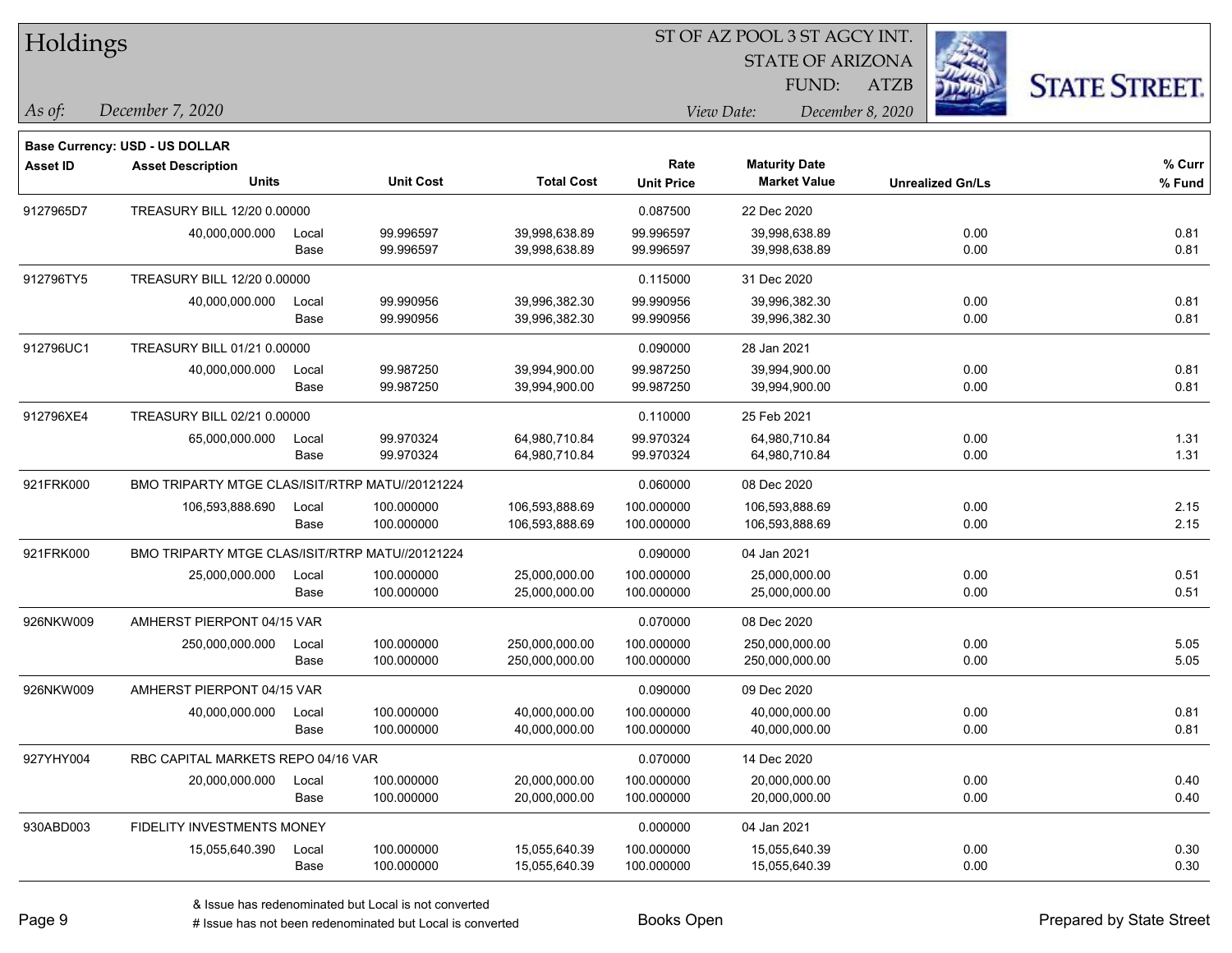| Holdings |
|----------|
|----------|

STATE OF ARIZONA

ATZB



*December 7, 2020 As of: View Date: December 8, 2020*

FUND:

|                        | <b>Base Currency: USD - US DOLLAR</b> |       |                  |                   |                   |                      |                         |          |
|------------------------|---------------------------------------|-------|------------------|-------------------|-------------------|----------------------|-------------------------|----------|
| <b>Asset ID</b>        | <b>Asset Description</b>              |       |                  |                   | Rate              | <b>Maturity Date</b> |                         | % Curr   |
|                        | <b>Units</b>                          |       | <b>Unit Cost</b> | <b>Total Cost</b> | <b>Unit Price</b> | <b>Market Value</b>  | <b>Unrealized Gn/Ls</b> | % Fund   |
| 93142WPA5              | <b>WALGREENS BOOTS</b>                |       |                  |                   | 0.285000          | 10 Feb 2021          |                         |          |
|                        | 15,000,000.000                        | Local | 99.949333        | 14,992,400.00     | 99.949333         | 14,992,400.00        | 0.00                    | 0.30     |
|                        |                                       | Base  | 99.949333        | 14,992,400.00     | 99.949333         | 14,992,400.00        | 0.00                    | 0.30     |
| 93142WRP0              | <b>WALGREENS BOOTS</b>                |       |                  |                   | 0.400000          | 23 Apr 2021          |                         |          |
|                        | 12,700,000.000                        | Local | 99.848889        | 12,680,808.88     | 99.848889         | 12,680,808.88        | 0.00                    | 0.26     |
|                        |                                       | Base  | 99.848889        | 12,680,808.88     | 99.848889         | 12,680,808.88        | 0.00                    | 0.26     |
| 94107MUS3              | <b>WASTE MANAGEMENT INC</b>           |       |                  |                   | 0.350000          | 26 Jul 2021          |                         |          |
|                        | 30,000,000.000                        | Local | 99.776389        | 29,932,916.67     | 99.776389         | 29,932,916.67        | 0.00                    | 0.60     |
|                        |                                       | Base  | 99.776389        | 29,932,916.67     | 99.776389         | 29,932,916.67        | 0.00                    | 0.60     |
| 966VMM002              | JP MORGAN MONEY MARKET                |       |                  | 0.000000          | 04 Jan 2021       |                      |                         |          |
|                        | 5,045,970.310                         | Local | 100.000000       | 5,045,970.31      | 100.000000        | 5,045,970.31         | 0.00                    | 0.10     |
|                        |                                       | Base  | 100.000000       | 5,045,970.31      | 100.000000        | 5,045,970.31         | 0.00                    | 0.10     |
| 979QHR003              | SOUTH STREET REPO                     |       |                  |                   | 0.100000          | 08 Dec 2020          |                         |          |
|                        | 313,685,158.020                       | Local | 100.000000       | 313,685,158.02    | 100.000000        | 313,685,158.02       | 0.00                    | 6.34     |
|                        |                                       | Base  | 100.000000       | 313,685,158.02    | 100.000000        | 313,685,158.02       | 0.00                    | 6.34     |
| <b>US DOLLAR Total</b> |                                       |       |                  |                   |                   |                      |                         |          |
|                        | 3,224,495,423.810                     | Local |                  | 3,223,745,738.07  |                   | 3,223,745,738.07     | 0.00                    | 65.15    |
|                        |                                       | Base  |                  | 3,223,745,738.07  |                   | 3,223,745,738.07     | 0.00                    | 65.15    |
|                        | <b>CASH EQUIVALENT Total</b>          |       |                  |                   |                   |                      |                         |          |
|                        | 3,224,495,423.810                     | Base  |                  | 3,223,745,738.07  |                   | 3,223,745,738.07     | 0.00                    | 65.15    |
| <b>FIXED INCOME</b>    |                                       |       |                  |                   |                   |                      |                         |          |
| <b>US DOLLAR</b>       |                                       |       |                  |                   |                   |                      | Exchange Rate:          | 1.000000 |
| 00287YBH1              | ABBVIE INC SR UNSECURED 11/21 2.15    |       |                  |                   | 2.150000          | 19 Nov 2021          |                         |          |
|                        | 7,000,000.000                         | Local | 99.992959        | 6,999,507.11      | 101.624388        | 7,113,707.16         | 114,200.05              | 0.14     |
|                        |                                       | Base  | 99.992959        | 6,999,507.11      | 101.624388        | 7,113,707.16         | 114,200.05              | 0.14     |
| 023135AW6              | AMAZON.COM INC SR UNSECURED 02/23 2.4 |       |                  |                   | 2.400000          | 22 Feb 2023          |                         |          |
|                        | 5,000,000.000                         | Local | 99.271963        | 4,963,598.15      | 104.459000        | 5,222,950.00         | 259,351.85              | 0.11     |
|                        |                                       | Base  | 99.271963        | 4,963,598.15      | 104.459000        | 5,222,950.00         | 259,351.85              | 0.11     |

& Issue has redenominated but Local is not converted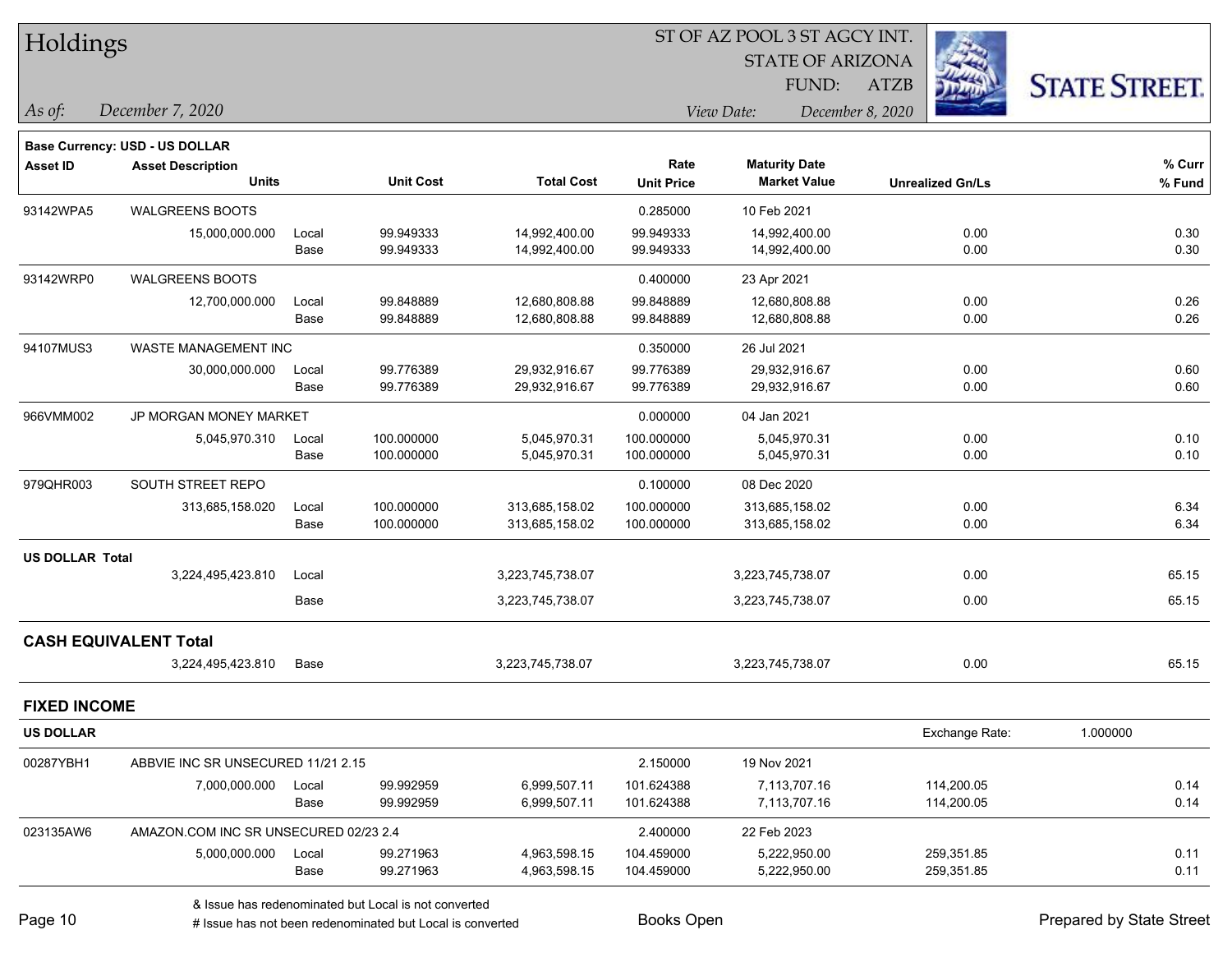| Holdings        |                                                |       |                  |                   |                   | ST OF AZ POOL 3 ST AGCY INT. |                         |                      |
|-----------------|------------------------------------------------|-------|------------------|-------------------|-------------------|------------------------------|-------------------------|----------------------|
|                 |                                                |       |                  |                   |                   | <b>STATE OF ARIZONA</b>      |                         |                      |
|                 |                                                |       |                  |                   |                   | FUND:                        | <b>ATZB</b>             | <b>STATE STREET.</b> |
| As of:          | December 7, 2020                               |       |                  |                   |                   | View Date:                   | December 8, 2020        |                      |
|                 | <b>Base Currency: USD - US DOLLAR</b>          |       |                  |                   |                   |                              |                         |                      |
| <b>Asset ID</b> | <b>Asset Description</b>                       |       |                  |                   | Rate              | <b>Maturity Date</b>         |                         | % Curr               |
|                 | <b>Units</b>                                   |       | <b>Unit Cost</b> | <b>Total Cost</b> | <b>Unit Price</b> | <b>Market Value</b>          | <b>Unrealized Gn/Ls</b> | % Fund               |
| 025537AR2       | AMERICAN ELECTRIC POWER SR UNSECURED 11/25 1   |       |                  |                   | 1.000000          | 01 Nov 2025                  |                         |                      |
|                 | 3,000,000.000                                  | Local | 99.771341        | 2,993,140.24      | 100.557482        | 3,016,724.46                 | 23,584.22               | 0.06                 |
|                 |                                                | Base  | 99.771341        | 2,993,140.24      | 100.557482        | 3,016,724.46                 | 23,584.22               | 0.06                 |
| 025537AS0       | AMERICAN ELECTRIC POWER SR UNSECURED 11/23 VAR |       |                  |                   | 0.679882          | 01 Nov 2023                  |                         |                      |
|                 | 5,000,000.000                                  | Local | 100.000000       | 5,000,000.00      | 100.102588        | 5,005,129.40                 | 5,129.40                | 0.10                 |
|                 |                                                | Base  | 100.000000       | 5,000,000.00      | 100.102588        | 5,005,129.40                 | 5,129.40                | 0.10                 |
| 025816BY4       | AMERICAN EXPRESS CO SR UNSECURED 11/21 3.7     |       |                  |                   | 3.700000          | 05 Nov 2021                  |                         |                      |
|                 | 5,000,000.000                                  | Local | 99.993330        | 4,999,666.48      | 102.766151        | 5,138,307.55                 | 138,641.07              | 0.10                 |
|                 |                                                | Base  | 99.993330        | 4,999,666.48      | 102.766151        | 5,138,307.55                 | 138,641.07              | 0.10                 |
| 025816BZ1       | AMERICAN EXPRESS CO SR UNSECURED 11/21 VAR     |       |                  |                   | 0.824750          | 05 Nov 2021                  |                         |                      |
|                 | 2,000,000.000                                  | Local | 100.000000       | 2,000,000.00      | 100.424000        | 2,008,480.00                 | 8,480.00                | 0.04                 |
|                 |                                                | Base  | 100.000000       | 2,000,000.00      | 100.424000        | 2,008,480.00                 | 8,480.00                | 0.04                 |
| 025816CD9       | AMERICAN EXPRESS CO SR UNSECURED 05/22 2.75    |       |                  |                   | 2.750000          | 20 May 2022                  |                         |                      |
|                 | 8,000,000.000                                  | Local | 99.942190        | 7,995,375.18      | 103.207101        | 8,256,568.08                 | 261,192.90              | 0.17                 |
|                 |                                                | Base  | 99.942190        | 7,995,375.18      | 103.207101        | 8,256,568.08                 | 261,192.90              | 0.17                 |
| 025816CG2       | AMERICAN EXPRESS CO SR UNSECURED 07/24 2.5     |       |                  |                   | 2.500000          | 30 Jul 2024                  |                         |                      |
|                 | 10,000,000.000                                 | Local | 99.765594        | 9,976,559.39      | 106.433614        | 10,643,361.40                | 666,802.01              | 0.22                 |
|                 |                                                | Base  | 99.765594        | 9,976,559.39      | 106.433614        | 10,643,361.40                | 666,802.01              | 0.22                 |
| 02587AAN4       | AMERICAN EXPRESS CREDIT ACCOUN AMXCA 2019 2 A  |       |                  |                   | 2.670000          | 15 Nov 2024                  |                         |                      |
|                 | 4,500,000.000                                  | Local | 99.995843        | 4,499,812.92      | 103.271630        | 4,647,223.35                 | 147,410.43              | 0.09                 |
| Original Face:  | 4,500,000.000                                  | Base  | 99.995843        | 4,499,812.92      | 103.271630        | 4,647,223.35                 | 147,410.43              | 0.09                 |
| 02588QAB4       | AMERICAN EXPRESS CREDIT ACCOUN AMXCA 2019 1 A  |       |                  |                   | 2.870000          | 15 Oct 2024                  |                         |                      |
|                 | 3,000,000.000                                  | Local | 99.988533        | 2,999,656.00      | 103.364860        | 3,100,945.80                 | 101,289.80              | 0.06                 |
| Original Face:  | 3,000,000.000                                  | Base  | 99.988533        | 2,999,656.00      | 103.364860        | 3,100,945.80                 | 101,289.80              | 0.06                 |
| 026609AC1       | WYETH LLC COMPANY GUAR 03/23 7.25              |       |                  |                   | 7.250000          | 01 Mar 2023                  |                         |                      |
|                 | 1,410,000.000                                  | Local | 115.180208       | 1,624,040.93      | 114.720027        | 1,617,552.38                 | $-6,488.55$             | 0.03                 |
|                 |                                                | Base  | 115.180208       | 1,624,040.93      | 114.720027        | 1,617,552.38                 | $-6,488.55$             | 0.03                 |
| 02665WCS8       | AMERICAN HONDA FINANCE SR UNSECURED 01/21 3.15 |       |                  |                   | 3.150000          | 08 Jan 2021                  |                         |                      |
|                 | 5,000,000.000                                  | Local | 99.997474        | 4,999,873.68      | 100.228957        | 5,011,447.85                 | 11,574.17               | 0.10                 |
|                 |                                                | Base  | 99.997474        | 4,999,873.68      | 100.228957        | 5,011,447.85                 | 11,574.17               | 0.10                 |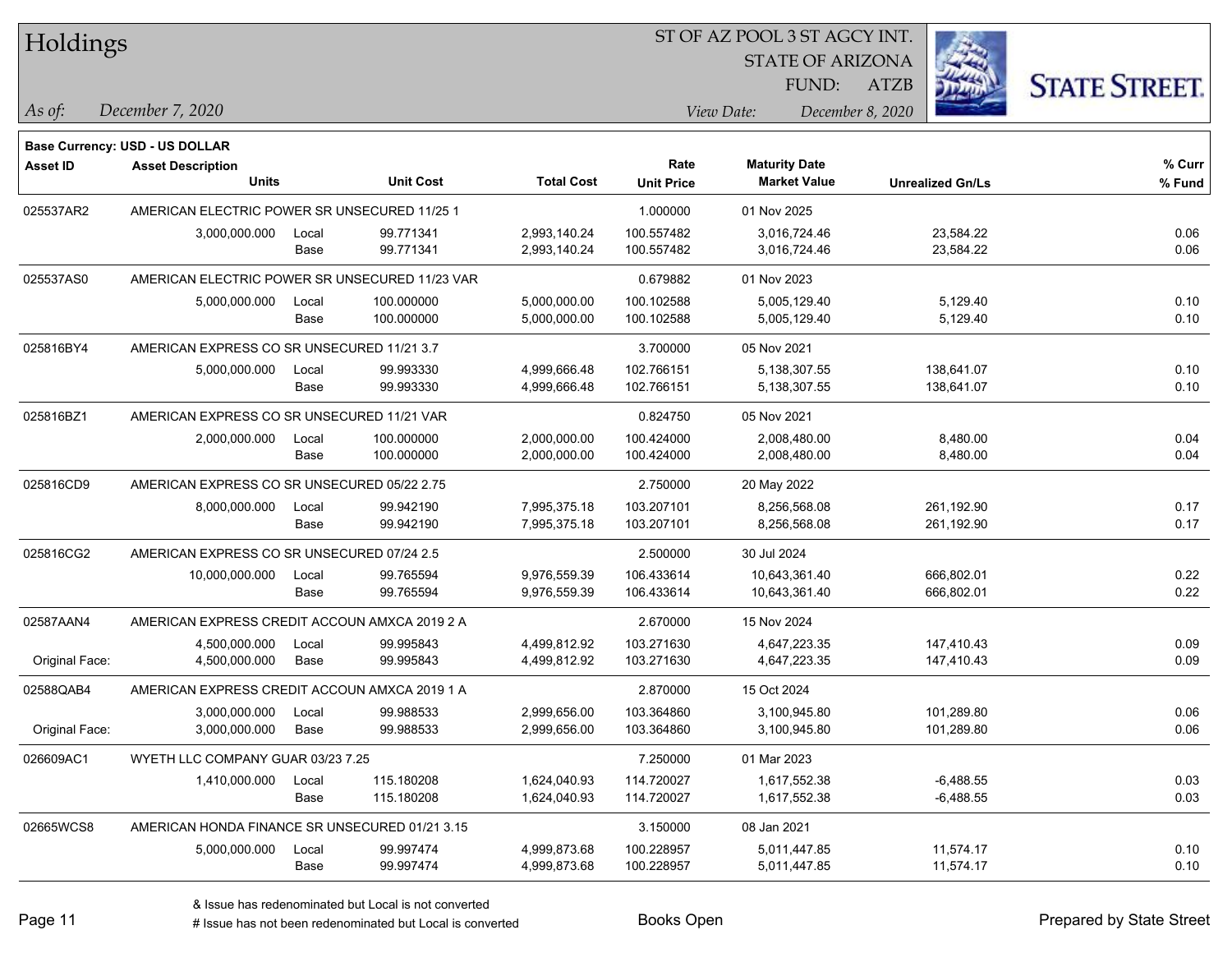| Holdings |  |
|----------|--|
|----------|--|

STATE OF ARIZONA

ATZB



**Base Currency: USD - US DOLLAR**

*December 7, 2020 As of: View Date: December 8, 2020* FUND:

| <b>Asset ID</b> | <b>Asset Description</b><br><b>Units</b>       |               | <b>Unit Cost</b>         | <b>Total Cost</b>              | Rate<br><b>Unit Price</b> | <b>Maturity Date</b><br><b>Market Value</b> | <b>Unrealized Gn/Ls</b>      | $%$ Curr<br>% Fund |
|-----------------|------------------------------------------------|---------------|--------------------------|--------------------------------|---------------------------|---------------------------------------------|------------------------------|--------------------|
| 02665WDQ1       | AMERICAN HONDA FINANCE SR UNSECURED 01/22 VAR  |               |                          |                                | 0.328630                  | 21 Jan 2022                                 |                              |                    |
|                 | 15,000,000.000                                 | Local<br>Base | 100.000000<br>100.000000 | 15,000,000.00<br>15,000,000.00 | 99.994131<br>99.994131    | 14,999,119.65<br>14,999,119.65              | $-880.35$<br>$-880.35$       | 0.30<br>0.30       |
| 031162BN9       | AMGEN INC SR UNSECURED 05/22 3.625             |               |                          | 3.625000                       | 15 May 2022               |                                             |                              |                    |
|                 | 898,000.000                                    | Local<br>Base | 103.870082<br>103.870082 | 932,753.34<br>932,753.34       | 103.769377<br>103.769377  | 931,849.01<br>931,849.01                    | $-904.33$<br>$-904.33$       | 0.02<br>0.02       |
| 037833CC2       | APPLE INC SR UNSECURED 08/21 1.55              |               |                          | 1.550000                       | 04 Aug 2021               |                                             |                              |                    |
|                 | 10,000,000.000                                 | Local<br>Base | 99.854460<br>99.854460   | 9,985,446.03<br>9,985,446.03   | 100.633097<br>100.633097  | 10,063,309.70<br>10,063,309.70              | 77,863.67<br>77,863.67       | 0.20<br>0.20       |
| 037833DC1       | APPLE INC SR UNSECURED 09/22 2.1               |               |                          |                                | 2.100000                  | 12 Sep 2022                                 |                              |                    |
|                 | 10,000,000.000                                 | Local<br>Base | 100.556364<br>100.556364 | 10,055,636.36<br>10,055,636.36 | 103.109540<br>103.109540  | 10,310,954.00<br>10,310,954.00              | 255,317.64<br>255,317.64     | 0.21<br>0.21       |
| 037833DV9       | APPLE INC SR UNSECURED 05/23 0.75              |               |                          |                                | 0.750000                  | 11 May 2023                                 |                              |                    |
|                 | 15,500,000.000                                 | Local<br>Base | 99.780413<br>99.780413   | 15,465,963.98<br>15,465,963.98 | 100.991669<br>100.991669  | 15,653,708.70<br>15,653,708.70              | 187,744.72<br>187,744.72     | 0.32<br>0.32       |
| 037833DX5       | APPLE INC SR UNSECURED 08/25 0.55              |               |                          | 0.550000                       | 20 Aug 2025               |                                             |                              |                    |
|                 | 10,000,000.000                                 | Local<br>Base | 99.778462<br>99.778462   | 9,977,846.24<br>9,977,846.24   | 100.217711<br>100.217711  | 10,021,771.10<br>10,021,771.10              | 43,924.86<br>43,924.86       | 0.20<br>0.20       |
| 040555CS1       | ARIZONA PUBLIC SERVICE SR UNSECURED 05/25 3.15 |               |                          |                                | 3.150000                  | 15 May 2025                                 |                              |                    |
|                 | 5,000,000.000                                  | Local<br>Base | 109.782414<br>109.782414 | 5,489,120.70<br>5,489,120.70   | 109.581951<br>109.581951  | 5,479,097.55<br>5,479,097.55                | $-10,023.15$<br>$-10,023.15$ | 0.11<br>0.11       |
| 05531FBJ1       | TRUIST FINANCIAL CORP SR UNSECURED 03/23 2.2   |               |                          |                                | 2.200000                  | 16 Mar 2023                                 |                              |                    |
|                 | 10,000,000.000                                 | Local<br>Base | 99.952666<br>99.952666   | 9,995,266.61<br>9,995,266.61   | 103.703575<br>103.703575  | 10,370,357.50<br>10,370,357.50              | 375,090.89<br>375,090.89     | 0.21<br>0.21       |
| 06048WG79       | BANK OF AMERICA CORP SR UNSECURED 01/25 VAR    |               |                          |                                | 2.250000                  | 23 Jan 2025                                 |                              |                    |
|                 | 10,000,000.000                                 | Local<br>Base | 100.000000<br>100.000000 | 10,000,000.00<br>10,000,000.00 | 99.484058<br>99.484058    | 9,948,405.80<br>9,948,405.80                | $-51,594.20$<br>$-51,594.20$ | 0.20<br>0.20       |
| 06048WXT2       | BANK OF AMERICA CORP SR UNSECURED 09/21 VAR    |               |                          |                                | 2.000000                  | 26 Sep 2021                                 |                              |                    |
|                 | 10,000,000.000                                 | Local<br>Base | 100.000000<br>100.000000 | 10,000,000.00<br>10,000,000.00 | 100.689095<br>100.689095  | 10,068,909.50<br>10,068,909.50              | 68,909.50<br>68,909.50       | 0.20<br>0.20       |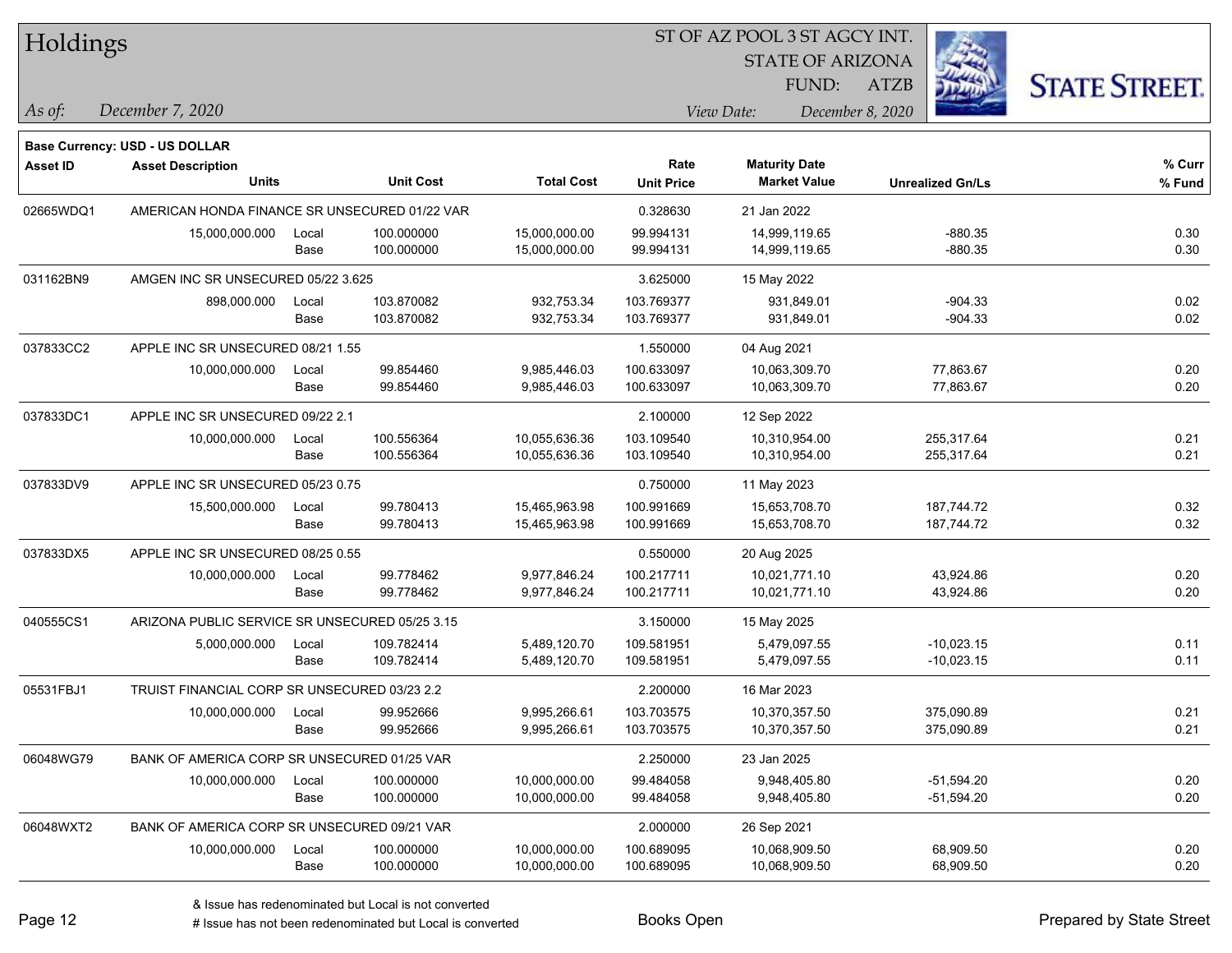| Holdings        |                                                |       |                  |                   |                   | ST OF AZ POOL 3 ST AGCY INT. |                         |                      |
|-----------------|------------------------------------------------|-------|------------------|-------------------|-------------------|------------------------------|-------------------------|----------------------|
|                 |                                                |       |                  |                   |                   | <b>STATE OF ARIZONA</b>      |                         |                      |
|                 |                                                |       |                  |                   |                   | FUND:                        | <b>ATZB</b>             | <b>STATE STREET.</b> |
| As of:          | December 7, 2020                               |       |                  |                   |                   | View Date:                   | December 8, 2020        |                      |
|                 | <b>Base Currency: USD - US DOLLAR</b>          |       |                  |                   |                   |                              |                         |                      |
| <b>Asset ID</b> | <b>Asset Description</b>                       |       |                  |                   | Rate              | <b>Maturity Date</b>         |                         | % Curr               |
|                 | <b>Units</b>                                   |       | <b>Unit Cost</b> | <b>Total Cost</b> | <b>Unit Price</b> | <b>Market Value</b>          | <b>Unrealized Gn/Ls</b> | % Fund               |
| 06367WF99       | BANK OF MONTREAL SR UNSECURED 05/23 VAR        |       |                  |                   | 1.100000          | 12 May 2023                  |                         |                      |
|                 | 10,000,000.000                                 | Local | 100.000000       | 10,000,000.00     | 100.840000        | 10,084,000.00                | 84,000.00               | 0.20                 |
|                 |                                                | Base  | 100.000000       | 10,000,000.00     | 100.840000        | 10,084,000.00                | 84,000.00               | 0.20                 |
| 06367WWB5       | BANK OF MONTREAL SR UNSECURED 02/25 2.25       |       |                  |                   | 2.250000          | 19 Feb 2025                  |                         |                      |
|                 | 10,000,000.000                                 | Local | 100.000000       | 10,000,000.00     | 99.689397         | 9,968,939.70                 | $-31,060.30$            | 0.20                 |
|                 |                                                | Base  | 100.000000       | 10,000,000.00     | 99.689397         | 9,968,939.70                 | $-31,060.30$            | 0.20                 |
| 06367WX81       | BANK OF MONTREAL SR UNSECURED 07/25 VAR        |       |                  |                   | 1.000000          | 30 Jul 2025                  |                         |                      |
|                 | 10,000,000.000                                 | Local | 100.000000       | 10,000,000.00     | 99.718593         | 9,971,859.30                 | $-28,140.70$            | 0.20                 |
|                 |                                                | Base  | 100.000000       | 10,000,000.00     | 99.718593         | 9,971,859.30                 | $-28,140.70$            | 0.20                 |
| 06368EA44       | BANK OF MONTREAL SR UNSECURED 12/23 VAR        |       |                  |                   | 1.000000          | 08 Dec 2023                  |                         |                      |
|                 | 10,000,000.000                                 | Local | 100.000000       | 10,000,000.00     | 100.029966        | 10,002,996.60                | 2,996.60                | 0.20                 |
|                 |                                                | Base  | 100.000000       | 10,000,000.00     | 100.029966        | 10,002,996.60                | 2,996.60                | 0.20                 |
| 06406RAG2       | BANK OF NY MELLON CORP SR UNSECURED 04/23 3.5  |       |                  |                   | 3.500000          | 28 Apr 2023                  |                         |                      |
|                 | 7,000,000.000                                  | Local | 99.947950        | 6,996,356.50      | 107.333632        | 7,513,354.24                 | 516,997.74              | 0.15                 |
|                 |                                                | Base  | 99.947950        | 6,996,356.50      | 107.333632        | 7,513,354.24                 | 516,997.74              | 0.15                 |
| 06406RAL1       | BANK OF NY MELLON CORP SR UNSECURED 10/24 2.1  |       |                  |                   | 2.100000          | 24 Oct 2024                  |                         |                      |
|                 | 7,000,000.000                                  | Local | 99.864368        | 6,990,505.75      | 105.681945        | 7,397,736.15                 | 407,230.40              | 0.15                 |
|                 |                                                | Base  | 99.864368        | 6,990,505.75      | 105.681945        | 7,397,736.15                 | 407,230.40              | 0.15                 |
| 06406RAM9       | BANK OF NY MELLON CORP SR UNSECURED 01/23 1.85 |       |                  |                   | 1.850000          | 27 Jan 2023                  |                         |                      |
|                 | 5,000,000.000                                  | Local | 99.950607        | 4,997,530.37      | 103.080791        | 5,154,039.55                 | 156,509.18              | 0.10                 |
|                 |                                                | Base  | 99.950607        | 4,997,530.37      | 103.080791        | 5,154,039.55                 | 156,509.18              | 0.10                 |
| 06406RAP2       | BANK OF NY MELLON CORP SR UNSECURED 12/23 0.35 |       |                  |                   | 0.350000          | 07 Dec 2023                  |                         |                      |
|                 | 10,000,000.000                                 | Local | 99.893101        | 9,989,310.05      | 99.788887         | 9,978,888.70                 | $-10,421.35$            | 0.20                 |
|                 |                                                | Base  | 99.893101        | 9,989,310.05      | 99.788887         | 9,978,888.70                 | $-10,421.35$            | 0.20                 |
| 064159KD7       | BANK OF NOVA SCOTIA SR UNSECURED 09/22 2.45    |       |                  |                   | 2.450000          | 19 Sep 2022                  |                         |                      |
|                 | 17,000,000.000                                 | Local | 101.138104       | 17,193,477.70     | 103.896003        | 17,662,320.51                | 468,842.81              | 0.36                 |
|                 |                                                | Base  | 101.138104       | 17,193,477.70     | 103.896003        | 17,662,320.51                | 468,842.81              | 0.36                 |
| 064159SH0       | BANK OF NOVA SCOTIA SR UNSECURED 11/22 2       |       |                  |                   | 2.000000          | 15 Nov 2022                  |                         |                      |
|                 | 15,000,000.000                                 | Local | 99.980553        | 14,997,082.92     | 103.319055        | 15,497,858.25                | 500,775.33              | 0.31                 |
|                 |                                                | Base  | 99.980553        | 14,997,082.92     | 103.319055        | 15,497,858.25                | 500,775.33              | 0.31                 |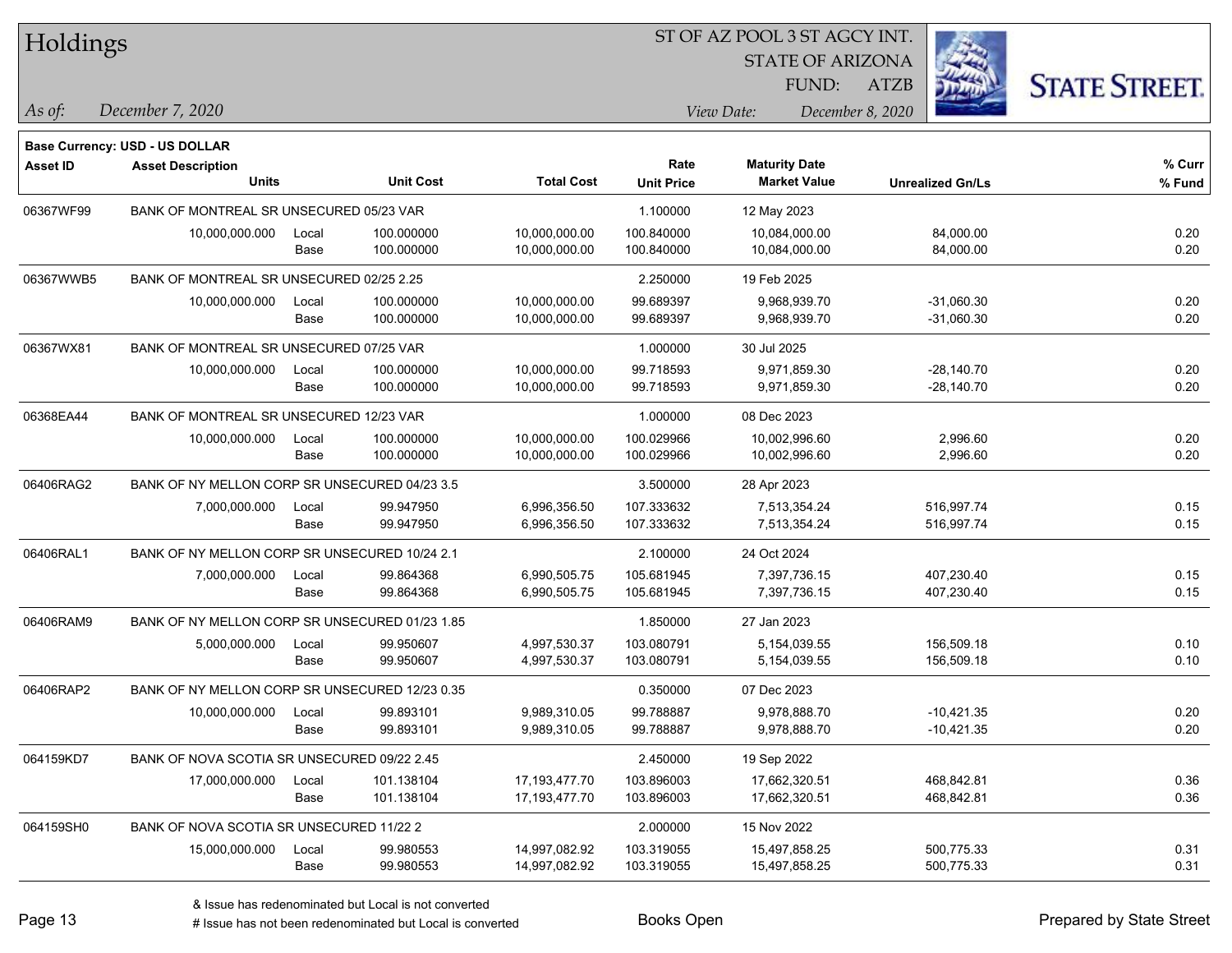| Holdings |
|----------|
|          |

STATE OF ARIZONA

ATZB



*December 7, 2020 As of: View Date: December 8, 2020*

**Base Currency: USD - US DOLLAR**

| <b>Asset ID</b> | <b>Asset Description</b>                       |       |                  |                   | Rate              | <b>Maturity Date</b> |                         | % Curr |
|-----------------|------------------------------------------------|-------|------------------|-------------------|-------------------|----------------------|-------------------------|--------|
|                 | <b>Units</b>                                   |       | <b>Unit Cost</b> | <b>Total Cost</b> | <b>Unit Price</b> | <b>Market Value</b>  | <b>Unrealized Gn/Ls</b> | % Fund |
| 07330NAT2       | TRUIST BANK SR UNSECURED 12/24 2.15            |       |                  |                   | 2.150000          | 06 Dec 2024          |                         |        |
|                 | 2,000,000.000                                  | Local | 99.864833        | 1,997,296.66      | 105.539893        | 2,110,797.86         | 113,501.20              | 0.04   |
|                 |                                                | Base  | 99.864833        | 1,997,296.66      | 105.539893        | 2,110,797.86         | 113,501.20              | 0.04   |
| 09661RAA9       | BMW VEHICLE OWNER TRUST BMWOT 2020 A A1        |       |                  |                   | 0.204120          | 26 Jul 2021          |                         |        |
|                 | 309,948.680                                    | Local | 100.000000       | 309,948.68        | 99.999690         | 309,947.72           | $-0.96$                 | 0.01   |
| Original Face:  | 9,500,000.000                                  | Base  | 100.000000       | 309,948.68        | 99.999690         | 309,947.72           | $-0.96$                 | 0.01   |
| 097023CG8       | BOEING CO SR UNSECURED 05/22 2.7               |       |                  |                   | 2.700000          | 01 May 2022          |                         |        |
|                 | 5,000,000.000                                  | Local | 99.917723        | 4,995,886.16      | 102.371262        | 5,118,563.10         | 122,676.94              | 0.10   |
|                 |                                                | Base  | 99.917723        | 4,995,886.16      | 102.371262        | 5,118,563.10         | 122,676.94              | 0.10   |
| 097023CZ6       | BOEING CO SR UNSECURED 02/24 1.95              |       |                  |                   | 1.950000          | 01 Feb 2024          |                         |        |
|                 | 17,000,000.000                                 | Local | 99.868128        | 16,977,581.79     | 102.432191        | 17,413,472.47        | 435,890.68              | 0.35   |
|                 |                                                | Base  | 99.868128        | 16,977,581.79     | 102.432191        | 17,413,472.47        | 435,890.68              | 0.35   |
| 110122CL0       | BRISTOL MYERS SQUIBB CO SR UNSECURED 05/22 2.6 |       |                  |                   | 2.600000          | 16 May 2022          |                         |        |
|                 | 5,000,000.000                                  | Local | 99.871390        | 4,993,569.52      | 103.204239        | 5,160,211.95         | 166,642.43              | 0.10   |
|                 |                                                | Base  | 99.871390        | 4,993,569.52      | 103.204239        | 5,160,211.95         | 166,642.43              | 0.10   |
| 126650DE7       | CVS HEALTH CORP SR UNSECURED 08/24 2.625       |       |                  | 2.625000          | 15 Aug 2024       |                      |                         |        |
|                 | 2,000,000.000                                  | Local | 99.622926        | 1,992,458.52      | 107.149780        | 2,142,995.60         | 150,537.08              | 0.04   |
|                 |                                                | Base  | 99.622926        | 1,992,458.52      | 107.149780        | 2,142,995.60         | 150,537.08              | 0.04   |
| 13605WD32       | CANADIAN IMPERIAL BANK SR UNSECURED 09/25 0.9  |       |                  |                   | 0.900000          | 08 Sep 2025          |                         |        |
|                 | 15,000,000.000                                 | Local | 100.000000       | 15,000,000.00     | 99.038299         | 14,855,744.85        | $-144,255.15$           | 0.30   |
|                 |                                                | Base  | 100.000000       | 15,000,000.00     | 99.038299         | 14,855,744.85        | $-144,255.15$           | 0.30   |
| 13605WF71       | CANADIAN IMPERIAL BANK SR UNSECURED 04/24 0.55 |       |                  |                   | 0.550000          | 06 Apr 2024          |                         |        |
|                 | 15,000,000.000                                 | Local | 100.000000       | 15,000,000.00     | 99.329880         | 14,899,482.00        | $-100,518.00$           | 0.30   |
|                 |                                                | Base  | 100.000000       | 15,000,000.00     | 99.329880         | 14,899,482.00        | $-100,518.00$           | 0.30   |
| 13605WN23       | CANADIAN IMPERIAL BANK SR UNSECURED 11/25 0.9  |       |                  |                   | 0.900000          | 25 Nov 2025          |                         |        |
|                 | 10,000,000.000                                 | Local | 100.000000       | 10,000,000.00     | 99.537884         | 9,953,788.40         | $-46,211.60$            | 0.20   |
|                 |                                                | Base  | 100.000000       | 10,000,000.00     | 99.537884         | 9,953,788.40         | $-46,211.60$            | 0.20   |
| 13605WWG2       | CANADIAN IMPERIAL BANK SR UNSECURED 03/25 VAR  |       |                  |                   | 1.750000          | 06 Mar 2025          |                         |        |
|                 | 10,000,000.000                                 | Local | 100.000000       | 10,000,000.00     | 99.894190         | 9,989,419.00         | $-10,581.00$            | 0.20   |
|                 |                                                | Base  | 100.000000       | 10,000,000.00     | 99.894190         | 9,989,419.00         | $-10,581.00$            | 0.20   |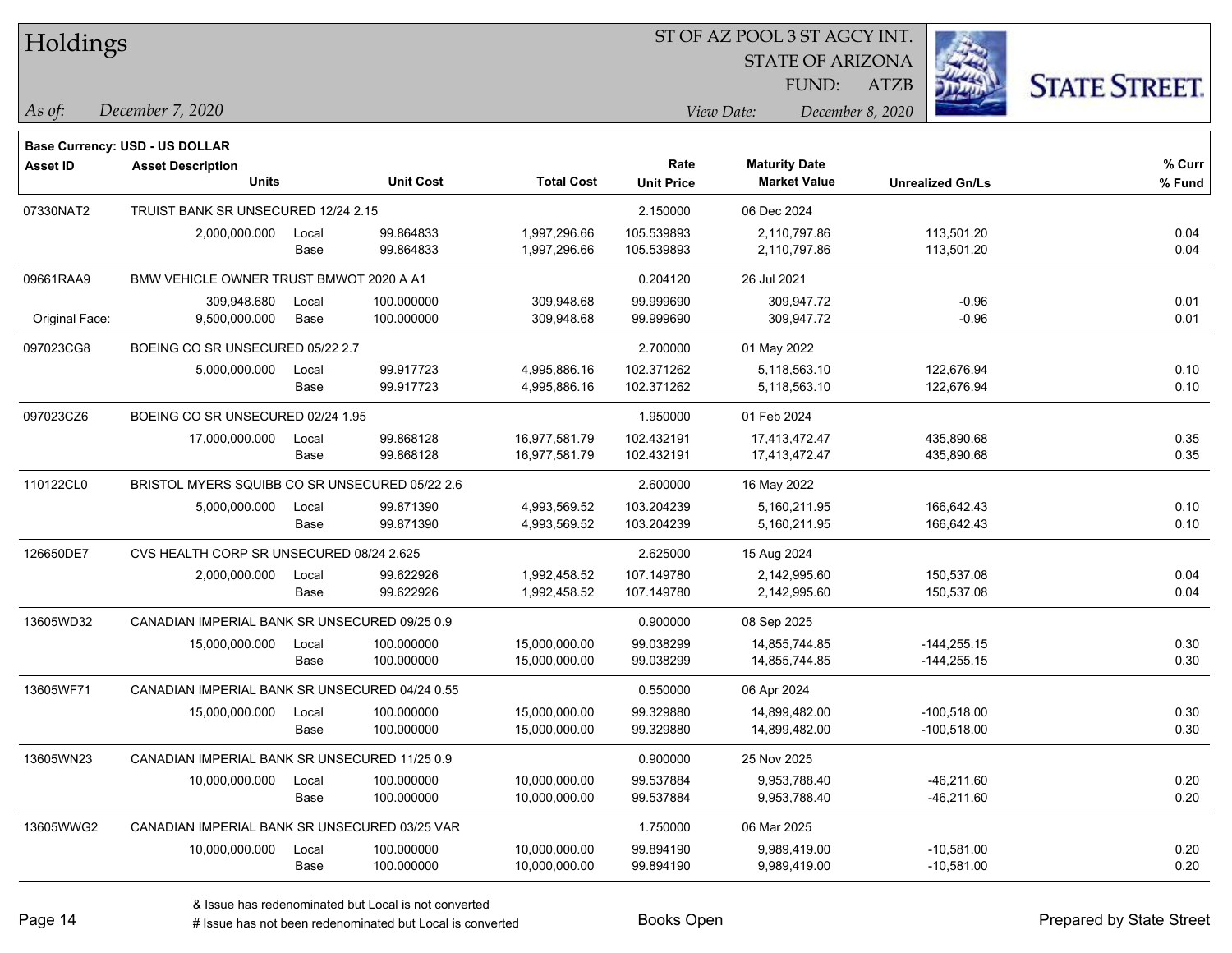| <b>Holdings</b> |  |
|-----------------|--|
|-----------------|--|

STATE OF ARIZONA

ATZB



*December 7, 2020 As of: View Date: December 8, 2020*

**Base Currency: USD - US DOLLAR**

| <b>Asset ID</b> | <b>Asset Description</b><br><b>Units</b>         |               | <b>Unit Cost</b>         | <b>Total Cost</b>              | Rate<br><b>Unit Price</b> | <b>Maturity Date</b><br><b>Market Value</b> | <b>Unrealized Gn/Ls</b>    | % Curr<br>% Fund |
|-----------------|--------------------------------------------------|---------------|--------------------------|--------------------------------|---------------------------|---------------------------------------------|----------------------------|------------------|
| 14040HBY0       | CAPITAL ONE FINANCIAL CO SR UNSECURED 04/21 3.45 |               |                          |                                | 3.450000                  | 30 Apr 2021                                 |                            |                  |
|                 | 15,000,000.000                                   | Local<br>Base | 99.991492<br>99.991492   | 14,998,723.78<br>14,998,723.78 | 100.956241<br>100.956241  | 15,143,436.15<br>15,143,436.15              | 144,712.37<br>144,712.37   | 0.31<br>0.31     |
| 14042RHB0       | CAPITAL ONE NA SR UNSECURED 08/22 VAR            |               |                          |                                | 1.033000                  | 08 Aug 2022                                 |                            |                  |
|                 | 10,000,000.000                                   | Local<br>Base | 100.000000<br>100.000000 | 10,000,000.00<br>10,000,000.00 | 100.746075<br>100.746075  | 10,074,607.50<br>10,074,607.50              | 74,607.50<br>74,607.50     | 0.20<br>0.20     |
| 14316HAA0       | CARMAX AUTO OWNER TRUST CARMX 2020 4 A1          |               |                          |                                | 0.241980                  | 15 Oct 2021                                 |                            |                  |
| Original Face:  | 12,325,876.480<br>15,000,000.000                 | Local<br>Base | 100.000000<br>100.000000 | 12,325,876.48<br>12,325,876.48 | 100.000310<br>100.000310  | 12,325,914.69<br>12,325,914.69              | 38.21<br>38.21             | 0.25<br>0.25     |
| 14913Q3C1       | CATERPILLAR FINL SERVICE SR UNSECURED 11/22 1.95 |               |                          |                                | 1.950000                  | 18 Nov 2022                                 |                            |                  |
|                 | 5,000,000.000                                    | Local<br>Base | 103.163877<br>103.163877 | 5,158,193.84<br>5,158,193.84   | 103.105524<br>103.105524  | 5,155,276.20<br>5,155,276.20                | $-2,917.64$<br>$-2,917.64$ | 0.10<br>0.10     |
| 14913R2B2       | CATERPILLAR FINL SERVICE SR UNSECURED 05/22 0.95 |               |                          |                                | 0.950000                  | 13 May 2022                                 |                            |                  |
|                 | 5,000,000.000                                    | Local<br>Base | 100.957277<br>100.957277 | 5,047,863.83<br>5,047,863.83   | 100.998643<br>100.998643  | 5,049,932.15<br>5,049,932.15                | 2,068.32<br>2,068.32       | 0.10<br>0.10     |
| 14913R2E6       | CATERPILLAR FINL SERVICE SR UNSECURED 01/22 VAR  |               |                          |                                | 0.453500                  | 06 Jan 2022                                 |                            |                  |
|                 | 10,000,000.000                                   | Local<br>Base | 100.000000<br>100.000000 | 10,000,000.00<br>10,000,000.00 | 100.127413<br>100.127413  | 10,012,741.30<br>10,012,741.30              | 12,741.30<br>12,741.30     | 0.20<br>0.20     |
| 161571HN7       | CHASE ISSUANCE TRUST CHAIT 2018 A1 A1            |               |                          |                                | 0.340880                  | 17 Apr 2023                                 |                            |                  |
| Original Face:  | 10,000,000.000<br>10,000,000.000                 | Local<br>Base | 100.000000<br>100.000000 | 10,000,000.00<br>10,000,000.00 | 100.056560<br>100.056560  | 10,005,656.00<br>10,005,656.00              | 5,656.00<br>5,656.00       | 0.20<br>0.20     |
| 166756AJ5       | CHEVRON USA INC COMPANY GUAR 08/23 0.426         |               |                          |                                | 0.426000                  | 11 Aug 2023                                 |                            |                  |
|                 | 5,000,000.000                                    | Local<br>Base | 100.143197<br>100.143197 | 5,007,159.85<br>5,007,159.85   | 100.261311<br>100.261311  | 5,013,065.55<br>5,013,065.55                | 5,905.70<br>5,905.70       | 0.10<br>0.10     |
| 17298CGH5       | CITIGROUP INC SR UNSECURED 11/21 VAR             |               |                          |                                | 3.200000                  | 15 Nov 2021                                 |                            |                  |
|                 | 10,000,000.000                                   | Local<br>Base | 100.000000<br>100.000000 | 10,000,000.00<br>10,000,000.00 | 102.154110<br>102.154110  | 10,215,411.00<br>10,215,411.00              | 215,411.00<br>215,411.00   | 0.21<br>0.21     |
| 17298CHQ4       | CITIGROUP INC SR UNSECURED 12/24 VAR             |               |                          |                                | 2.350000                  | 30 Dec 2024                                 |                            |                  |
|                 | 10,000,000.000                                   | Local<br>Base | 100.000000<br>100.000000 | 10,000,000.00<br>10,000,000.00 | 102.443432<br>102.443432  | 10,244,343.20<br>10,244,343.20              | 244,343.20<br>244,343.20   | 0.21<br>0.21     |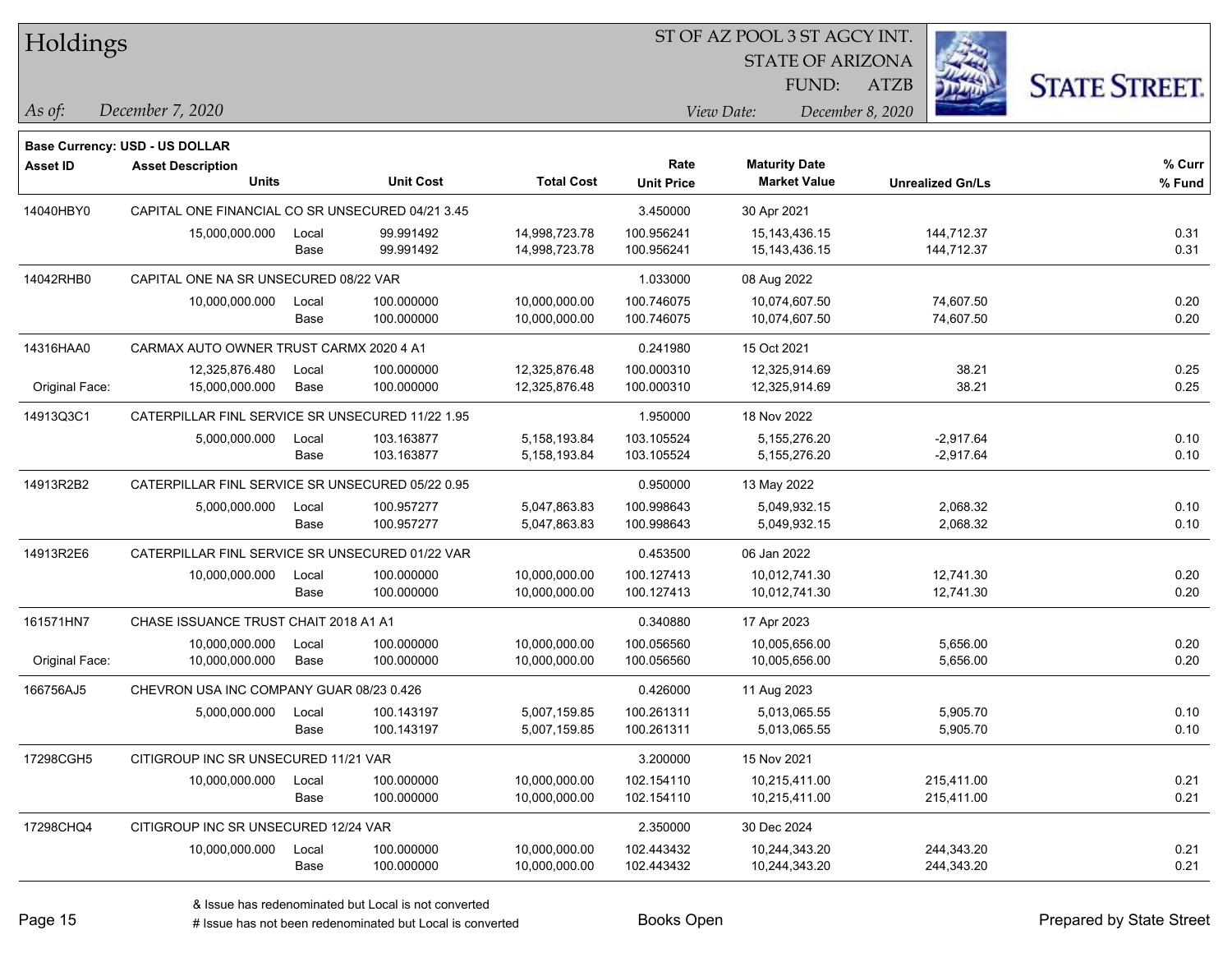| Holdings        |                                                 |       |                  |                   |                   | ST OF AZ POOL 3 ST AGCY INT. |                         |                      |
|-----------------|-------------------------------------------------|-------|------------------|-------------------|-------------------|------------------------------|-------------------------|----------------------|
|                 |                                                 |       |                  |                   |                   | <b>STATE OF ARIZONA</b>      |                         |                      |
|                 |                                                 |       |                  |                   |                   | FUND:                        | <b>ATZB</b>             | <b>STATE STREET.</b> |
| As of:          | December 7, 2020                                |       |                  |                   |                   | View Date:                   | December 8, 2020        |                      |
|                 |                                                 |       |                  |                   |                   |                              |                         |                      |
|                 | Base Currency: USD - US DOLLAR                  |       |                  |                   | Rate              | <b>Maturity Date</b>         |                         | % Curr               |
| <b>Asset ID</b> | <b>Asset Description</b><br>Units               |       | <b>Unit Cost</b> | <b>Total Cost</b> | <b>Unit Price</b> | <b>Market Value</b>          | <b>Unrealized Gn/Ls</b> | % Fund               |
| 17298CJN9       | CITIGROUP INC SR UNSECURED 06/25 1.4            |       |                  |                   | 1.400000          | 19 Jun 2025                  |                         |                      |
|                 | 5,000,000.000                                   | Local | 100.000000       | 5,000,000.00      | 99.362275         | 4,968,113.75                 | $-31,886.25$            | 0.10                 |
|                 |                                                 | Base  | 100.000000       | 5,000,000.00      | 99.362275         | 4,968,113.75                 | $-31,886.25$            | 0.10                 |
| 17298CJP4       | CITIGROUP INC SR UNSECURED 06/25 VAR            |       |                  |                   | 1.250000          | 30 Jun 2025                  |                         |                      |
|                 | 10,000,000.000                                  | Local | 100.000000       | 10,000,000.00     | 99.620425         | 9,962,042.50                 | $-37,957.50$            | 0.20                 |
|                 |                                                 | Base  | 100.000000       | 10,000,000.00     | 99.620425         | 9,962,042.50                 | $-37,957.50$            | 0.20                 |
| 17298CKU1       | CITIGROUP INC SR UNSECURED 11/25 VAR            |       |                  |                   | 1.000000          | 25 Nov 2025                  |                         |                      |
|                 | 15,000,000.000                                  | Local | 100.000000       | 15,000,000.00     | 99.544601         | 14,931,690.15                | $-68,309.85$            | 0.30                 |
|                 |                                                 | Base  | 100.000000       | 15,000,000.00     | 99.544601         | 14,931,690.15                | $-68,309.85$            | 0.30                 |
| 17328W4G0       | CITIGROUP GLOBAL MARKETS COMPANY GUAR 07/25 VAR |       |                  |                   | 1.100000          | 31 Jul 2025                  |                         |                      |
|                 | 15,000,000.000                                  | Local | 100.000000       | 15,000,000.00     | 99.055699         | 14,858,354.85                | $-141,645.15$           | 0.30                 |
|                 |                                                 | Base  | 100.000000       | 15,000,000.00     | 99.055699         | 14,858,354.85                | -141,645.15             | 0.30                 |
| 191216CL2       | COCA COLA CO/THE SR UNSECURED 09/24 1.75        |       |                  |                   | 1.750000          | 06 Sep 2024                  |                         |                      |
|                 | 10,000,000.000                                  | Local | 102.291679       | 10,229,167.89     | 104.551100        | 10,455,110.00                | 225,942.11              | 0.21                 |
|                 |                                                 | Base  | 102.291679       | 10,229,167.89     | 104.551100        | 10,455,110.00                | 225,942.11              | 0.21                 |
| 205887CA8       | CONAGRA BRANDS INC SR UNSECURED 05/24 4.3       |       |                  |                   | 4.300000          | 01 May 2024                  |                         |                      |
|                 | 7,000,000.000                                   | Local | 111.041645       | 7,772,915.17      | 111.533960        | 7,807,377.20                 | 34,462.03               | 0.16                 |
|                 |                                                 | Base  | 111.041645       | 7,772,915.17      | 111.533960        | 7,807,377.20                 | 34,462.03               | 0.16                 |
| 24422ETV1       | JOHN DEERE CAPITAL CORP SR UNSECURED 09/22 2.15 |       |                  |                   | 2.150000          | 08 Sep 2022                  |                         |                      |
|                 | 2,000,000.000                                   | Local | 103.252358       | 2,065,047.15      | 103.288188        | 2,065,763.76                 | 716.61                  | 0.04                 |
|                 |                                                 | Base  | 103.252358       | 2,065,047.15      | 103.288188        | 2,065,763.76                 | 716.61                  | 0.04                 |
| 24422EVA4       | JOHN DEERE CAPITAL CORP SR UNSECURED 06/22 1.95 |       |                  |                   | 1.950000          | 13 Jun 2022                  |                         |                      |
|                 | 3,000,000.000                                   | Local | 102.512217       | 3,075,366.52      | 102.464448        | 3,073,933.44                 | $-1,433.08$             | 0.06                 |
|                 |                                                 | Base  | 102.512217       | 3,075,366.52      | 102.464448        | 3,073,933.44                 | $-1,433.08$             | 0.06                 |
| 254683CG8       | DISCOVER CARD EXECUTION NOTE T DCENT 2018 A4 A4 |       |                  |                   | 3.110000          | 16 Jan 2024                  |                         |                      |
|                 | 18,000,000.000                                  | Local | 99.984562        | 17,997,221.10     | 101.728440        | 18,311,119.20                | 313,898.10              | 0.37                 |
| Original Face:  | 18,000,000.000                                  | Base  | 99.984562        | 17,997,221.10     | 101.728440        | 18,311,119.20                | 313,898.10              | 0.37                 |
| 254683CK9       | DISCOVER CARD EXECUTION NOTE T DCENT 2019 A1 A1 |       |                  |                   | 3.040000          | 15 Jul 2024                  |                         |                      |
|                 | 4,000,000.000                                   | Local | 99.998600        | 3,999,943.99      | 103.125730        | 4,125,029.20                 | 125,085.21              | 0.08                 |
| Original Face:  | 4,000,000.000                                   | Base  | 99.998600        | 3,999,943.99      | 103.125730        | 4,125,029.20                 | 125,085.21              | 0.08                 |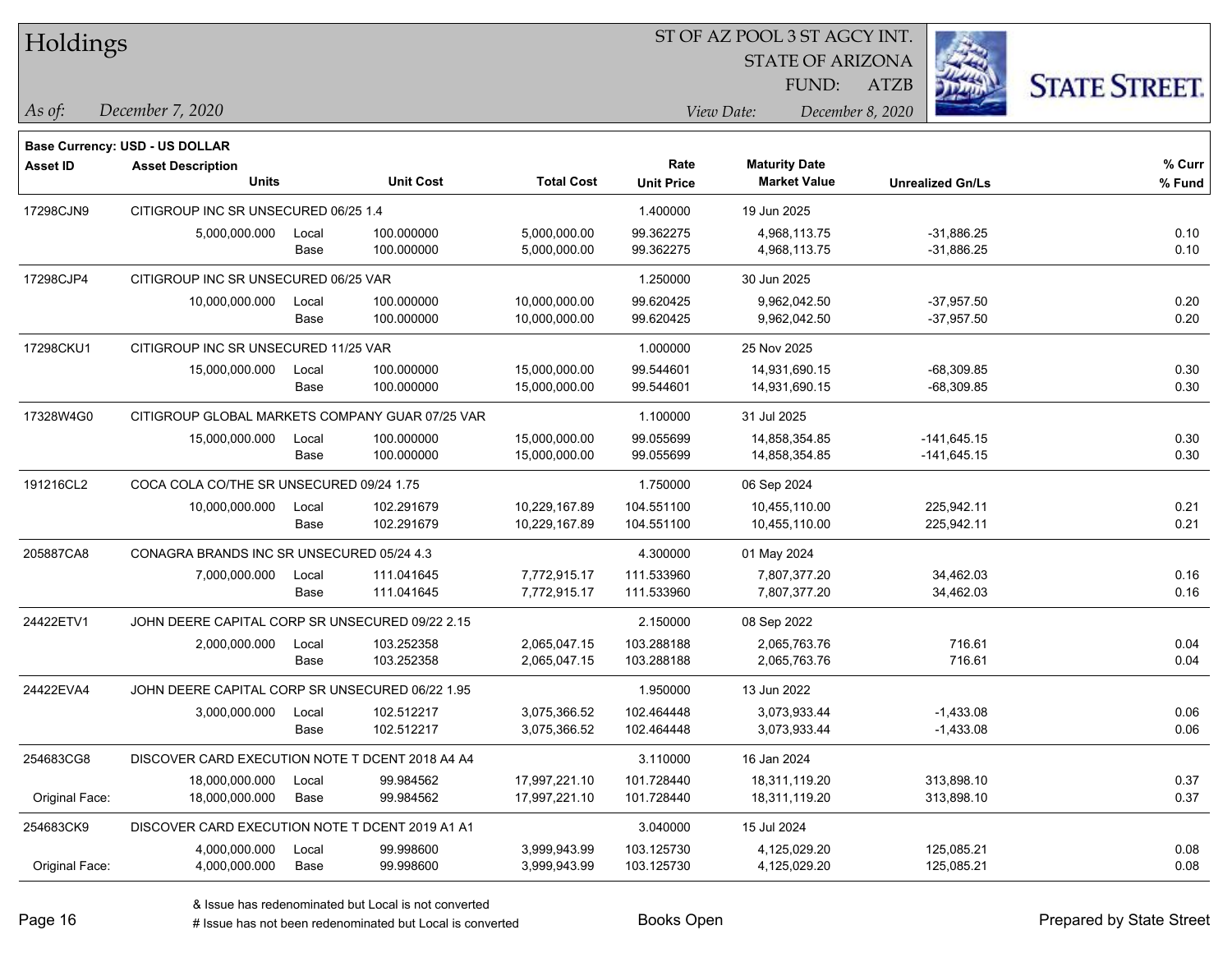| Holdings |
|----------|
|----------|

STATE OF ARIZONA

ATZB



**Base Currency: USD - US DOLLAR**

*December 7, 2020 As of: View Date: December 8, 2020* FUND:

| <b>Asset ID</b> | <b>Asset Description</b>                           |                                                    |                  |                   | Rate              | <b>Maturity Date</b> |                         | % Curr |
|-----------------|----------------------------------------------------|----------------------------------------------------|------------------|-------------------|-------------------|----------------------|-------------------------|--------|
|                 | <b>Units</b>                                       |                                                    | <b>Unit Cost</b> | <b>Total Cost</b> | <b>Unit Price</b> | <b>Market Value</b>  | <b>Unrealized Gn/Ls</b> | % Fund |
| 254687FJ0       | WALT DISNEY COMPANY/THE COMPANY GUAR 09/22 1.65    |                                                    |                  |                   | 1.650000          | 01 Sep 2022          |                         |        |
|                 | 1,675,000.000                                      | Local                                              | 102.221309       | 1,712,206.92      | 102.154340        | 1,711,085.20         | $-1,121.72$             | 0.03   |
|                 |                                                    | Base                                               | 102.221309       | 1,712,206.92      | 102.154340        | 1,711,085.20         | $-1,121.72$             | 0.03   |
| 278642AV5       | EBAY INC SR UNSECURED 03/25 1.9                    |                                                    |                  |                   | 1.900000          | 11 Mar 2025          |                         |        |
|                 | 2,000,000.000                                      | Local                                              | 103.077105       | 2,061,542.09      | 104.531746        | 2,090,634.92         | 29,092.83               | 0.04   |
|                 |                                                    | Base                                               | 103.077105       | 2,061,542.09      | 104.531746        | 2,090,634.92         | 29,092.83               | 0.04   |
| 29736RAE0       | ESTEE LAUDER CO INC SR UNSECURED 08/22 2.35        |                                                    |                  |                   | 2.350000          | 15 Aug 2022          |                         |        |
|                 | 17,838,000.000                                     | Local                                              | 103.164804       | 18,402,537.82     | 103.324594        | 18,431,041.08        | 28,503.26               | 0.37   |
|                 |                                                    | Base                                               | 103.164804       | 18,402,537.82     | 103.324594        | 18,431,041.08        | 28,503.26               | 0.37   |
| 30231GAV4       | EXXON MOBIL CORPORATION SR UNSECURED 03/21 2.222   |                                                    |                  |                   | 2.222000          | 01 Mar 2021          |                         |        |
|                 | 5,250,000.000                                      | Local                                              | 100.097067       | 5,255,096.04      | 100.284000        | 5,264,910.00         | 9,813.96                | 0.11   |
|                 |                                                    | Base                                               | 100.097067       | 5,255,096.04      | 100.284000        | 5,264,910.00         | 9,813.96                | 0.11   |
| 3130AJ5F2       | FEDERAL HOME LOAN BANK BONDS 02/25 1.75            |                                                    |                  | 1.750000          | 12 Feb 2025       |                      |                         |        |
|                 | 5,000,000.000                                      | Local                                              | 100.000000       | 5,000,000.00      | 100.172061        | 5,008,603.05         | 8,603.05                | 0.10   |
|                 |                                                    | Base                                               | 100.000000       | 5,000,000.00      | 100.172061        | 5,008,603.05         | 8,603.05                | 0.10   |
| 3130AJTL3       | FEDERAL HOME LOAN BANK BONDS 07/21 VAR             |                                                    |                  |                   | 0.190000          | 09 Jul 2021          |                         |        |
|                 | 25,000,000.000                                     | Local                                              | 100.000000       | 25,000,000.00     | 100.047376        | 25,011,844.00        | 11,844.00               | 0.51   |
|                 |                                                    | Base                                               | 100.000000       | 25,000,000.00     | 100.047376        | 25,011,844.00        | 11,844.00               | 0.51   |
| 313385AM8       |                                                    | FED HOME LN DISCOUNT NT DISCOUNT NOT 01/21 0.00000 |                  |                   |                   | 12 Jan 2021          |                         |        |
|                 | 5,000,000.000                                      | Local                                              | 99.991250        | 4,999,562.50      | 99.993194         | 4,999,659.70         | 97.20                   | 0.10   |
|                 |                                                    | Base                                               | 99.991250        | 4,999,562.50      | 99.993194         | 4,999,659.70         | 97.20                   | 0.10   |
| 313385BB1       | FED HOME LN DISCOUNT NT DISCOUNT NOT 01/21 0.00000 |                                                    |                  |                   |                   | 26 Jan 2021          |                         |        |
|                 | 20,000,000.000                                     | Local                                              | 99.987750        | 19,997,550.00     | 99.990472         | 19,998,094.40        | 544.40                  | 0.40   |
|                 |                                                    | Base                                               | 99.987750        | 19,997,550.00     | 99.990472         | 19,998,094.40        | 544.40                  | 0.40   |
| 3133EFWB9       | FEDERAL FARM CREDIT BANK BONDS 01/21 VAR           |                                                    |                  |                   | 0.485500          | 22 Jan 2021          |                         |        |
|                 | 20,000,000.000                                     | Local                                              | 99.999507        | 19,999,901.48     | 100.043311        | 20,008,662.20        | 8,760.72                | 0.40   |
|                 |                                                    | Base                                               | 99.999507        | 19,999,901.48     | 100.043311        | 20,008,662.20        | 8,760.72                | 0.40   |
| 3133ELH56       | FEDERAL FARM CREDIT BANK BONDS 06/22 0.27          |                                                    |                  |                   | 0.270000          | 09 Jun 2022          |                         |        |
|                 | 5,000,000.000                                      | Local                                              | 100.000000       | 5,000,000.00      | 100.001283        | 5,000,064.15         | 64.15                   | 0.10   |
|                 |                                                    | Base                                               | 100.000000       | 5,000,000.00      | 100.001283        | 5,000,064.15         | 64.15                   | 0.10   |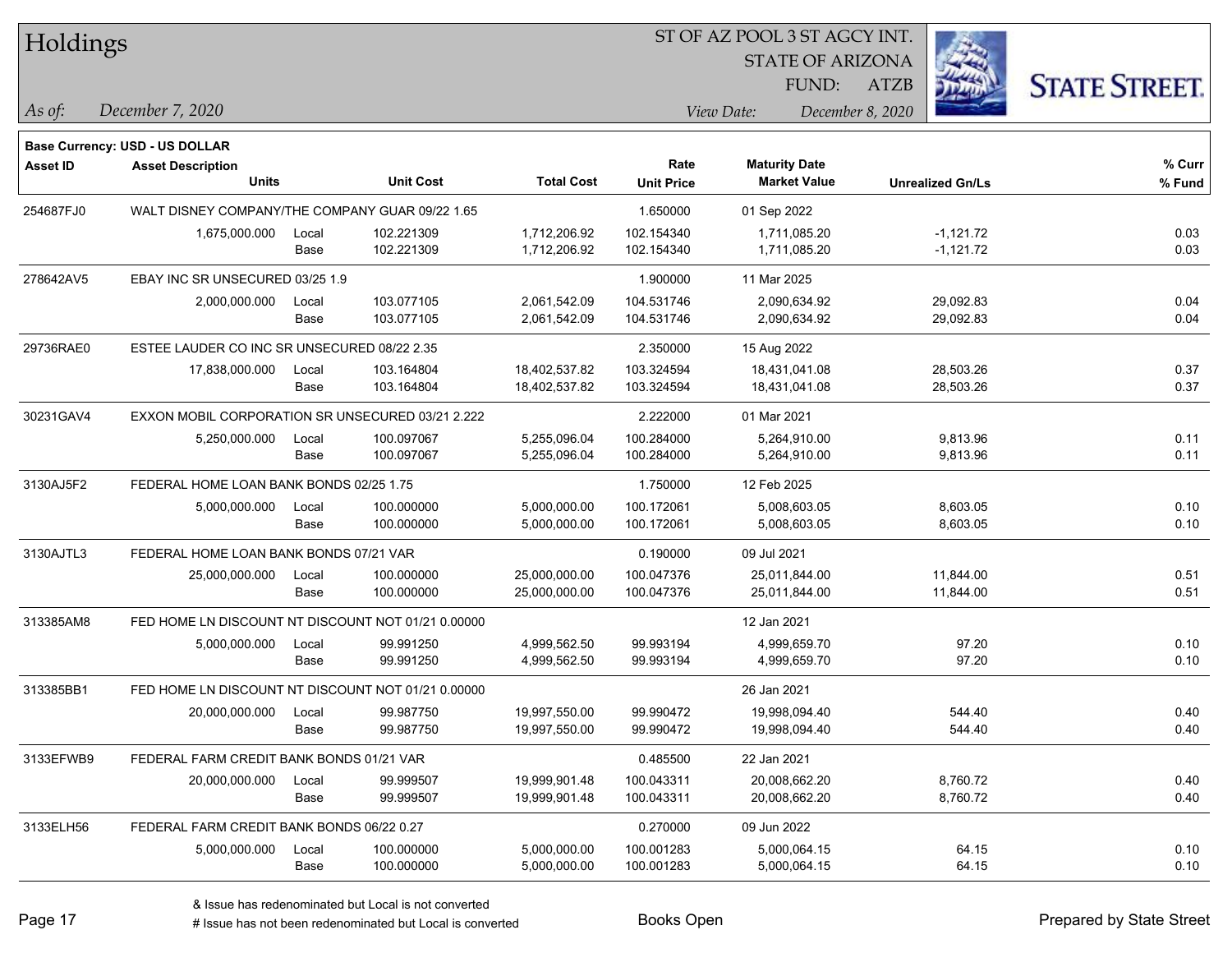| Holdings        |                                            |       |                  |                   |                   | ST OF AZ POOL 3 ST AGCY INT. |                         |                      |
|-----------------|--------------------------------------------|-------|------------------|-------------------|-------------------|------------------------------|-------------------------|----------------------|
|                 |                                            |       |                  |                   |                   | <b>STATE OF ARIZONA</b>      |                         |                      |
|                 |                                            |       |                  |                   |                   | FUND:                        | <b>ATZB</b>             | <b>STATE STREET.</b> |
| As of:          | December 7, 2020                           |       |                  |                   |                   | View Date:                   | December 8, 2020        |                      |
|                 | Base Currency: USD - US DOLLAR             |       |                  |                   |                   |                              |                         |                      |
| <b>Asset ID</b> | <b>Asset Description</b>                   |       |                  |                   | Rate              | <b>Maturity Date</b>         |                         | % Curr               |
|                 | <b>Units</b>                               |       | <b>Unit Cost</b> | <b>Total Cost</b> | <b>Unit Price</b> | <b>Market Value</b>          | <b>Unrealized Gn/Ls</b> | % Fund               |
| 3133ELRN6       | FEDERAL FARM CREDIT BANK BONDS 03/25 1.5   |       |                  |                   | 1.500000          | 05 Mar 2025                  |                         |                      |
|                 | 20,000,000.000                             | Local | 100.000000       | 20,000,000.00     | 100.191128        | 20,038,225.60                | 38,225.60               | 0.40                 |
|                 |                                            | Base  | 100.000000       | 20,000,000.00     | 100.191128        | 20,038,225.60                | 38,225.60               | 0.40                 |
| 3133ELSL9       | FEDERAL FARM CREDIT BANK BONDS 03/24 1.05  |       |                  |                   | 1.050000          | 12 Mar 2024                  |                         |                      |
|                 | 5,000,000.000                              | Local | 100.000000       | 5,000,000.00      | 100.104330        | 5,005,216.50                 | 5,216.50                | 0.10                 |
|                 |                                            | Base  | 100.000000       | 5,000,000.00      | 100.104330        | 5,005,216.50                 | 5,216.50                | 0.10                 |
| 3133ELTC8       | FEDERAL FARM CREDIT BANK BONDS 03/25 1.125 |       |                  |                   | 1.125000          | 17 Mar 2025                  |                         |                      |
|                 | 10,000,000.000                             | Local | 100.000000       | 10,000,000.00     | 100.172355        | 10,017,235.50                | 17,235.50               | 0.20                 |
|                 |                                            | Base  | 100.000000       | 10,000,000.00     | 100.172355        | 10,017,235.50                | 17,235.50               | 0.20                 |
| 3133ELXC3       | FEDERAL FARM CREDIT BANK BONDS 04/24 0.8   |       |                  |                   | 0.800000          | 22 Apr 2024                  |                         |                      |
|                 | 10,000,000.000                             | Local | 100.000000       | 10,000,000.00     | 100.198602        | 10,019,860.20                | 19,860.20               | 0.20                 |
|                 |                                            | Base  | 100.000000       | 10,000,000.00     | 100.198602        | 10,019,860.20                | 19,860.20               | 0.20                 |
| 3133EM7M8       | FEDERAL FARM CREDIT BANK BONDS 02/23 VAR   |       |                  |                   | 0.215500          | 21 Feb 2023                  |                         |                      |
|                 | 10,000,000.000                             | Local | 100.000000       | 10,000,000.00     | 99.940140         | 9,994,014.00                 | $-5,986.00$             | 0.20                 |
|                 |                                            | Base  | 100.000000       | 10,000,000.00     | 99.940140         | 9,994,014.00                 | $-5,986.00$             | 0.20                 |
| 3133EMBJ0       | FEDERAL FARM CREDIT BANK BONDS 09/25 0.53  |       |                  |                   | 0.530000          | 29 Sep 2025                  |                         |                      |
|                 | 15,000,000.000                             | Local | 99.965385        | 14,994,807.69     | 99.758121         | 14,963,718.15                | $-31,089.54$            | 0.30                 |
|                 |                                            | Base  | 99.965385        | 14,994,807.69     | 99.758121         | 14,963,718.15                | $-31,089.54$            | 0.30                 |
| 3133EMHF2       | FEDERAL FARM CREDIT BANK BONDS 11/25 0.6   |       |                  |                   | 0.600000          | 24 Nov 2025                  |                         |                      |
|                 | 5,000,000.000                              | Local | 100.000000       | 5,000,000.00      | 99.917191         | 4,995,859.55                 | $-4,140.45$             | 0.10                 |
|                 |                                            | Base  | 100.000000       | 5,000,000.00      | 99.917191         | 4,995,859.55                 | $-4,140.45$             | 0.10                 |
| 3134GU6G0       | FREDDIE MAC NOTES 08/24 1.7                |       |                  |                   | 1.700000          | 05 Aug 2024                  |                         |                      |
|                 | 5,000,000.000                              | Local | 100.000000       | 5,000,000.00      | 100.813463        | 5,040,673.15                 | 40,673.15               | 0.10                 |
|                 |                                            | Base  | 100.000000       | 5,000,000.00      | 100.813463        | 5,040,673.15                 | 40,673.15               | 0.10                 |
| 3134GVB31       | FREDDIE MAC NOTES 05/25 0.75               |       |                  |                   | 0.750000          | 28 May 2025                  |                         |                      |
|                 | 10,000,000.000                             | Local | 100.000000       | 10,000,000.00     | 100.055479        | 10,005,547.90                | 5,547.90                | 0.20                 |
|                 |                                            | Base  | 100.000000       | 10,000,000.00     | 100.055479        | 10,005,547.90                | 5,547.90                | 0.20                 |
| 3134GWH82       | FREDDIE MAC NOTES 09/25 0.625              |       |                  |                   | 0.625000          | 08 Sep 2025                  |                         |                      |
|                 | 5,000,000.000                              | Local | 100.000000       | 5,000,000.00      | 99.707818         | 4,985,390.90                 | $-14,609.10$            | 0.10                 |
|                 |                                            | Base  | 100.000000       | 5,000,000.00      | 99.707818         | 4,985,390.90                 | $-14,609.10$            | 0.10                 |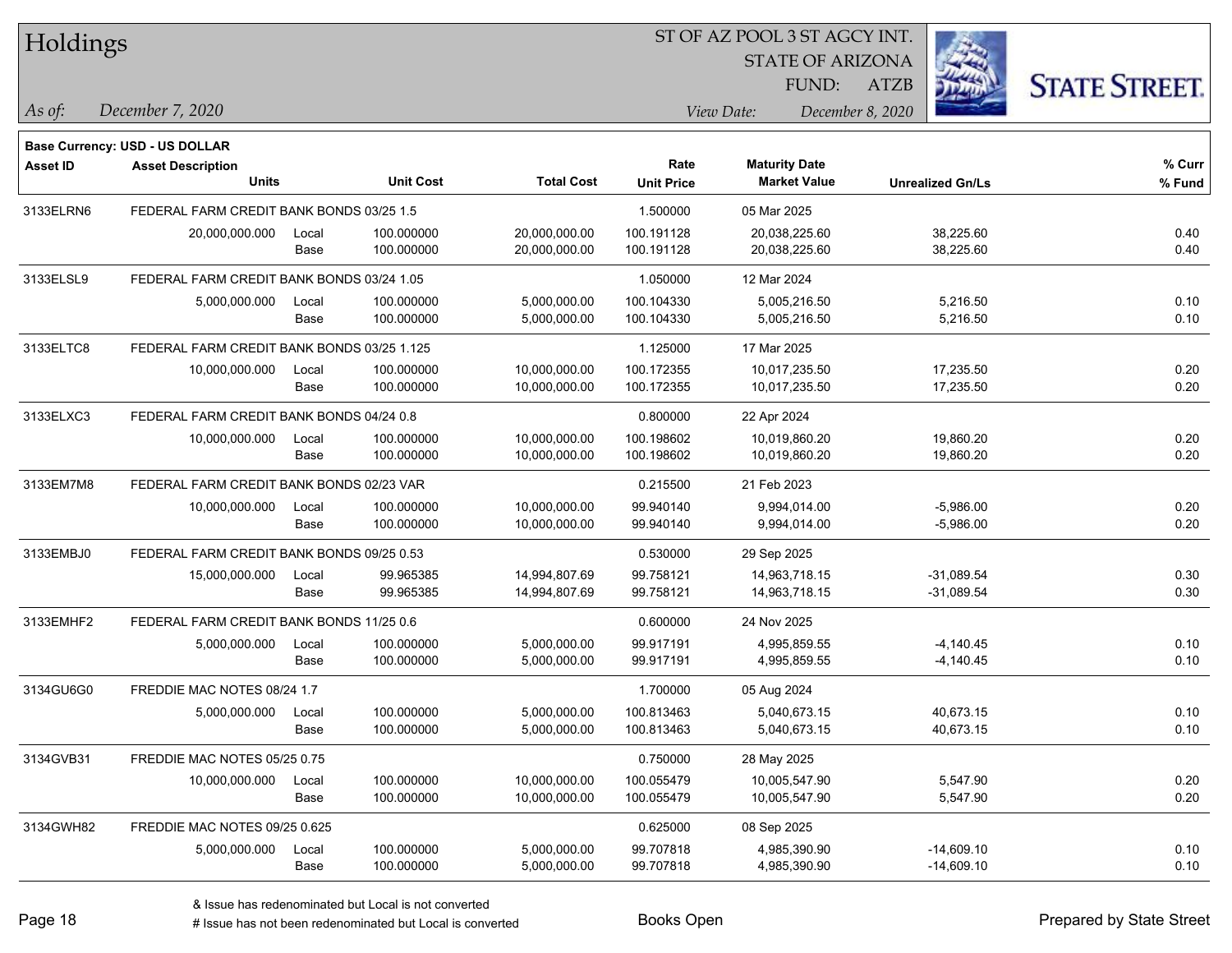| Holdings |
|----------|
|----------|

STATE OF ARIZONA

ATZB



*December 7, 2020 As of: View Date: December 8, 2020*

**Base Currency: USD - US DOLLAR**

| <b>Asset ID</b> | <b>Asset Description</b>            |       |                  |                   | Rate              | <b>Maturity Date</b> |                         | % Curr |
|-----------------|-------------------------------------|-------|------------------|-------------------|-------------------|----------------------|-------------------------|--------|
|                 | <b>Units</b>                        |       | <b>Unit Cost</b> | <b>Total Cost</b> | <b>Unit Price</b> | <b>Market Value</b>  | <b>Unrealized Gn/Ls</b> | % Fund |
| 3134GWU79       | FREDDIE MAC NOTES 03/24 0.375       |       |                  |                   | 0.375000          | 25 Mar 2024          |                         |        |
|                 | 5,000,000.000                       | Local | 100.000000       | 5,000,000.00      | 99.736923         | 4,986,846.15         | $-13, 153.85$           | 0.10   |
|                 |                                     | Base  | 100.000000       | 5,000,000.00      | 99.736923         | 4,986,846.15         | $-13, 153.85$           | 0.10   |
| 3134GWYX8       | FREDDIE MAC NOTES 10/25 0.5         |       |                  |                   | 0.500000          | 15 Oct 2025          |                         |        |
|                 | 5,000,000.000                       | Local | 100.000000       | 5,000,000.00      | 99.629714         | 4,981,485.70         | $-18,514.30$            | 0.10   |
|                 |                                     | Base  | 100.000000       | 5,000,000.00      | 99.629714         | 4,981,485.70         | $-18,514.30$            | 0.10   |
| 3135G0T45       | <b>FANNIE MAE NOTES 04/22 1.875</b> |       |                  |                   | 1.875000          | 05 Apr 2022          |                         |        |
|                 | 15,243,000.000                      | Local | 100.353328       | 15,296,857.73     | 102.307733        | 15,594,767.74        | 297,910.01              | 0.32   |
|                 |                                     | Base  | 100.353328       | 15,296,857.73     | 102.307733        | 15,594,767.74        | 297,910.01              | 0.32   |
| 3136A0GS0       | FANNIE MAE FNR 2011 75 HP           |       |                  |                   | 2.500000          | 25 Jul 2040          |                         |        |
|                 | 103.247.880                         | Local | 102.711368       | 106,047.31        | 101.748260        | 105,052.92           | $-994.39$               | 0.00   |
| Original Face:  | 2,838,688.000                       | Base  | 102.711368       | 106,047.31        | 101.748260        | 105,052.92           | $-994.39$               | 0.00   |
| 3136A6JR6       | FANNIE MAE FNR 2012 58 PA           |       |                  |                   | 2.000000          | 25 Apr 2042          |                         |        |
|                 | 921,657.040                         | Local | 101.448580       | 935,007.98        | 103.536720        | 954,253.47           | 19,245.49               | 0.02   |
| Original Face:  | 5,677,376.000                       | Base  | 101.448580       | 935,007.98        | 103.536720        | 954,253.47           | 19,245.49               | 0.02   |
| 3136A76N7       | FANNIE MAE FNR 2012 101 B           |       |                  |                   | 2.000000          | 25 May 2039          |                         |        |
|                 | 421,440.440                         | Local | 101.493931       | 427,736.47        | 100.223970        | 422.384.34           | $-5,352.13$             | 0.01   |
| Original Face:  | 11,275,256.000                      | Base  | 101.493931       | 427,736.47        | 100.223970        | 422,384.34           | $-5,352.13$             | 0.01   |
| 3136AAEK7       | FANNIE MAE FNR 2012 129 TD          |       |                  |                   | 2.000000          | 25 May 2040          |                         |        |
|                 | 895,829.480                         | Local | 101.366617       | 908,072.04        | 103.765910        | 929.565.61           | 21,493.57               | 0.02   |
| Original Face:  | 5,677,376.000                       | Base  | 101.366617       | 908,072.04        | 103.765910        | 929,565.61           | 21,493.57               | 0.02   |
| 3136ABRK1       | FANNIE MAE FNR 2013 9 PH            |       |                  |                   | 1.750000          | 25 Jul 2041          |                         |        |
|                 | 2,012,701.960                       | Local | 100.776267       | 2,028,325.91      | 101.811820        | 2,049,168.50         | 20,842.59               | 0.04   |
| Original Face:  | 6,713,909.000                       | Base  | 100.776267       | 2,028,325.91      | 101.811820        | 2,049,168.50         | 20,842.59               | 0.04   |
| 3136ABUD3       | FANNIE MAE FNR 2013 7 AC            |       |                  |                   | 1.250000          | 25 Feb 2028          |                         |        |
|                 | 1,285,778.220                       | Local | 99.768613        | 1,282,803.09      | 101.372680        | 1,303,427.84         | 20,624.75               | 0.03   |
| Original Face:  | 5,677,376.000                       | Base  | 99.768613        | 1,282,803.09      | 101.372680        | 1,303,427.84         | 20,624.75               | 0.03   |
| 3136ABUY7       | FANNIE MAE FNR 2013 7 GB            |       |                  |                   | 2.000000          | 25 Mar 2042          |                         |        |
|                 | 2,008,582.790                       | Local | 101.473615       | 2,038,181.56      | 102.359340        | 2,055,972.09         | 17,790.53               | 0.04   |
| Original Face:  | 6,995,663.000                       | Base  | 101.473615       | 2,038,181.56      | 102.359340        | 2,055,972.09         | 17,790.53               | 0.04   |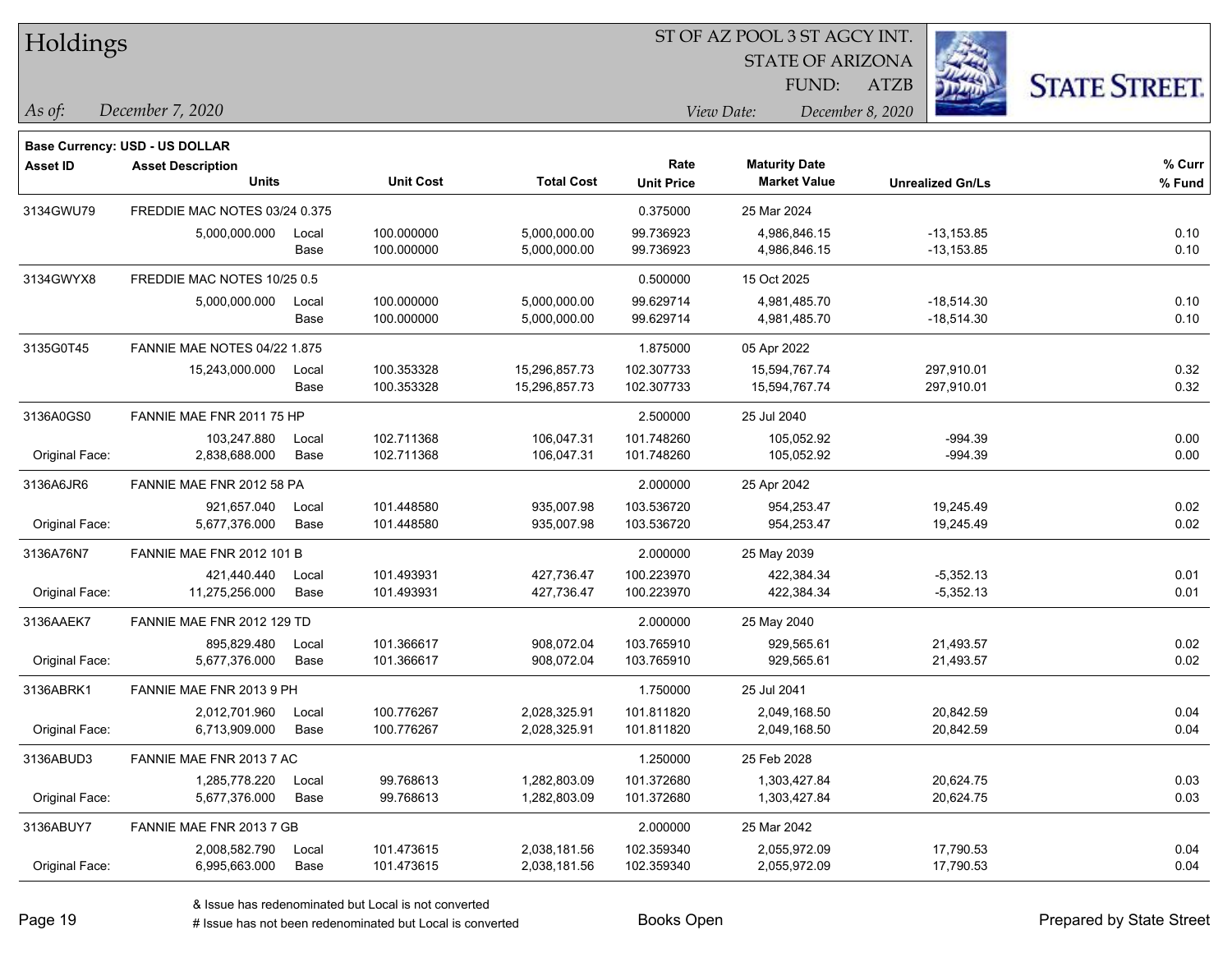Holdings

#### ST OF AZ POOL 3 ST AGCY INT.

STATE OF ARIZONA FUND:

ATZB



*As of: View Date: December 8, 2020*

| As of: | December 7, 2020 |  |  |
|--------|------------------|--|--|
|--------|------------------|--|--|

|                 | <b>Base Currency: USD - US DOLLAR</b> |       |                  |                   |                   |                      |                         |        |
|-----------------|---------------------------------------|-------|------------------|-------------------|-------------------|----------------------|-------------------------|--------|
| <b>Asset ID</b> | <b>Asset Description</b>              |       |                  |                   | Rate              | <b>Maturity Date</b> |                         | % Curr |
|                 | Units                                 |       | <b>Unit Cost</b> | <b>Total Cost</b> | <b>Unit Price</b> | <b>Market Value</b>  | <b>Unrealized Gn/Ls</b> | % Fund |
| 3136ABUZ4       | FANNIE MAE FNR 2013 7 AD              |       |                  |                   | 1.500000          | 25 Feb 2028          |                         |        |
|                 | 1,285,778.220                         | Local | 100.223922       | 1,288,657.36      | 102.088640        | 1,312,633.50         | 23,976.14               | 0.03   |
| Original Face:  | 5,677,376.000                         | Base  | 100.223922       | 1,288,657.36      | 102.088640        | 1,312,633.50         | 23,976.14               | 0.03   |
| 3136ABW74       | FANNIE MAE FNR 2013 6 AB              |       |                  |                   | 2.000000          | 25 Dec 2042          |                         |        |
|                 | 2,226,450.980                         | Local | 100.668541       | 2,241,335.72      | 102.532620        | 2,282,838.52         | 41,502.80               | 0.05   |
| Original Face:  | 11,354,753.000                        | Base  | 100.668541       | 2,241,335.72      | 102.532620        | 2,282,838.52         | 41,502.80               | 0.05   |
| 3136ACJX0       | FANNIE MAE FNR 2013 17 PB             |       |                  |                   | 1.750000          | 25 Mar 2039          |                         |        |
|                 | 312,369.390                           | Local | 100.386229       | 313,575.85        | 100.190050        | 312,963.05           | $-612.80$               | 0.01   |
| Original Face:  | 5,677,376.000                         | Base  | 100.386229       | 313,575.85        | 100.190050        | 312,963.05           | $-612.80$               | 0.01   |
| 3136AD2H1       | FANNIE MAE FNR 2013 43 XP             |       |                  |                   | 1.500000          | 25 Aug 2041          |                         |        |
|                 | 607,172.680                           | Local | 98.640271        | 598,916.78        | 101.741610        | 617,747.26           | 18,830.48               | 0.01   |
| Original Face:  | 2,000,000.000                         | Base  | 98.640271        | 598,916.78        | 101.741610        | 617,747.26           | 18,830.48               | 0.01   |
| 3136AEBJ5       | FANNIE MAE FNR 2013 47 YA             |       |                  |                   | 2.000000          | 25 May 2040          |                         |        |
|                 | 1,640,447.050                         | Local | 101.550338       | 1,665,879.52      | 103.765910        | 1,702,224.81         | 36,345.29               | 0.03   |
| Original Face:  | 8,516,065.000                         | Base  | 101.550338       | 1,665,879.52      | 103.765910        | 1,702,224.81         | 36,345.29               | 0.03   |
| 3136AELZ8       | FANNIE MAE FNR 2013 62 DB             |       |                  |                   | 1.250000          | 25 Jun 2028          |                         |        |
|                 | 1,104,931.830                         | Local | 99.890526        | 1,103,722.22      | 101.156860        | 1,117,714.34         | 13,992.12               | 0.02   |
| Original Face:  | 5,677,376.000                         | Base  | 99.890526        | 1,103,722.22      | 101.156860        | 1,117,714.34         | 13,992.12               | 0.02   |
| 3136AJ2X3       | FANNIE MAE FNR 2014 25 WA             |       |                  |                   | 1.500000          | 25 May 2029          |                         |        |
|                 | 1,961,592.420                         | Local | 98.559365        | 1,933,333.03      | 102.346130        | 2,007,613.93         | 74,280.90               | 0.04   |
| Original Face:  | 6,060,416.000                         | Base  | 98.559365        | 1,933,333.03      | 102.346130        | 2,007,613.93         | 74,280.90               | 0.04   |
| 3136G4A37       | FANNIE MAE NOTES 07/25 0.67           |       |                  |                   | 0.670000          | 28 Jul 2025          |                         |        |
|                 | 10,000,000.000                        | Local | 100.000000       | 10,000,000.00     | 99.942657         | 9,994,265.70         | $-5,734.30$             | 0.20   |
|                 |                                       | Base  | 100.000000       | 10,000,000.00     | 99.942657         | 9,994,265.70         | $-5,734.30$             | 0.20   |
| 3136G4X40       | FANNIE MAE NOTES 08/25 0.6            |       |                  |                   | 0.600000          | 26 Aug 2025          |                         |        |
|                 | 10,000,000.000                        | Local | 99.978006        | 9,997,800.56      | 99.692280         | 9,969,228.00         | -28,572.56              | 0.20   |
|                 |                                       | Base  | 99.978006        | 9,997,800.56      | 99.692280         | 9,969,228.00         | $-28,572.56$            | 0.20   |
| 3137A1UN1       | FREDDIE MAC FHR 3725 PC               |       |                  |                   | 2.250000          | 15 Jan 2040          |                         |        |
|                 | 271,664.860                           | Local | 98.311088        | 267,076.68        | 102.918260        | 279,592.75           | 12,516.07               | 0.01   |
| Original Face:  | 2,838,688.000                         | Base  | 98.311088        | 267,076.68        | 102.918260        | 279,592.75           | 12,516.07               | 0.01   |
|                 |                                       |       |                  |                   |                   |                      |                         |        |

& Issue has redenominated but Local is not converted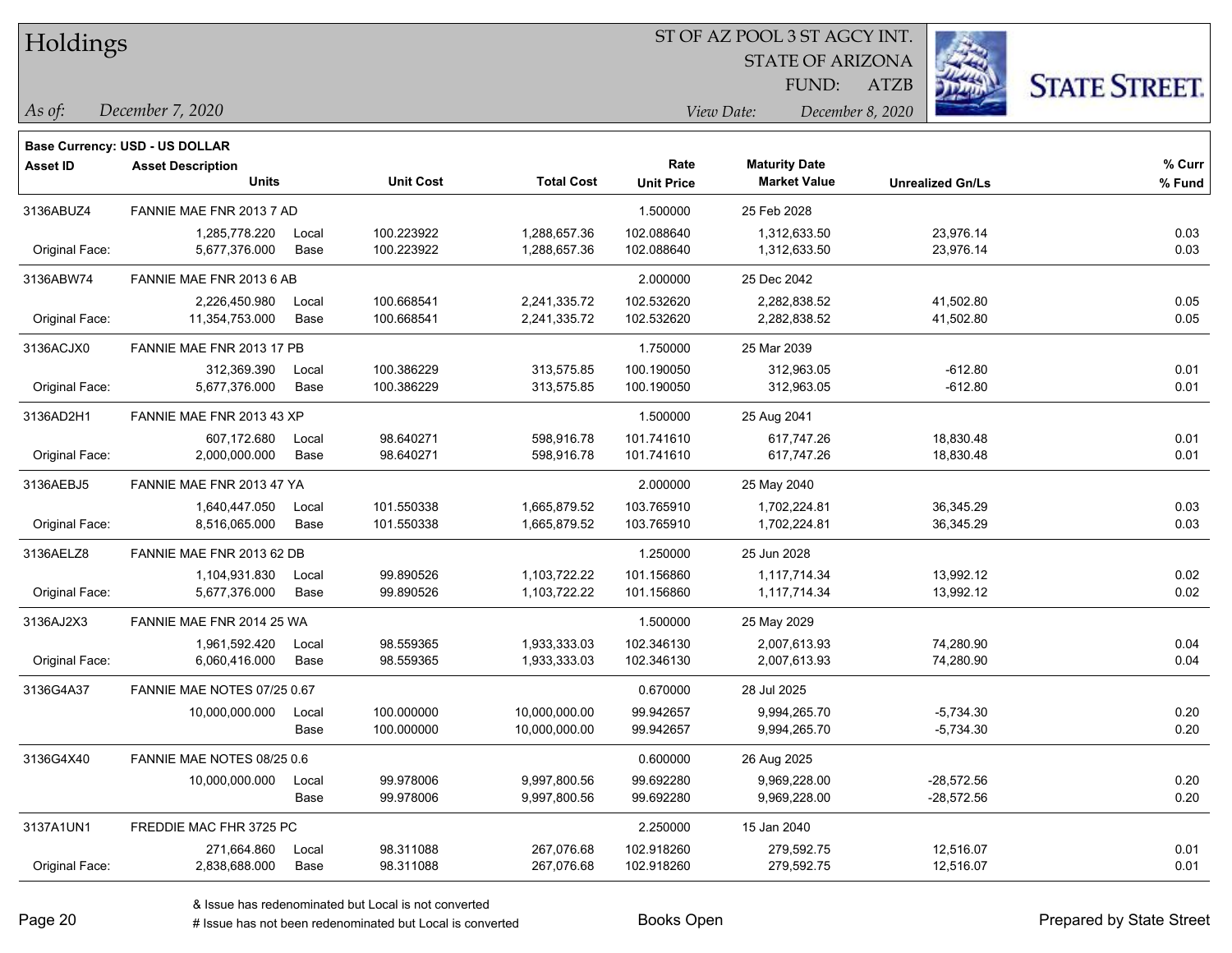|  | <b>Holdings</b> |
|--|-----------------|
|  |                 |

STATE OF ARIZONA FUND:

ATZB



*As of: View Date: December 8, 2020*

| As of: | December 7, 2020 |  |
|--------|------------------|--|
|        |                  |  |

|                 | <b>Base Currency: USD - US DOLLAR</b> |       |                  |                   |                   |                      |                         |        |
|-----------------|---------------------------------------|-------|------------------|-------------------|-------------------|----------------------|-------------------------|--------|
| <b>Asset ID</b> | <b>Asset Description</b>              |       |                  |                   | Rate              | <b>Maturity Date</b> |                         | % Curr |
|                 | <b>Units</b>                          |       | <b>Unit Cost</b> | <b>Total Cost</b> | <b>Unit Price</b> | <b>Market Value</b>  | <b>Unrealized Gn/Ls</b> | % Fund |
| 3137A62S0       | FREDDIE MAC FHR 3796 PE               |       |                  |                   | 2.000000          | 15 Feb 2040          |                         |        |
|                 | 466,548.770                           | Local | 100.127414       | 467,143.22        | 101.225820        | 472,267.82           | 5,124.60                | 0.01   |
| Original Face:  | 5,946,910.000                         | Base  | 100.127414       | 467,143.22        | 101.225820        | 472,267.82           | 5,124.60                | 0.01   |
| 3137A7HC7       | FREDDIE MAC FHR 3800 KE               |       |                  |                   | 3.500000          | 15 Feb 2026          |                         |        |
|                 | 82.888.330                            | Local | 102.961346       | 85,342.94         | 105.174160        | 87,177.10            | 1,834.16                | 0.00   |
| Original Face:  | 500,000.000                           | Base  | 102.961346       | 85,342.94         | 105.174160        | 87,177.10            | 1,834.16                | 0.00   |
| 3137ADHX8       | FREDDIE MAC FHR 3890 BA               |       |                  |                   | 2.500000          | 15 Nov 2040          |                         |        |
|                 | 529,208.700                           | Local | 101.330974       | 536,252.33        | 101.898090        | 539,253.56           | 3,001.23                | 0.01   |
| Original Face:  | 11,354,753.000                        | Base  | 101.330974       | 536,252.33        | 101.898090        | 539,253.56           | 3,001.23                | 0.01   |
| 3137AFPD8       | FREDDIE MAC FHR 3919 CD               |       |                  |                   | 2.500000          | 15 Oct 2040          |                         |        |
|                 | 291,190.320                           | Local | 99.422752        | 289,509.43        | 102.073030        | 297,226.78           | 7,717.35                | 0.01   |
| Original Face:  | 2,838,688.000                         | Base  | 99.422752        | 289,509.43        | 102.073030        | 297,226.78           | 7,717.35                | 0.01   |
| 3137AGAB6       | FREDDIE MAC FHR 3934 PB               |       |                  |                   | 2.000000          | 15 Jul 2041          |                         |        |
|                 | 443,157.630                           | Local | 99.978276        | 443,061.36        | 102.870670        | 455,879.22           | 12,817.86               | 0.01   |
| Original Face:  | 2,838,688.000                         | Base  | 99.978276        | 443,061.36        | 102.870670        | 455,879.22           | 12,817.86               | 0.01   |
| 3137AGRX0       | FREDDIE MAC FHR 3935 JA               |       |                  |                   | 2.000000          | 15 May 2041          |                         |        |
|                 | 295,651.260                           | Local | 99.956658        | 295,523.12        | 103.034450        | 304,622.65           | 9,099.53                | 0.01   |
| Original Face:  | 3,247,459.000                         | Base  | 99.956658        | 295,523.12        | 103.034450        | 304,622.65           | 9,099.53                | 0.01   |
| 3137ANK95       | FREDDIE MAC FHR 4024 C                |       |                  |                   | 3.000000          | 15 Mar 2027          |                         |        |
|                 | 988,595.520                           | Local | 100.183438       | 990,408.98        | 105.875660        | 1,046,682.03         | 56,273.05               | 0.02   |
| Original Face:  | 5,677,376.000                         | Base  | 100.183438       | 990,408.98        | 105.875660        | 1,046,682.03         | 56,273.05               | 0.02   |
| 3137AR5L6       | FREDDIE MAC FHR 4060 JC               |       |                  |                   | 2.000000          | 15 Feb 2041          |                         |        |
|                 | 1,341,137.940                         | Local | 100.352893       | 1,345,870.72      | 102.293780        | 1,371,900.69         | 26,029.97               | 0.03   |
| Original Face:  | 8,516,065.000                         | Base  | 100.352893       | 1,345,870.72      | 102.293780        | 1,371,900.69         | 26,029.97               | 0.03   |
| 3137AXMZ3       | FREDDIE MAC FHR 4152 AG               |       |                  |                   | 1.500000          | 15 Jan 2028          |                         |        |
|                 | 1,570,194.180                         | Local | 100.060372       | 1,571,142.14      | 101.772450        | 1,598,025.09         | 26,882.95               | 0.03   |
| Original Face:  | 7,380,589.000                         | Base  | 100.060372       | 1,571,142.14      | 101.772450        | 1,598,025.09         | 26,882.95               | 0.03   |
| 3137AYLB5       | FREDDIE MAC FHR 4161 CD               |       |                  |                   | 2.000000          | 15 Feb 2043          |                         |        |
|                 | 2,066,261.070                         | Local | 101.233437       | 2,091,747.09      | 102.747120        | 2,123,023.74         | 31,276.65               | 0.04   |
| Original Face:  | 5,677,376.000                         | Base  | 101.233437       | 2,091,747.09      | 102.747120        | 2,123,023.74         | 31,276.65               | 0.04   |
|                 |                                       |       |                  |                   |                   |                      |                         |        |

A ISSUE ISSUE ISSUE ISSUE ISSUE ISSUE ISSUE ISSUE ISSUE ISSUE ISSUE ISSUE ISSUE ISSUE ISSUE ISSUE ISSUE ISSUE I<br>
A ISSUE has not been redenominated but Local is converted **Books Open Books ISSUE ISSUE ISSUE ISSUE ISSUE I**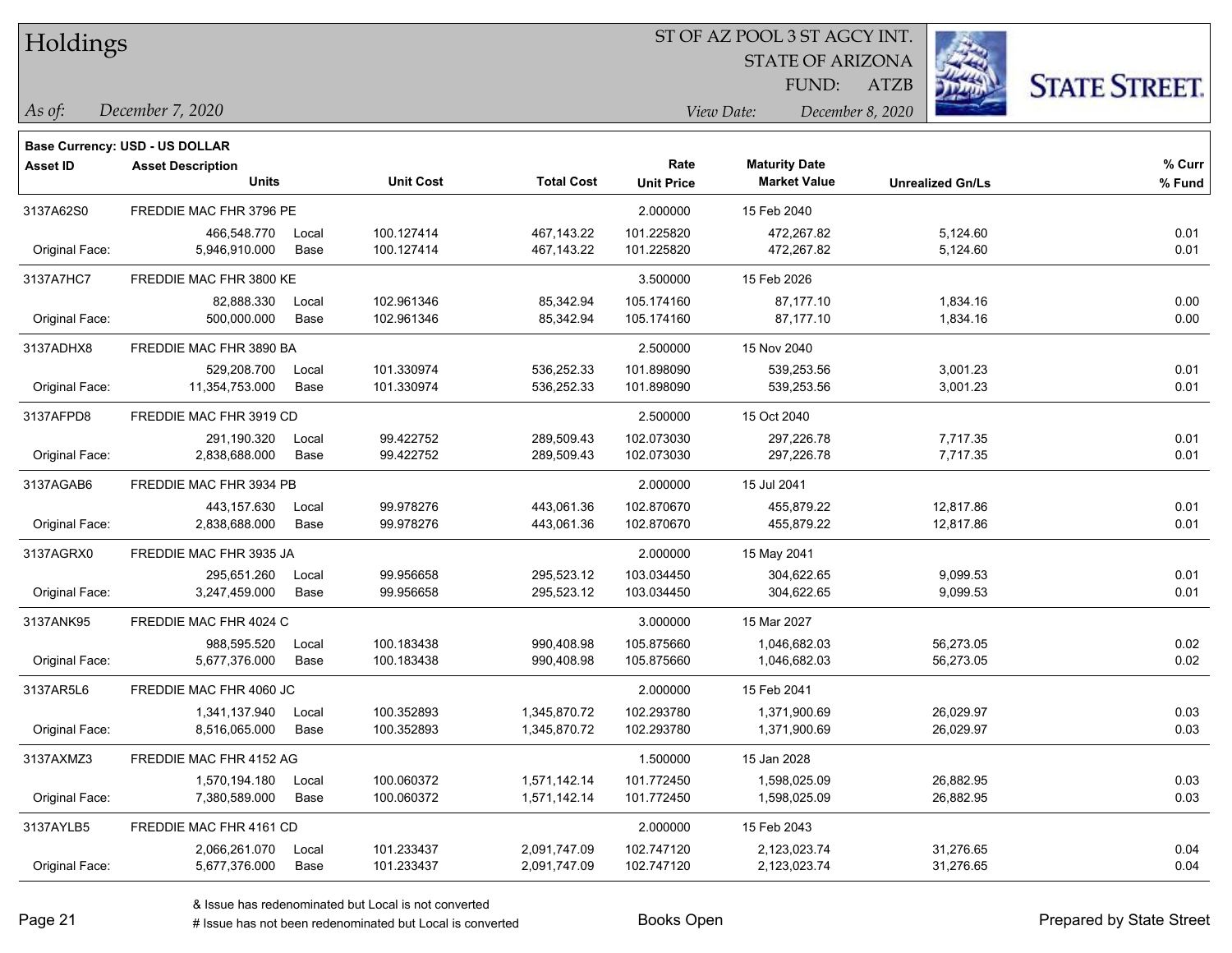Holdings

#### ST OF AZ POOL 3 ST AGCY INT.

STATE OF ARIZONA FUND:

ATZB



*December 7, 2020 As of: View Date: December 8, 2020*

|                 | Base Currency: USD - US DOLLAR |       |                  |                   |                   |                      |                         |        |
|-----------------|--------------------------------|-------|------------------|-------------------|-------------------|----------------------|-------------------------|--------|
| <b>Asset ID</b> | <b>Asset Description</b>       |       |                  |                   | Rate              | <b>Maturity Date</b> |                         | % Curr |
|                 | <b>Units</b>                   |       | <b>Unit Cost</b> | <b>Total Cost</b> | <b>Unit Price</b> | <b>Market Value</b>  | <b>Unrealized Gn/Ls</b> | % Fund |
| 3137AYSG7       | FREDDIE MAC FHR 4165 TD        |       |                  |                   | 1.500000          | 15 Dec 2042          |                         |        |
|                 | 1,275,677.360                  | Local | 100.023225       | 1,275,973.64      | 100.769840        | 1,285,498.03         | 9,524.39                | 0.03   |
| Original Face:  | 5,677,376.000                  | Base  | 100.023225       | 1,275,973.64      | 100.769840        | 1,285,498.03         | 9,524.39                | 0.03   |
| 3137AYSH5       | FREDDIE MAC FHR 4165 TE        |       |                  |                   | 1.750000          | 15 Dec 2042          |                         |        |
|                 | 3,189,193.650                  | Local | 100.720093       | 3,212,158.82      | 101.595660        | 3,240,082.34         | 27,923.52               | 0.07   |
| Original Face:  | 14, 193, 441.000               | Base  | 100.720093       | 3,212,158.82      | 101.595660        | 3,240,082.34         | 27,923.52               | 0.07   |
| 3137B0GK4       | FREDDIE MAC FHR 4173 AG        |       |                  |                   | 2.000000          | 15 Mar 2043          |                         |        |
|                 | 2,366,027.880                  | Local | 100.458855       | 2,376,884.51      | 102.184250        | 2,417,707.84         | 40,823.33               | 0.05   |
| Original Face:  | 14, 193, 441.000               | Base  | 100.458855       | 2,376,884.51      | 102.184250        | 2,417,707.84         | 40,823.33               | 0.05   |
| 3137B1EM0       | FREDDIE MAC FHR 4191 AP        |       |                  |                   | 2.000000          | 15 Mar 2043          |                         |        |
|                 | 752,193.850                    | Local | 99.896989        | 751,419.01        | 103.211180        | 776,348.15           | 24,929.14               | 0.02   |
| Original Face:  | 3,250,000.000                  | Base  | 99.896989        | 751,419.01        | 103.211180        | 776,348.15           | 24,929.14               | 0.02   |
| 3137B1VH2       | FREDDIE MAC FHR 4210 AC        |       |                  |                   | 2.000000          | 15 Mar 2040          |                         |        |
|                 | 1,285,768.970                  | Local | 100.505508       | 1,292,268.63      | 101.175420        | 1,300,882.16         | 8,613.53                | 0.03   |
| Original Face:  | 5,677,376.000                  | Base  | 100.505508       | 1,292,268.63      | 101.175420        | 1,300,882.16         | 8,613.53                | 0.03   |
| 3137B1ZD7       | FREDDIE MAC FHR 4204 QA        |       |                  |                   | 1.500000          | 15 Jul 2042          |                         |        |
|                 | 2,158,324.890                  | Local | 99.907319        | 2,156,324.54      | 102.139030        | 2,204,492.11         | 48,167.57               | 0.04   |
| Original Face:  | 8,516,065.000                  | Base  | 99.907319        | 2,156,324.54      | 102.139030        | 2,204,492.11         | 48,167.57               | 0.04   |
| 3137B2CF5       | FREDDIE MAC FHR 4203 DC        |       |                  |                   | 1.750000          | 15 Apr 2033          |                         |        |
|                 | 531,514.000                    | Local | 97.985075        | 520,804.39        | 102.447620        | 544,523.44           | 23,719.05               | 0.01   |
| Original Face:  | 2,500,000.000                  | Base  | 97.985075        | 520,804.39        | 102.447620        | 544,523.44           | 23,719.05               | 0.01   |
| 3137BUFZ6       | FREDDIE MAC FHR 4646 TB        |       |                  |                   | 3.500000          | 15 Apr 2028          |                         |        |
|                 | 2,969,959.600                  | Local | 102.522109       | 3,044,865.22      | 103.159960        | 3,063,809.14         | 18,943.92               | 0.06   |
| Original Face:  | 10,000,000.000                 | Base  | 102.522109       | 3,044,865.22      | 103.159960        | 3,063,809.14         | 18,943.92               | 0.06   |
| 3137BVEP7       | FREDDIE MAC FHR 4655 JA        |       |                  |                   | 3.000000          | 15 Oct 2040          |                         |        |
|                 | 506,621.050                    | Local | 101.706676       | 515,267.43        | 100.386350        | 508.578.38           | $-6,689.05$             | 0.01   |
| Original Face:  | 5,000,000.000                  | Base  | 101.706676       | 515,267.43        | 100.386350        | 508,578.38           | $-6,689.05$             | 0.01   |
| 3137F4VC3       | FREDDIE MAC FHR 4774 G         |       |                  |                   | 4.000000          | 15 Aug 2042          |                         |        |
|                 | 644,805.400                    | Local | 102.390230       | 660,217.73        | 100.157000        | 645,817.74           | -14,399.99              | 0.01   |
| Original Face:  | 10,000,000.000                 | Base  | 102.390230       | 660,217.73        | 100.157000        | 645,817.74           | $-14,399.99$            | 0.01   |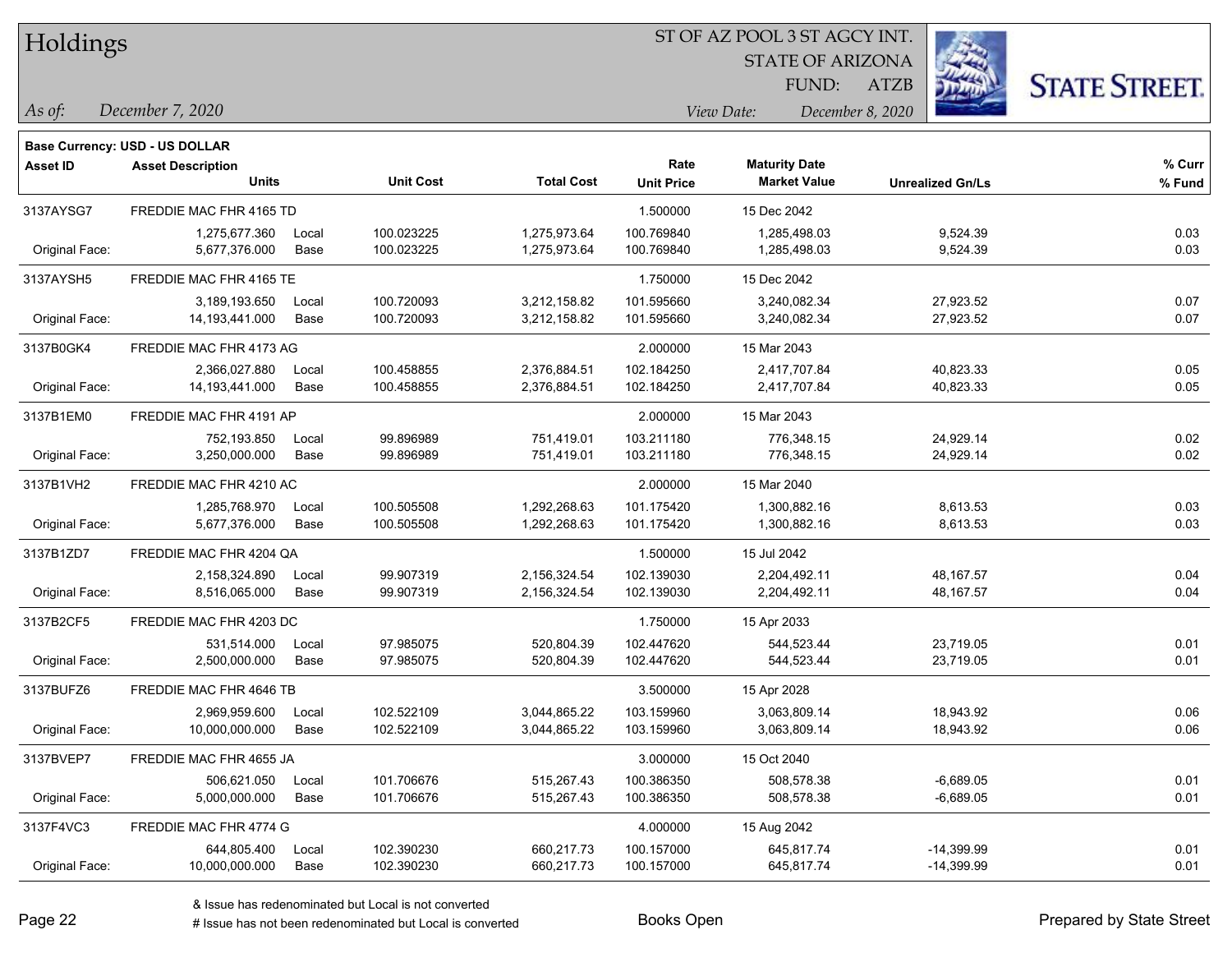Holdings

#### ST OF AZ POOL 3 ST AGCY INT.

STATE OF ARIZONA FUND:

ATZB



*As of: View Date: December 8, 2020*

| December 7, 2020<br>As of: |  |
|----------------------------|--|
|----------------------------|--|

|                 | <b>Base Currency: USD - US DOLLAR</b>           |       |                  |                   |                   |                      |                         |        |
|-----------------|-------------------------------------------------|-------|------------------|-------------------|-------------------|----------------------|-------------------------|--------|
| <b>Asset ID</b> | <b>Asset Description</b>                        |       |                  |                   | Rate              | <b>Maturity Date</b> |                         | % Curr |
|                 | <b>Units</b>                                    |       | <b>Unit Cost</b> | <b>Total Cost</b> | <b>Unit Price</b> | <b>Market Value</b>  | <b>Unrealized Gn/Ls</b> | % Fund |
| 31393DDG3       | FANNIE MAE FNR 2003 58 M                        |       |                  |                   | 3.500000          | 25 Jul 2033          |                         |        |
|                 | 517,135.650                                     | Local | 101.119099       | 522,922.91        | 108.746590        | 562,367.39           | 39,444.48               | 0.01   |
| Original Face:  | 44,567,405.000                                  | Base  | 101.119099       | 522,922.91        | 108.746590        | 562,367.39           | 39,444.48               | 0.01   |
| 31396WBV7       | FANNIE MAE FNR 2007 56 EP                       |       |                  |                   | 5.500000          | 25 Jun 2027          |                         |        |
|                 | 20,445.140                                      | Local | 106.721353       | 21,819.33         | 110.530250        | 22,598.06            | 778.73                  | 0.00   |
| Original Face:  | 1,000,000.000                                   | Base  | 106.721353       | 21,819.33         | 110.530250        | 22,598.06            | 778.73                  | 0.00   |
| 31397NJ30       | FANNIE MAE FNR 2009 29 PA                       |       |                  |                   | 5.000000          | 25 May 2049          |                         |        |
|                 | 755,858.050                                     | Local | 105.698866       | 798,933.39        | 117.285440        | 886,511.44           | 87,578.05               | 0.02   |
| Original Face:  | 24,898,134.000                                  | Base  | 105.698866       | 798,933.39        | 117.285440        | 886,511.44           | 87,578.05               | 0.02   |
| 31398SP80       | FANNIE MAE FNR 2010 135 EA                      |       |                  |                   | 3.000000          | 25 Jan 2040          |                         |        |
|                 | 233,642.930                                     | Local | 99.250377        | 231,891.49        | 102.017320        | 238,356.26           | 6,464.77                | 0.00   |
| Original Face:  | 5,677,376.000                                   | Base  | 99.250377        | 231,891.49        | 102.017320        | 238,356.26           | 6,464.77                | 0.00   |
| 31398WC36       | FREDDIE MAC FHR 3620 PA                         |       |                  |                   | 4.500000          | 15 Dec 2039          |                         |        |
|                 | 293,531.900                                     | Local | 104.867754       | 307,820.31        | 108.944900        | 319,788.03           | 11,967.72               | 0.01   |
| Original Face:  | 8,516,065.000                                   | Base  | 104.867754       | 307,820.31        | 108.944900        | 319,788.03           | 11,967.72               | 0.01   |
| 31422B3T5       | FARMER MAC NOTES 09/21 VAR                      |       |                  |                   | 0.120000          | 01 Sep 2021          |                         |        |
|                 | 20,000,000.000                                  | Local | 100.000000       | 20,000,000.00     | 99.986243         | 19,997,248.60        | $-2,751.40$             | 0.40   |
|                 |                                                 | Base  | 100.000000       | 20,000,000.00     | 99.986243         | 19,997,248.60        | $-2,751.40$             | 0.40   |
| 31422BTG5       | FARMER MAC NOTES 01/24 1.82                     |       |                  |                   | 1.820000          | 29 Jan 2024          |                         |        |
|                 | 5,000,000.000                                   | Local | 100.000000       | 5,000,000.00      | 100.692400        | 5,034,620.00         | 34,620.00               | 0.10   |
|                 |                                                 | Base  | 100.000000       | 5,000,000.00      | 100.692400        | 5,034,620.00         | 34,620.00               | 0.10   |
| 31677QBP3       | FIFTH THIRD BANK SR UNSECURED 07/21 VAR         |       |                  |                   | 0.654750          | 26 Jul 2021          |                         |        |
|                 | 2,000,000.000                                   | Local | 100.000000       | 2,000,000.00      | 100.227936        | 2,004,558.72         | 4,558.72                | 0.04   |
|                 |                                                 | Base  | 100.000000       | 2,000,000.00      | 100.227936        | 2,004,558.72         | 4,558.72                | 0.04   |
| 345397YP2       | FORD MOTOR CREDIT CO LLC SR UNSECURED 08/22 VAR |       |                  |                   | 1.295750          | 03 Aug 2022          |                         |        |
|                 | 20,000,000.000                                  | Local | 100.000000       | 20,000,000.00     | 97.753776         | 19,550,755.20        | -449,244.80             | 0.40   |
|                 |                                                 | Base  | 100.000000       | 20,000,000.00     | 97.753776         | 19,550,755.20        | -449,244.80             | 0.40   |
| 369550AW8       | GENERAL DYNAMICS CORP COMPANY GUAR 08/23 1.875  |       |                  |                   | 1.875000          | 15 Aug 2023          |                         |        |
|                 | 1,250,000.000                                   | Local | 103.694949       | 1,296,186.86      | 103.933923        | 1,299,174.04         | 2,987.18                | 0.03   |
|                 |                                                 | Base  | 103.694949       | 1,296,186.86      | 103.933923        | 1,299,174.04         | 2,987.18                | 0.03   |
|                 |                                                 |       |                  |                   |                   |                      |                         |        |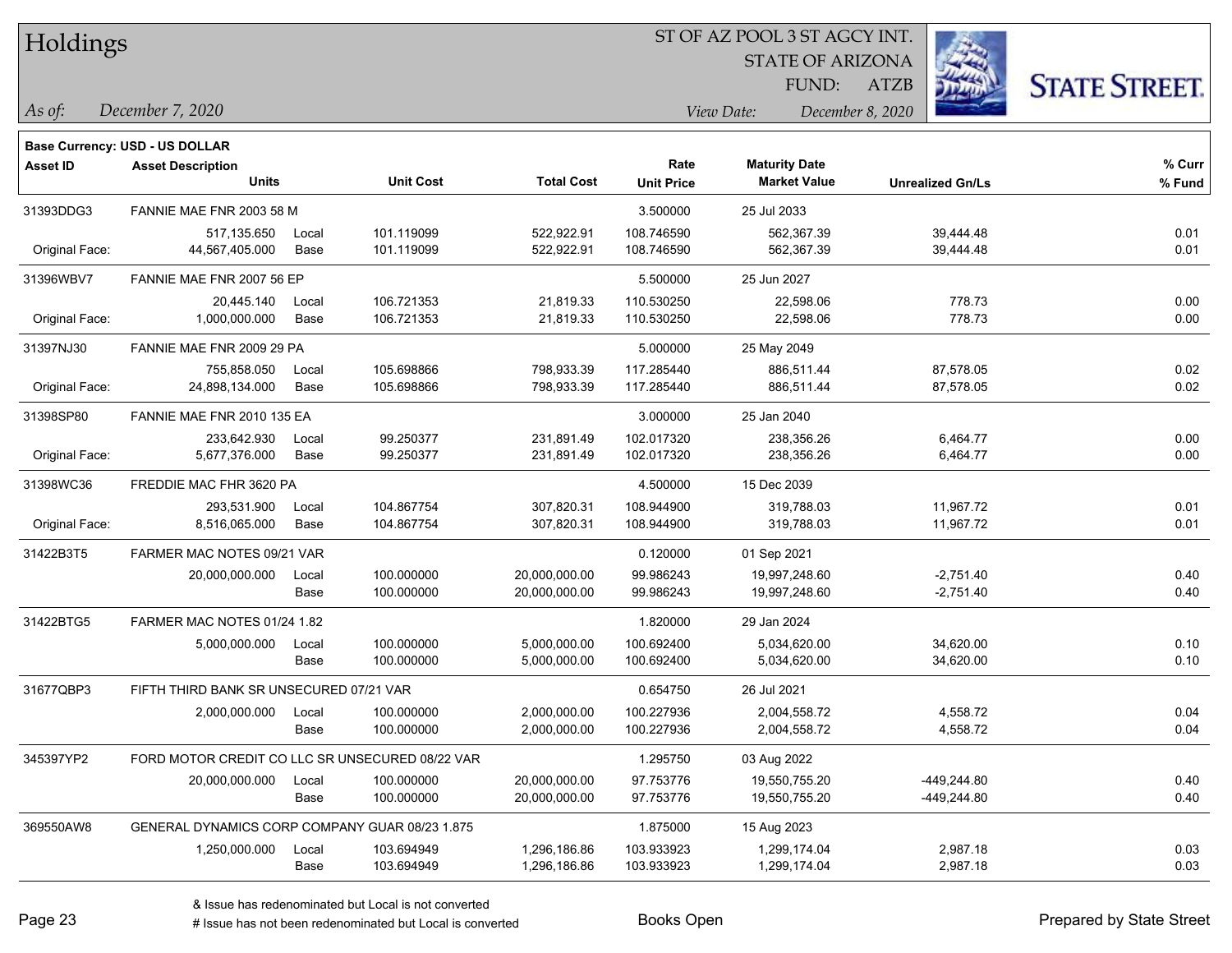| Holdings        |                                                  |       |                  |                   | ST OF AZ POOL 3 ST AGCY INT. |                      |                         |                         |                      |
|-----------------|--------------------------------------------------|-------|------------------|-------------------|------------------------------|----------------------|-------------------------|-------------------------|----------------------|
|                 |                                                  |       |                  |                   |                              |                      | <b>STATE OF ARIZONA</b> |                         |                      |
|                 |                                                  |       |                  |                   |                              | FUND:                | <b>ATZB</b>             |                         | <b>STATE STREET.</b> |
| As of:          | December 7, 2020                                 |       |                  |                   |                              | View Date:           | December 8, 2020        |                         |                      |
|                 | <b>Base Currency: USD - US DOLLAR</b>            |       |                  |                   |                              |                      |                         |                         |                      |
| <b>Asset ID</b> | <b>Asset Description</b>                         |       |                  |                   | Rate                         | <b>Maturity Date</b> |                         |                         | $%$ Curr             |
|                 | <b>Units</b>                                     |       | <b>Unit Cost</b> | <b>Total Cost</b> | <b>Unit Price</b>            | <b>Market Value</b>  |                         | <b>Unrealized Gn/Ls</b> | % Fund               |
| 369550BF4       | GENERAL DYNAMICS CORP COMPANY GUAR 05/21 VAR     |       |                  |                   | 0.593630                     | 11 May 2021          |                         |                         |                      |
|                 | 5,000,000.000                                    | Local | 100.000000       | 5,000,000.00      | 100.153752                   | 5,007,687.60         |                         | 7,687.60                | 0.10                 |
|                 |                                                  | Base  | 100.000000       | 5,000,000.00      | 100.153752                   | 5,007,687.60         |                         | 7,687.60                | 0.10                 |
| 370334CB8       | GENERAL MILLS INC SR UNSECURED 04/21 VAR         |       |                  |                   | 0.770130                     | 16 Apr 2021          |                         |                         |                      |
|                 | 6,375,000.000                                    | Local | 100.078997       | 6,380,036.06      | 100.157390                   | 6,385,033.61         |                         | 4,997.55                | 0.13                 |
|                 |                                                  | Base  | 100.078997       | 6,380,036.06      | 100.157390                   | 6,385,033.61         |                         | 4,997.55                | 0.13                 |
| 370334CE2       | GENERAL MILLS INC SR UNSECURED 10/23 3.7         |       |                  |                   | 3.700000                     | 17 Oct 2023          |                         |                         |                      |
|                 | 2,610,000.000                                    | Local | 108.791793       | 2,839,465.81      | 109.037565                   | 2,845,880.45         |                         | 6,414.64                | 0.06                 |
|                 |                                                  | Base  | 108.791793       | 2,839,465.81      | 109.037565                   | 2,845,880.45         |                         | 6,414.64                | 0.06                 |
| 375558BW2       | GILEAD SCIENCES INC SR UNSECURED 09/23 0.75      |       |                  |                   | 0.750000                     | 29 Sep 2023          |                         |                         |                      |
|                 | 10,000,000.000                                   | Local | 99.971616        | 9,997,161.64      | 100.266017                   | 10,026,601.70        |                         | 29,440.06               | 0.20                 |
|                 |                                                  | Base  | 99.971616        | 9,997,161.64      | 100.266017                   | 10,026,601.70        |                         | 29,440.06               | 0.20                 |
| 377373AL9       | GLAXOSMITHKLINE CAPITAL COMPANY GUAR 10/23 0.534 |       |                  |                   | 0.534000                     | 01 Oct 2023          |                         |                         |                      |
|                 | 5,000,000.000                                    | Local | 100.000000       | 5,000,000.00      | 100.180626                   | 5,009,031.30         |                         | 9,031.30                | 0.10                 |
|                 |                                                  | Base  | 100.000000       | 5,000,000.00      | 100.180626                   | 5,009,031.30         |                         | 9,031.30                | 0.10                 |
| 38376JFP4       | GOVERNMENT NATIONAL MORTGAGE A GNR 2009 106 HA   |       |                  |                   | 4.000000                     | 16 Nov 2039          |                         |                         |                      |
|                 | 54,339.490                                       | Local | 105.196074       | 57,163.01         | 111.495040                   | 60,585.84            |                         | 3,422.83                | 0.00                 |
| Original Face:  | 877,500.000                                      | Base  | 105.196074       | 57,163.01         | 111.495040                   | 60,585.84            |                         | 3,422.83                | 0.00                 |
| 38378BWR6       | GOVERNMENT NATIONAL MORTGAGE A GNR 2012 83 AC    |       |                  |                   | 1.718500                     | 16 May 2045          |                         |                         |                      |
|                 | 1,723,780.800                                    | Local | 98.897501        | 1,704,776.13      | 101.352270                   | 1,747,090.97         |                         | 42,314.84               | 0.04                 |
| Original Face:  | 3,000,000.000                                    | Base  | 98.897501        | 1,704,776.13      | 101.352270                   | 1,747,090.97         |                         | 42,314.84               | 0.04                 |
| 38378BX38       | GOVERNMENT NATIONAL MORTGAGE A GNR 2012 132 AC   |       |                  |                   | 1.619870                     | 16 Jun 2053          |                         |                         |                      |
|                 | 2,796,142.400                                    | Local | 95.546899        | 2,671,627.35      | 100.674550                   | 2,815,003.78         |                         | 143,376.43              | 0.06                 |
| Original Face:  | 10,000,000.000                                   | Base  | 95.546899        | 2,671,627.35      | 100.674550                   | 2,815,003.78         |                         | 143,376.43              | 0.06                 |
| 38378EQC0       | GOVERNMENT NATIONAL MORTGAGE A GNR 2012 69 QC    |       |                  |                   | 2.000000                     | 16 Mar 2041          |                         |                         |                      |
|                 | 2,642,872.240                                    | Local | 102.025817       | 2,696,411.99      | 103.474200                   | 2,734,690.91         |                         | 38,278.92               | 0.06                 |
| Original Face:  | 10,493,495.000                                   | Base  | 102.025817       | 2,696,411.99      | 103.474200                   | 2,734,690.91         |                         | 38,278.92               | 0.06                 |
| 38379UW28       | GOVERNMENT NATIONAL MORTGAGE A GNR 2016 158 AE   |       |                  |                   | 2.050000                     | 16 Aug 2057          |                         |                         |                      |
|                 | 3,997,927.300                                    | Local | 96.464043        | 3,856,562.31      | 102.343910                   | 4,091,635.12         |                         | 235,072.81              | 0.08                 |
| Original Face:  | 5,000,000.000                                    | Base  | 96.464043        | 3,856,562.31      | 102.343910                   | 4,091,635.12         |                         | 235,072.81              | 0.08                 |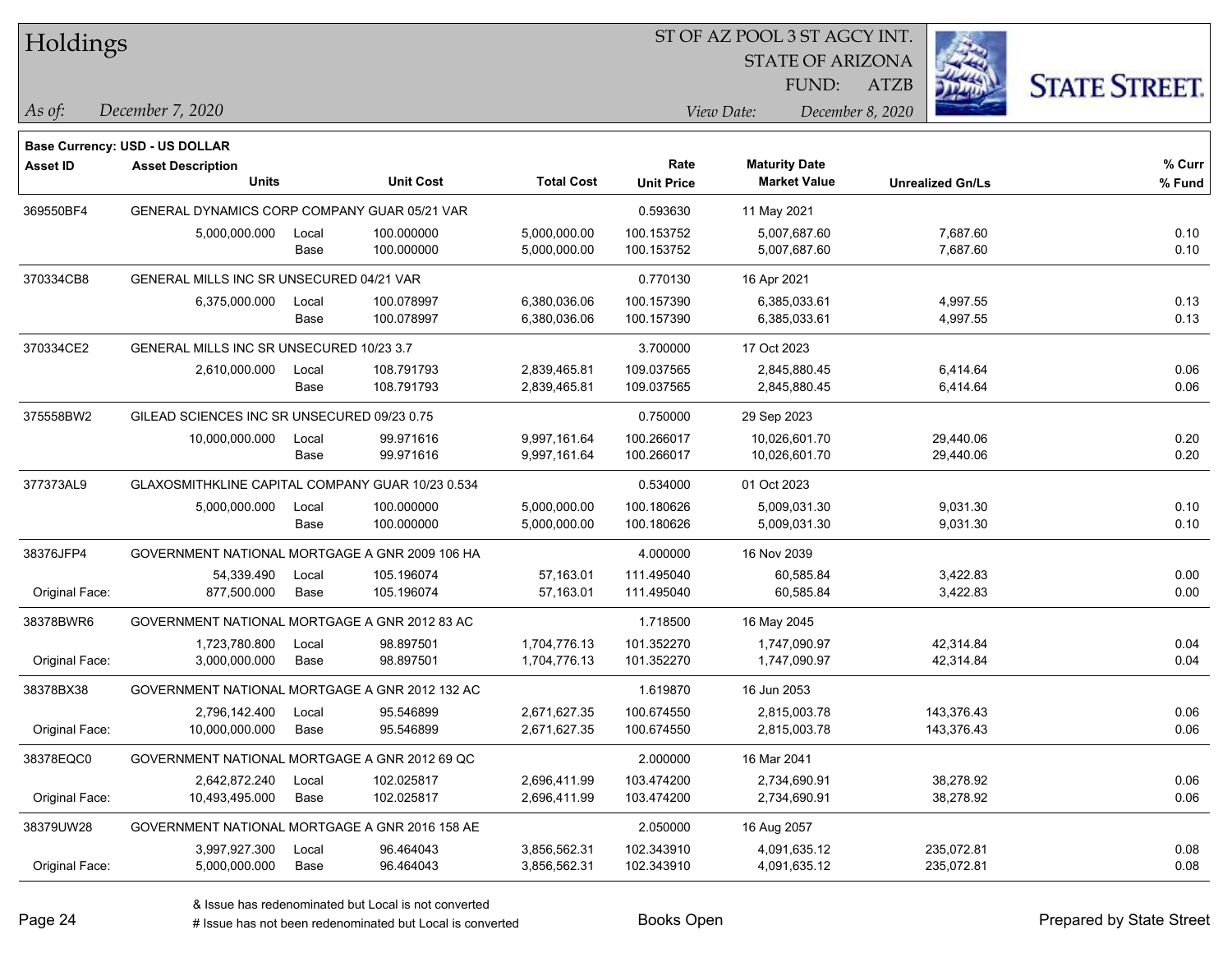Holdings

#### ST OF AZ POOL 3 ST AGCY INT.

STATE OF ARIZONA

ATZB



*December 7, 2020 As of: View Date: December 8, 2020*

**Base Currency: USD - US DOLLAR**

| Asset ID       | <b>Asset Description</b><br><b>Units</b>            |               | <b>Unit Cost</b>         | <b>Total Cost</b>              | Rate<br><b>Unit Price</b> | <b>Maturity Date</b><br><b>Market Value</b> | <b>Unrealized Gn/Ls</b>  | % Curr<br>% Fund |
|----------------|-----------------------------------------------------|---------------|--------------------------|--------------------------------|---------------------------|---------------------------------------------|--------------------------|------------------|
| 38380GPY4      | GOVERNMENT NATIONAL MORTGAGE A GNR 2017 118 KH      |               |                          |                                | 2.250000                  | 20 Oct 2046                                 |                          |                  |
| Original Face: | 1,475,866.600<br>5,000,000.000                      | Local<br>Base | 99.902788<br>99.902788   | 1,474,431.88<br>1,474,431.88   | 102.374930<br>102.374930  | 1,510,917.40<br>1,510,917.40                | 36,485.52<br>36,485.52   | 0.03<br>0.03     |
| 38381YQU1      | GOVERNMENT NATIONAL MORTGAGE A GNR 2019 111 BG      |               |                          |                                | 2.500000                  | 20 Apr 2049                                 |                          |                  |
| Original Face: | 1,954,436.500<br>5,000,000.000                      | Local<br>Base | 100.677049<br>100.677049 | 1,967,668.99<br>1,967,668.99   | 101.000850<br>101.000850  | 1,973,997.48<br>1,973,997.48                | 6,328.49<br>6,328.49     | 0.04<br>0.04     |
| 427866BC1      | HERSHEY COMPANY SR UNSECURED 11/24 2.05             |               |                          |                                | 2.050000                  | 15 Nov 2024                                 |                          |                  |
|                | 1,000,000.000                                       | Local<br>Base | 99.933185<br>99.933185   | 999,331.85<br>999,331.85       | 105.744514<br>105.744514  | 1,057,445.14<br>1,057,445.14                | 58,113.29<br>58,113.29   | 0.02<br>0.02     |
| 427866BF4      | HERSHEY COMPANY SR UNSECURED 06/25 0.9              |               |                          |                                | 0.900000                  | 01 Jun 2025                                 |                          |                  |
|                | 2,000,000.000                                       | Local<br>Base | 99.834582<br>99.834582   | 1,996,691.64<br>1,996,691.64   | 101.406706<br>101.406706  | 2,028,134.12<br>2,028,134.12                | 31,442.48<br>31,442.48   | 0.04<br>0.04     |
| 43813KAA0      | HONDA AUTO RECEIVABLES OWNER T HAROT 2020 3 A1      |               |                          |                                | 0.188770                  | 18 Oct 2021                                 |                          |                  |
| Original Face: | 6,943,752.990<br>10,000,000.000                     | Local<br>Base | 100.000000<br>100.000000 | 6,943,752.99<br>6,943,752.99   | 100.000010<br>100.000010  | 6,943,753.68<br>6,943,753.68                | 0.69<br>0.69             | 0.14<br>0.14     |
| 438516BT2      | HONEYWELL INTERNATIONAL SR UNSECURED 08/22 2.15     |               |                          |                                | 2.150000                  | 08 Aug 2022                                 |                          |                  |
|                | 15,680,000.000                                      | Local<br>Base | 100.912051<br>100.912051 | 15,823,009.57<br>15,823,009.57 | 102.939537<br>102.939537  | 16,140,919.40<br>16,140,919.40              | 317,909.83<br>317,909.83 | 0.33<br>0.33     |
| 438516CB0      | HONEYWELL INTERNATIONAL SR UNSECURED 06/25 1.35     |               |                          |                                | 1.350000                  | 01 Jun 2025                                 |                          |                  |
|                | 3,000,000.000                                       | Local<br>Base | 99.991128<br>99.991128   | 2,999,733.83<br>2,999,733.83   | 103.100832<br>103.100832  | 3,093,024.96<br>3,093,024.96                | 93,291.13<br>93,291.13   | 0.06<br>0.06     |
| 438516CD6      | HONEYWELL INTERNATIONAL SR UNSECURED 08/22 VAR      |               |                          |                                | 0.461000                  | 19 Aug 2022                                 |                          |                  |
|                | 2,000,000.000                                       | Local<br>Base | 100.000000<br>100.000000 | 2,000,000.00<br>2,000,000.00   | 100.096094<br>100.096094  | 2,001,921.88<br>2,001,921.88                | 1,921.88<br>1,921.88     | 0.04<br>0.04     |
| 44891PAA2      | HYUNDAI AUTO LEASE SECURITIZAT HALST 2020 B A1 144A |               |                          |                                | 0.200760                  | 15 Oct 2021                                 |                          |                  |
| Original Face: | 2,813,672.660<br>5,000,000.000                      | Local<br>Base | 100.000000<br>100.000000 | 2,813,672.66<br>2,813,672.66   | 99.999420<br>99.999420    | 2,813,656.34<br>2,813,656.34                | $-16.32$<br>$-16.32$     | 0.06<br>0.06     |
| 44891RAA8      | HYUNDAI AUTO RECEIVABLES TRUST HART 2020 C A1       |               |                          |                                | 0.185750                  | 15 Nov 2021                                 |                          |                  |
| Original Face: | 10,102,682.720<br>12,500,000.000                    | Local<br>Base | 100.000000<br>100.000000 | 10,102,682.72<br>10,102,682.72 | 100.000230<br>100.000230  | 10,102,705.96<br>10,102,705.96              | 23.24<br>23.24           | 0.20<br>0.20     |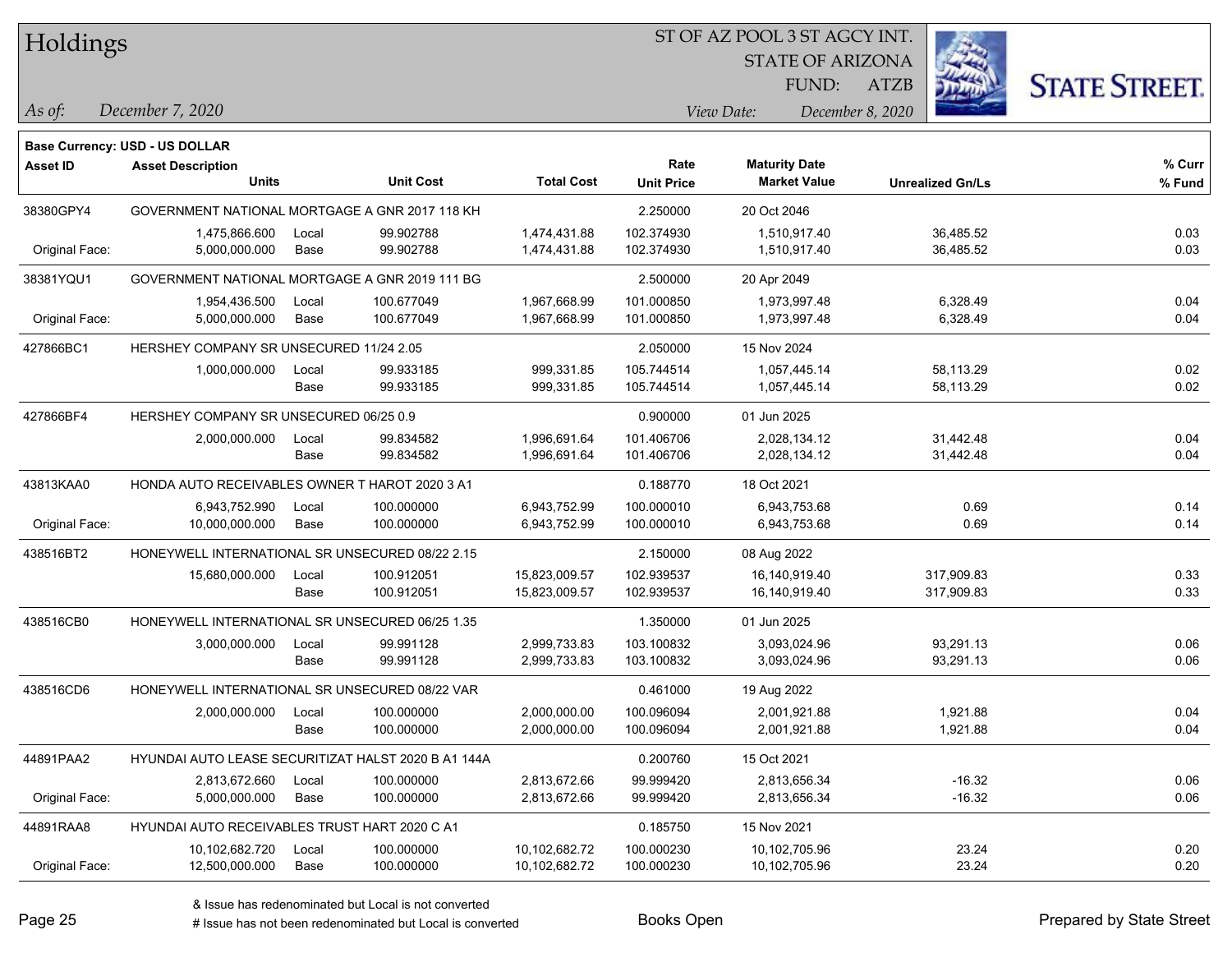| Holdings |
|----------|
|----------|

STATE OF ARIZONA

ATZB



*December 7, 2020 As of: View Date: December 8, 2020*

**Base Currency: USD - US DOLLAR**

| <b>Asset ID</b> | <b>Asset Description</b><br><b>Units</b>        |       | <b>Unit Cost</b> | <b>Total Cost</b> | Rate              | <b>Maturity Date</b> |                         | % Curr |
|-----------------|-------------------------------------------------|-------|------------------|-------------------|-------------------|----------------------|-------------------------|--------|
|                 |                                                 |       |                  |                   | <b>Unit Price</b> | <b>Market Value</b>  | <b>Unrealized Gn/Ls</b> | % Fund |
| 45905U5U4       | INTL BK RECON + DEVELOP SR UNSECURED 01/23 1.75 |       |                  |                   | 1.750000          | 27 Jan 2023          |                         |        |
|                 | 10,000,000.000                                  | Local | 100.000000       | 10,000,000.00     | 100.182482        | 10,018,248.20        | 18,248.20               | 0.20   |
|                 |                                                 | Base  | 100.000000       | 10,000,000.00     | 100.182482        | 10,018,248.20        | 18,248.20               | 0.20   |
| 459200JQ5       | IBM CORP SR UNSECURED 01/22 2.5                 |       |                  |                   | 2.500000          | 27 Jan 2022          |                         |        |
|                 | 4,000,000.000                                   | Local | 102.497518       | 4,099,900.73      | 102.532707        | 4,101,308.28         | 1,407.55                | 0.08   |
|                 |                                                 | Base  | 102.497518       | 4,099,900.73      | 102.532707        | 4,101,308.28         | 1,407.55                | 0.08   |
| 46513JCE9       | <b>ISRAEL ST 03/23 1.75</b>                     |       |                  |                   | 1.750000          | 01 Mar 2023          |                         |        |
|                 | 3,800,000.000                                   | Local | 100.000000       | 3,800,000.00      | 99.999352         | 3,799,975.38         | $-24.62$                | 0.08   |
|                 |                                                 | Base  | 100.000000       | 3,800,000.00      | 99.999352         | 3,799,975.38         | $-24.62$                | 0.08   |
| 46513JQC8       | ISRAEL ST 03/23 2.02                            |       |                  |                   | 2.020000          | 01 Mar 2023          |                         |        |
|                 | 1,200,000.000                                   | Local | 100.000000       | 1,200,000.00      | 99.999428         | 1,199,993.14         | $-6.86$                 | 0.02   |
|                 |                                                 | Base  | 100.000000       | 1,200,000.00      | 99.999428         | 1,199,993.14         | $-6.86$                 | 0.02   |
| 46513JQG9       | <b>ISRAEL ST 05/23 1.79</b>                     |       |                  |                   | 1.790000          | 01 May 2023          |                         |        |
|                 | 5,000,000.000                                   | Local | 100.000000       | 5,000,000.00      | 99.998852         | 4,999,942.60         | $-57.40$                | 0.10   |
|                 |                                                 | Base  | 100.000000       | 5,000,000.00      | 99.998852         | 4,999,942.60         | $-57.40$                | 0.10   |
| 46649CAQ6       | JP MORGAN MORTGAGE TRUST JPMMT 2018 4 A15 144A  |       |                  |                   | 3.500000          | 25 Oct 2048          |                         |        |
|                 | 247,650.570                                     | Local | 99.631125        | 246,737.05        | 99.981710         | 247,605.27           | 868.22                  | 0.01   |
| Original Face:  | 5,000,000.000                                   | Base  | 99.631125        | 246,737.05        | 99.981710         | 247,605.27           | 868.22                  | 0.01   |
| 478160CN2       | JOHNSON + JOHNSON SR UNSECURED 09/25 0.55       |       |                  |                   | 0.550000          | 01 Sep 2025          |                         |        |
|                 | 5,000,000.000                                   | Local | 99.897351        | 4,994,867.56      | 100.194273        | 5,009,713.65         | 14,846.09               | 0.10   |
|                 |                                                 | Base  | 99.897351        | 4,994,867.56      | 100.194273        | 5,009,713.65         | 14,846.09               | 0.10   |
| 48128GG79       | JPMORGAN CHASE + CO SR UNSECURED 08/24 2.25     |       |                  |                   | 2.250000          | 30 Aug 2024          |                         |        |
|                 | 5,000,000.000                                   | Local | 100.000000       | 5,000,000.00      | 100.727696        | 5,036,384.80         | 36,384.80               | 0.10   |
|                 |                                                 | Base  | 100.000000       | 5,000,000.00      | 100.727696        | 5,036,384.80         | 36,384.80               | 0.10   |
| 48128GL73       | JPMORGAN CHASE + CO SR UNSECURED 10/24 VAR      |       |                  |                   | 2.250000          | 31 Oct 2024          |                         |        |
|                 | 15,000,000.000                                  | Local | 100.000000       | 15,000,000.00     | 98.650688         | 14,797,603.20        | $-202,396.80$           | 0.30   |
|                 |                                                 | Base  | 100.000000       | 15,000,000.00     | 98.650688         | 14,797,603.20        | $-202,396.80$           | 0.30   |
| 48128GM49       | JPMORGAN CHASE + CO SR UNSECURED 11/24 VAR      |       |                  |                   | 2.300000          | 27 Nov 2024          |                         |        |
|                 | 5,000,000.000                                   | Local | 100.000000       | 5,000,000.00      | 100.340251        | 5,017,012.55         | 17,012.55               | 0.10   |
|                 |                                                 | Base  | 100.000000       | 5,000,000.00      | 100.340251        | 5,017,012.55         | 17,012.55               | 0.10   |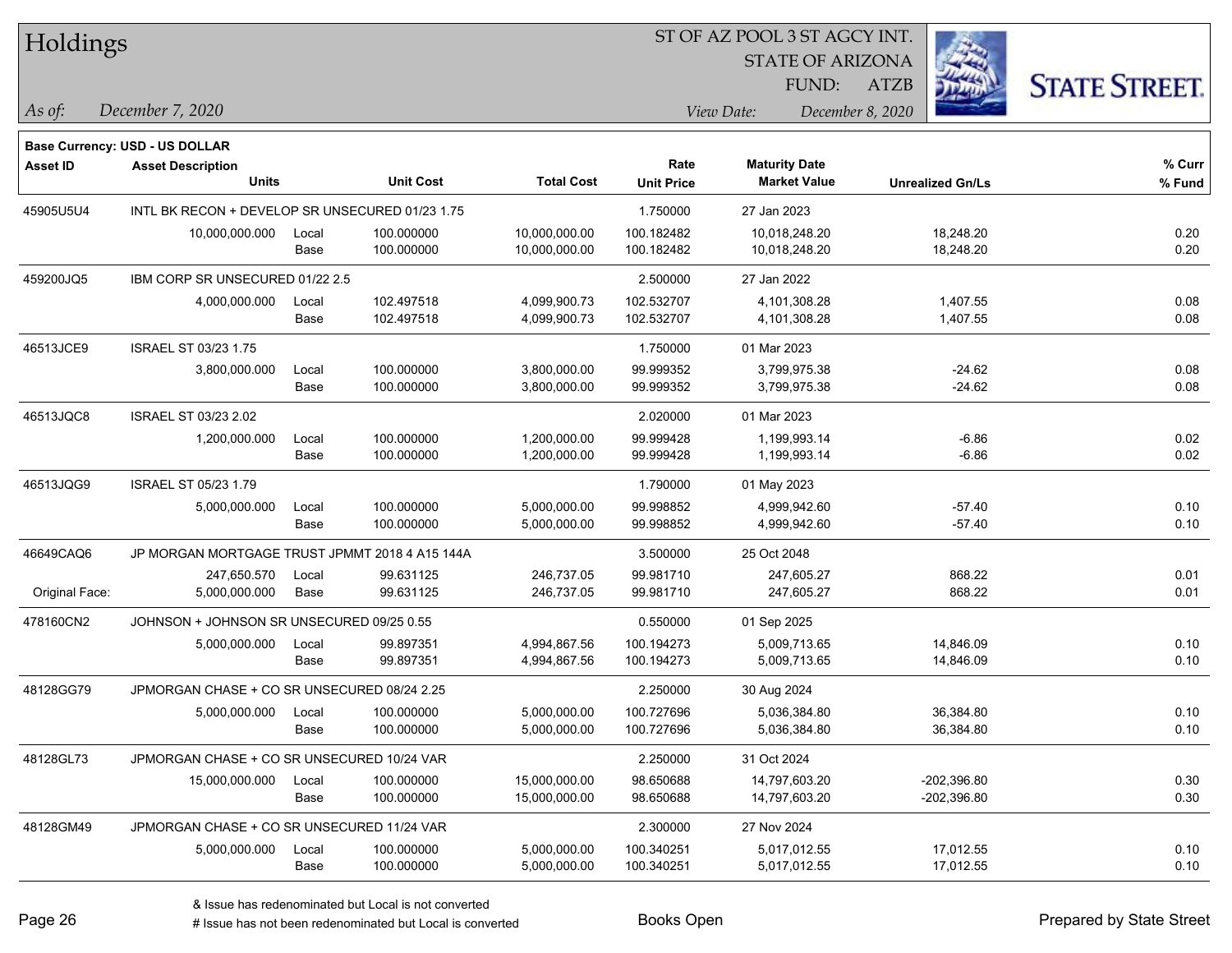| Holdings        |                                                                   |       |                  |                   |                   | ST OF AZ POOL 3 ST AGCY INT. |                         |                      |  |
|-----------------|-------------------------------------------------------------------|-------|------------------|-------------------|-------------------|------------------------------|-------------------------|----------------------|--|
|                 |                                                                   |       |                  |                   |                   | <b>STATE OF ARIZONA</b>      |                         |                      |  |
|                 |                                                                   |       |                  |                   |                   | FUND:                        | <b>ATZB</b>             | <b>STATE STREET.</b> |  |
| As of:          | December 7, 2020                                                  |       |                  |                   |                   | View Date:                   | December 8, 2020        |                      |  |
|                 |                                                                   |       |                  |                   |                   |                              |                         |                      |  |
| <b>Asset ID</b> | <b>Base Currency: USD - US DOLLAR</b><br><b>Asset Description</b> |       |                  |                   | Rate              | <b>Maturity Date</b>         |                         | $%$ Curr             |  |
|                 | <b>Units</b>                                                      |       | <b>Unit Cost</b> | <b>Total Cost</b> | <b>Unit Price</b> | <b>Market Value</b>          | <b>Unrealized Gn/Ls</b> | % Fund               |  |
| 48128GN97       | JPMORGAN CHASE + CO SR UNSECURED 12/24 VAR                        |       |                  |                   | 2.300000          | 23 Dec 2024                  |                         |                      |  |
|                 | 10,000,000.000                                                    | Local | 100.000000       | 10,000,000.00     | 100.769067        | 10,076,906.70                | 76,906.70               | 0.20                 |  |
|                 |                                                                   | Base  | 100.000000       | 10,000,000.00     | 100.769067        | 10,076,906.70                | 76,906.70               | 0.20                 |  |
| 48128GV56       | JPMORGAN CHASE + CO SR UNSECURED 08/25 0.8                        |       |                  |                   | 0.800000          | 18 Aug 2025                  |                         |                      |  |
|                 | 5,000,000.000                                                     | Local | 100.000000       | 5,000,000.00      | 98.868030         | 4,943,401.50                 | $-56,598.50$            | 0.10                 |  |
|                 |                                                                   | Base  | 100.000000       | 5,000,000.00      | 98.868030         | 4,943,401.50                 | $-56,598.50$            | 0.10                 |  |
| 49327M2Z6       | KEY BANK NA SR UNSECURED 03/23 1.25                               |       |                  |                   | 1.250000          | 10 Mar 2023                  |                         |                      |  |
|                 | 3,000,000.000                                                     | Local | 99.964718        | 2,998,941.53      | 101.907363        | 3,057,220.89                 | 58,279.36               | 0.06                 |  |
|                 |                                                                   | Base  | 99.964718        | 2,998,941.53      | 101.907363        | 3,057,220.89                 | 58,279.36               | 0.06                 |  |
| 50117PAC3       | KUBOTA CREDIT OWNER TRUST KCOT 2018 1A A3 144A                    |       |                  |                   | 3.100000          | 15 Aug 2022                  |                         |                      |  |
|                 | 6,757,441.890                                                     | Local | 99.879883        | 6,749,325.03      | 101.216270        | 6,839,630.63                 | 90,305.60               | 0.14                 |  |
| Original Face:  | 12,640,000.000                                                    | Base  | 99.879883        | 6,749,325.03      | 101.216270        | 6,839,630.63                 | 90,305.60               | 0.14                 |  |
| 571900BB4       | MARRIOTT INTERNATIONAL SR UNSECURED 04/24 3.6                     |       |                  |                   | 3.600000          | 15 Apr 2024                  |                         |                      |  |
|                 | 3,000,000.000                                                     | Local | 99.685162        | 2,990,554.87      | 106.227231        | 3,186,816.93                 | 196,262.06              | 0.06                 |  |
|                 |                                                                   | Base  | 99.685162        | 2,990,554.87      | 106.227231        | 3,186,816.93                 | 196,262.06              | 0.06                 |  |
| 571903AM5       | MARRIOTT INTERNATIONAL SR UNSECURED 10/21 3.125                   |       |                  |                   | 3.125000          | 15 Oct 2021                  |                         |                      |  |
|                 | 3,493,000.000                                                     | Local | 100.662984       | 3,516,158.02      | 101.381366        | 3,541,251.11                 | 25,093.09               | 0.07                 |  |
|                 |                                                                   | Base  | 100.662984       | 3,516,158.02      | 101.381366        | 3,541,251.11                 | 25,093.09               | 0.07                 |  |
| 58013MEX8       | MCDONALD S CORP SR UNSECURED 12/20 2.75                           |       |                  |                   | 2.750000          | 09 Dec 2020                  |                         |                      |  |
|                 | 10,841,000.000                                                    | Local | 100.000000       | 10,841,000.00     | 100.000000        | 10,841,000.00                | 0.00                    | 0.22                 |  |
|                 |                                                                   | Base  | 100.000000       | 10,841,000.00     | 100.000000        | 10,841,000.00                | 0.00                    | 0.22                 |  |
| 58013MFE9       | MCDONALD S CORP SR UNSECURED 04/23 3.35                           |       |                  |                   | 3.350000          | 01 Apr 2023                  |                         |                      |  |
|                 | 3,250,000.000                                                     | Local | 106.207285       | 3,451,736.75      | 106.542893        | 3,462,644.02                 | 10,907.27               | 0.07                 |  |
|                 |                                                                   | Base  | 106.207285       | 3,451,736.75      | 106.542893        | 3,462,644.02                 | 10,907.27               | 0.07                 |  |
| 58769QAB7       | MERCEDES BENZ AUTO LEASE TRUST MBALT 2019 B A2                    |       |                  |                   | 2.010000          | 15 Dec 2021                  |                         |                      |  |
|                 | 1,110,501.700                                                     | Local | 99.997016        | 1,110,468.56      | 100.220730        | 1,112,952.91                 | 2,484.35                | 0.02                 |  |
| Original Face:  | 2,750,000.000                                                     | Base  | 99.997016        | 1,110,468.56      | 100.220730        | 1,112,952.91                 | 2,484.35                | 0.02                 |  |
| 594918BP8       | MICROSOFT CORP SR UNSECURED 08/21 1.55                            |       |                  |                   | 1.550000          | 08 Aug 2021                  |                         |                      |  |
|                 | 50,000,000.000                                                    | Local | 99.987830        | 49,993,915.04     | 100.814384        | 50,407,192.00                | 413,276.96              | 1.02                 |  |
|                 |                                                                   | Base  | 99.987830        | 49,993,915.04     | 100.814384        | 50,407,192.00                | 413,276.96              | 1.02                 |  |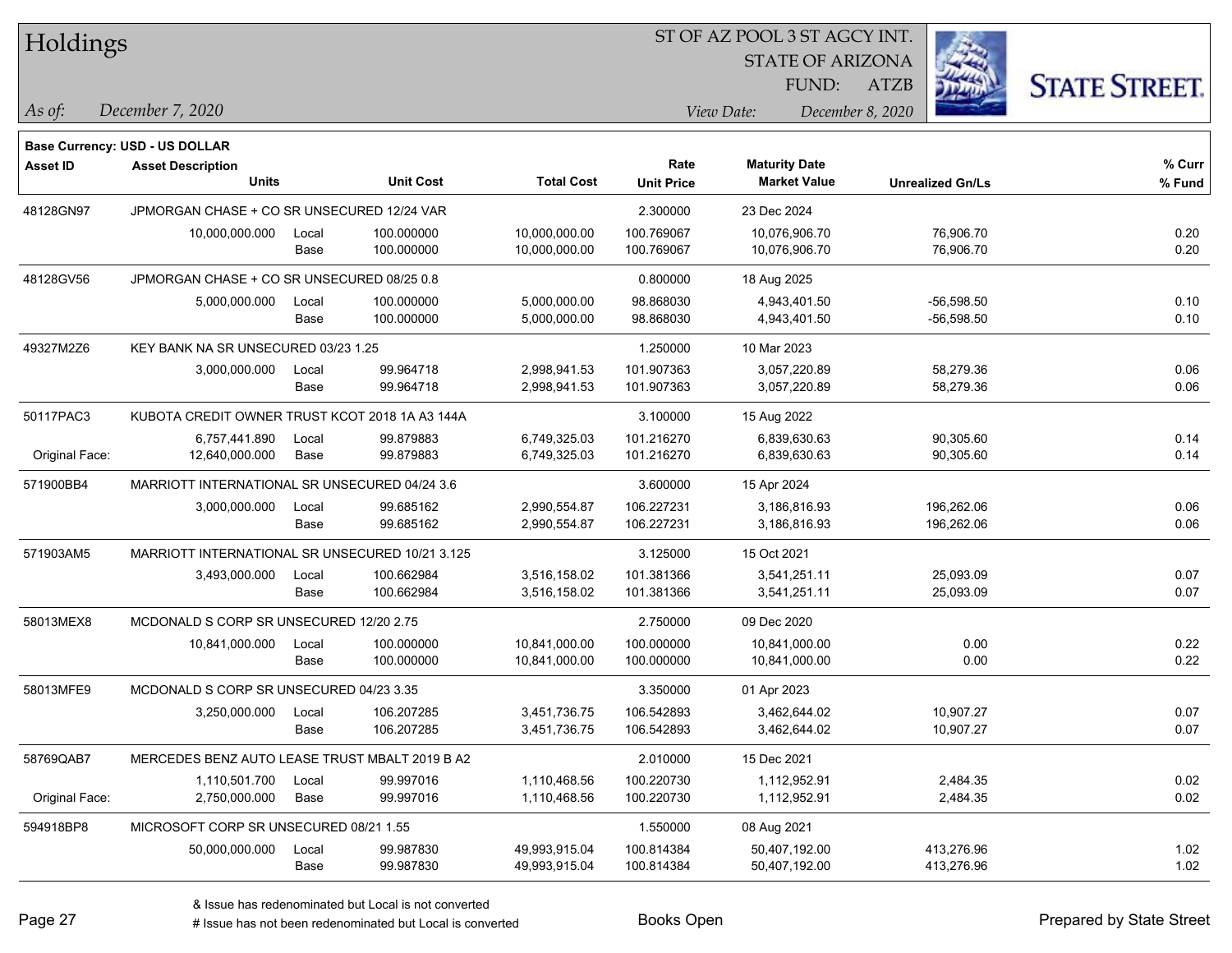| Holdings        |                                                        |       |                  |                   | ST OF AZ POOL 3 ST AGCY INT. |                      |                         |                         |                      |  |
|-----------------|--------------------------------------------------------|-------|------------------|-------------------|------------------------------|----------------------|-------------------------|-------------------------|----------------------|--|
|                 |                                                        |       |                  |                   |                              |                      | <b>STATE OF ARIZONA</b> |                         |                      |  |
|                 |                                                        |       |                  |                   |                              | FUND:                | ATZB                    |                         | <b>STATE STREET.</b> |  |
| As of:          | December 7, 2020                                       |       |                  |                   |                              | View Date:           | December 8, 2020        |                         |                      |  |
|                 | Base Currency: USD - US DOLLAR                         |       |                  |                   |                              |                      |                         |                         |                      |  |
| <b>Asset ID</b> | <b>Asset Description</b>                               |       |                  |                   | Rate                         | <b>Maturity Date</b> |                         |                         | % Curr               |  |
|                 | <b>Units</b>                                           |       | <b>Unit Cost</b> | <b>Total Cost</b> | <b>Unit Price</b>            | <b>Market Value</b>  |                         | <b>Unrealized Gn/Ls</b> | % Fund               |  |
| 594918BW3       | MICROSOFT CORP SR UNSECURED 02/22 2.4                  |       |                  |                   | 2.400000                     | 06 Feb 2022          |                         |                         |                      |  |
|                 | 10,354,000.000                                         | Local | 100.652464       | 10,421,556.12     | 102.348161                   | 10,597,128.59        |                         | 175,572.47              | 0.21                 |  |
|                 |                                                        | Base  | 100.652464       | 10,421,556.12     | 102.348161                   | 10,597,128.59        |                         | 175,572.47              | 0.21                 |  |
| 60920LAE4       | MONDELEZ INTL HLDINGS NE COMPANY GUAR 144A 09/22 2.125 |       |                  |                   | 2.125000                     | 19 Sep 2022          |                         |                         |                      |  |
|                 | 1,341,000.000                                          | Local | 103.044478       | 1,381,826.45      | 103.052277                   | 1,381,931.03         |                         | 104.58                  | 0.03                 |  |
|                 |                                                        | Base  | 103.044478       | 1,381,826.45      | 103.052277                   | 1,381,931.03         |                         | 104.58                  | 0.03                 |  |
| 637432NM3       | NATIONAL RURAL UTIL COOP COLLATERAL T 04/22 2.4        |       |                  |                   | 2.400000                     | 25 Apr 2022          |                         |                         |                      |  |
|                 | 8,867,000.000                                          | Local | 102.330189       | 9,073,617.90      | 102.724603                   | 9,108,590.55         |                         | 34,972.65               | 0.18                 |  |
|                 |                                                        | Base  | 102.330189       | 9,073,617.90      | 102.724603                   | 9,108,590.55         |                         | 34,972.65               | 0.18                 |  |
| 63743HEQ1       | NATIONAL RURAL UTIL COOP SR UNSECURED 09/22 2.3        |       |                  |                   | 2.300000                     | 15 Sep 2022          |                         |                         |                      |  |
|                 | 1,000,000.000                                          | Local | 103.204304       | 1,032,043.04      | 103.381754                   | 1,033,817.54         |                         | 1,774.50                | 0.02                 |  |
|                 |                                                        | Base  | 103.204304       | 1,032,043.04      | 103.381754                   | 1,033,817.54         |                         | 1,774.50                | 0.02                 |  |
| 63743HET5       | NATIONAL RURAL UTIL COOP SR UNSECURED 01/22 1.75       |       |                  |                   | 1.750000                     | 21 Jan 2022          |                         |                         |                      |  |
|                 | 4,533,000.000                                          | Local | 101.711906       | 4,610,600.70      | 101.725494                   | 4,611,216.64         |                         | 615.94                  | 0.09                 |  |
|                 |                                                        | Base  | 101.711906       | 4,610,600.70      | 101.725494                   | 4,611,216.64         |                         | 615.94                  | 0.09                 |  |
| 637639AC9       | NATIONAL SECS CLEARING SR UNSECURED 144A 12/23 0.4     |       |                  |                   | 0.400000                     | 07 Dec 2023          |                         |                         |                      |  |
|                 | 5,000,000.000                                          | Local | 99.875117        | 4,993,755.87      | 99.944413                    | 4,997,220.65         |                         | 3,464.78                | 0.10                 |  |
|                 |                                                        | Base  | 99.875117        | 4,993,755.87      | 99.944413                    | 4,997,220.65         |                         | 3,464.78                | 0.10                 |  |
| 641062AQ7       | NESTLE HOLDINGS INC COMPANY GUAR 144A 01/24 0.375      |       |                  |                   | 0.375000                     | 15 Jan 2024          |                         |                         |                      |  |
|                 | 15,000,000.000                                         | Local | 99.775634        | 14,966,345.15     | 99.846505                    | 14,976,975.75        |                         | 10,630.60               | 0.30                 |  |
|                 |                                                        | Base  | 99.775634        | 14,966,345.15     | 99.846505                    | 14,976,975.75        |                         | 10,630.60               | 0.30                 |  |
| 64952WCE1       | NEW YORK LIFE GLOBAL FDG SR SECURED 144A 04/21 2       |       |                  |                   | 2.000000                     | 13 Apr 2021          |                         |                         |                      |  |
|                 | 3,000,000.000                                          | Local | 99.989856        | 2,999,695.69      | 100.606925                   | 3,018,207.75         |                         | 18,512.06               | 0.06                 |  |
|                 |                                                        | Base  | 99.989856        | 2,999,695.69      | 100.606925                   | 3,018,207.75         |                         | 18,512.06               | 0.06                 |  |
| 654740AN9       | NISSAN MOTOR ACCEPTANCE SR UNSECURED 144A 03/21 2.55   |       |                  |                   | 2.550000                     | 08 Mar 2021          |                         |                         |                      |  |
|                 | 10,000,000.000                                         | Local | 99.994033        | 9,999,403.28      | 100.356719                   | 10,035,671.90        |                         | 36,268.62               | 0.20                 |  |
|                 |                                                        | Base  | 99.994033        | 9,999,403.28      | 100.356719                   | 10,035,671.90        |                         | 36,268.62               | 0.20                 |  |
| 655844BJ6       | NORFOLK SOUTHERN CORP SR UNSECURED 04/22 3             |       |                  |                   | 3.000000                     | 01 Apr 2022          |                         |                         |                      |  |
|                 | 3,140,000.000                                          | Local | 101.229950       | 3,178,620.44      | 102.929127                   | 3,231,974.59         |                         | 53,354.15               | 0.07                 |  |
|                 |                                                        | Base  | 101.229950       | 3,178,620.44      | 102.929127                   | 3,231,974.59         |                         | 53,354.15               | 0.07                 |  |
|                 |                                                        |       |                  |                   |                              |                      |                         |                         |                      |  |

٦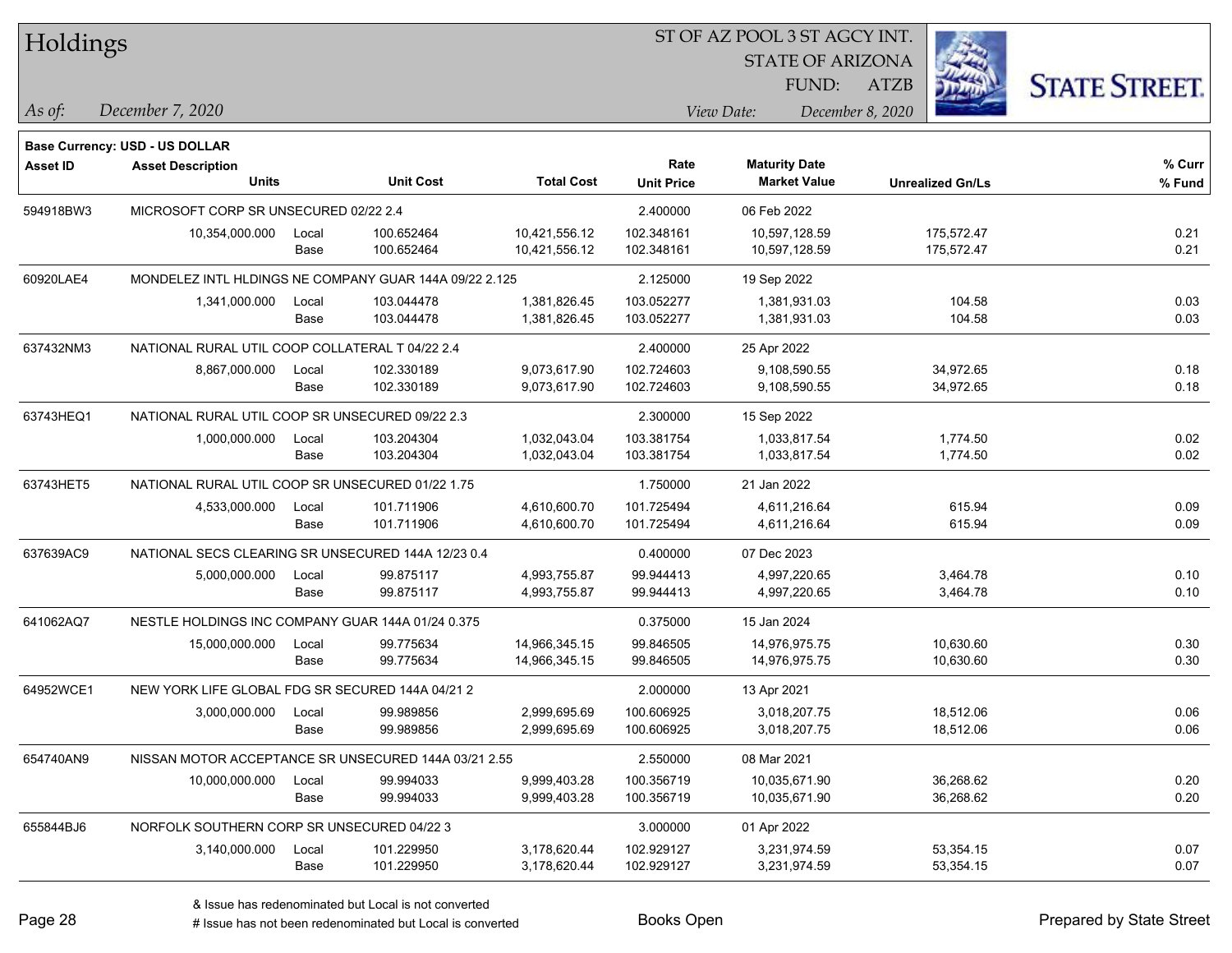| Holdings        |                                                 |               |                          |                              | ST OF AZ POOL 3 ST AGCY INT. |                                             |                         |                      |  |
|-----------------|-------------------------------------------------|---------------|--------------------------|------------------------------|------------------------------|---------------------------------------------|-------------------------|----------------------|--|
|                 |                                                 |               |                          |                              |                              | <b>STATE OF ARIZONA</b>                     |                         |                      |  |
|                 |                                                 |               |                          |                              |                              | FUND:                                       | <b>ATZB</b>             | <b>STATE STREET.</b> |  |
| $\vert$ As of:  | December 7, 2020                                |               |                          |                              |                              | View Date:                                  | December 8, 2020        |                      |  |
|                 |                                                 |               |                          |                              |                              |                                             |                         |                      |  |
|                 | <b>Base Currency: USD - US DOLLAR</b>           |               |                          |                              |                              |                                             |                         |                      |  |
| <b>Asset ID</b> | <b>Asset Description</b><br><b>Units</b>        |               | <b>Unit Cost</b>         | <b>Total Cost</b>            | Rate<br><b>Unit Price</b>    | <b>Maturity Date</b><br><b>Market Value</b> | <b>Unrealized Gn/Ls</b> | % Curr<br>% Fund     |  |
|                 |                                                 |               |                          |                              |                              |                                             |                         |                      |  |
| 68389XBL8       | ORACLE CORP SR UNSECURED 09/23 2.4              |               |                          |                              | 2.400000                     | 15 Sep 2023                                 |                         |                      |  |
|                 | 6,700,000.000                                   | Local<br>Base | 105.158894<br>105.158894 | 7,045,645.90<br>7,045,645.90 | 105.226109<br>105.226109     | 7,050,149.30<br>7,050,149.30                | 4,503.40<br>4,503.40    | 0.14<br>0.14         |  |
| 713448EY0       | PEPSICO INC SR UNSECURED 05/23 0.75             |               |                          |                              | 0.750000                     |                                             |                         |                      |  |
|                 | 4,888,000.000                                   | Local         | 101.020444               | 4,937,879.30                 | 101.196513                   | 01 May 2023<br>4,946,485.56                 | 8,606.26                | 0.10                 |  |
|                 |                                                 | Base          | 101.020444               | 4,937,879.30                 | 101.196513                   | 4,946,485.56                                | 8,606.26                | 0.10                 |  |
| 713448FB9       | PEPSICO INC SR UNSECURED 10/23 0.4              |               |                          |                              | 0.400000                     | 07 Oct 2023                                 |                         |                      |  |
|                 | 5,000,000.000                                   | Local         | 99.946227                | 4,997,311.37                 | 100.210474                   | 5,010,523.70                                | 13,212.33               | 0.10                 |  |
|                 |                                                 | Base          | 99.946227                | 4,997,311.37                 | 100.210474                   | 5,010,523.70                                | 13,212.33               | 0.10                 |  |
| 717081DM2       | PFIZER INC SR UNSECURED 05/24 3.4               |               |                          |                              | 3.400000                     | 15 May 2024                                 |                         |                      |  |
|                 | 4,753,000.000                                   | Local         | 109.810539               | 5,219,294.91                 | 109.976051                   | 5,227,161.70                                | 7,866.79                | 0.11                 |  |
|                 |                                                 | Base          | 109.810539               | 5,219,294.91                 | 109.976051                   | 5,227,161.70                                | 7,866.79                | 0.11                 |  |
| 717081ER0       | PFIZER INC SR UNSECURED 03/22 2.8               |               |                          |                              | 2.800000                     | 11 Mar 2022                                 |                         |                      |  |
|                 | 3,000,000.000                                   | Local         | 99.997493                | 2,999,924.78                 | 103.217886                   | 3,096,536.58                                | 96,611.80               | 0.06                 |  |
|                 |                                                 | Base          | 99.997493                | 2,999,924.78                 | 103.217886                   | 3,096,536.58                                | 96,611.80               | 0.06                 |  |
| 718546AX2       | PHILLIPS 66 COMPANY GUAR 02/24 VAR              |               |                          |                              | 0.840380                     | 15 Feb 2024                                 |                         |                      |  |
|                 | 15,000,000.000                                  | Local         | 100.000000               | 15,000,000.00                | 100.129592                   | 15,019,438.80                               | 19,438.80               | 0.30                 |  |
|                 |                                                 | Base          | 100.000000               | 15,000,000.00                | 100.129592                   | 15,019,438.80                               | 19,438.80               | 0.30                 |  |
| 723484AH4       | PINNACLE WEST CAPITAL SR UNSECURED 06/25 1.3    |               |                          |                              | 1.300000                     | 15 Jun 2025                                 |                         |                      |  |
|                 | 12,000,000.000                                  | Local         | 99.990970                | 11,998,916.45                | 101.402427                   | 12,168,291.24                               | 169,374.79              | 0.25                 |  |
|                 |                                                 | Base          | 99.990970                | 11,998,916.45                | 101.402427                   | 12,168,291.24                               | 169,374.79              | 0.25                 |  |
| 74005PBA1       | LINDE INC/CT COMPANY GUAR 02/22 2.45            |               |                          |                              | 2.450000                     | 15 Feb 2022                                 |                         |                      |  |
|                 | 3,000,000.000                                   | Local         | 100.817420               | 3,024,522.60                 | 101.973224                   | 3,059,196.72                                | 34,674.12               | 0.06                 |  |
|                 |                                                 | Base          | 100.817420               | 3,024,522.60                 | 101.973224                   | 3,059,196.72                                | 34,674.12               | 0.06                 |  |
| 742718FL8       | PROCTER + GAMBLE CO/THE SR UNSECURED 10/25 0.55 |               |                          |                              | 0.550000                     | 29 Oct 2025                                 |                         |                      |  |
|                 | 15,000,000.000                                  | Local         | 99.841549                | 14,976,232.31                | 100.709374                   | 15,106,406.10                               | 130, 173. 79            | 0.31                 |  |
|                 |                                                 | Base          | 99.841549                | 14,976,232.31                | 100.709374                   | 15,106,406.10                               | 130, 173. 79            | 0.31                 |  |
| 78014RAP5       | ROYAL BANK OF CANADA SR UNSECURED 09/21 VAR     |               |                          |                              | 0.577380                     | 21 Sep 2021                                 |                         |                      |  |
|                 | 10,000,000.000                                  | Local         | 99.949174                | 9,994,917.35                 | 100.204409                   | 10,020,440.90                               | 25,523.55               | 0.20                 |  |
|                 |                                                 | Base          | 99.949174                | 9,994,917.35                 | 100.204409                   | 10,020,440.90                               | 25,523.55               | 0.20                 |  |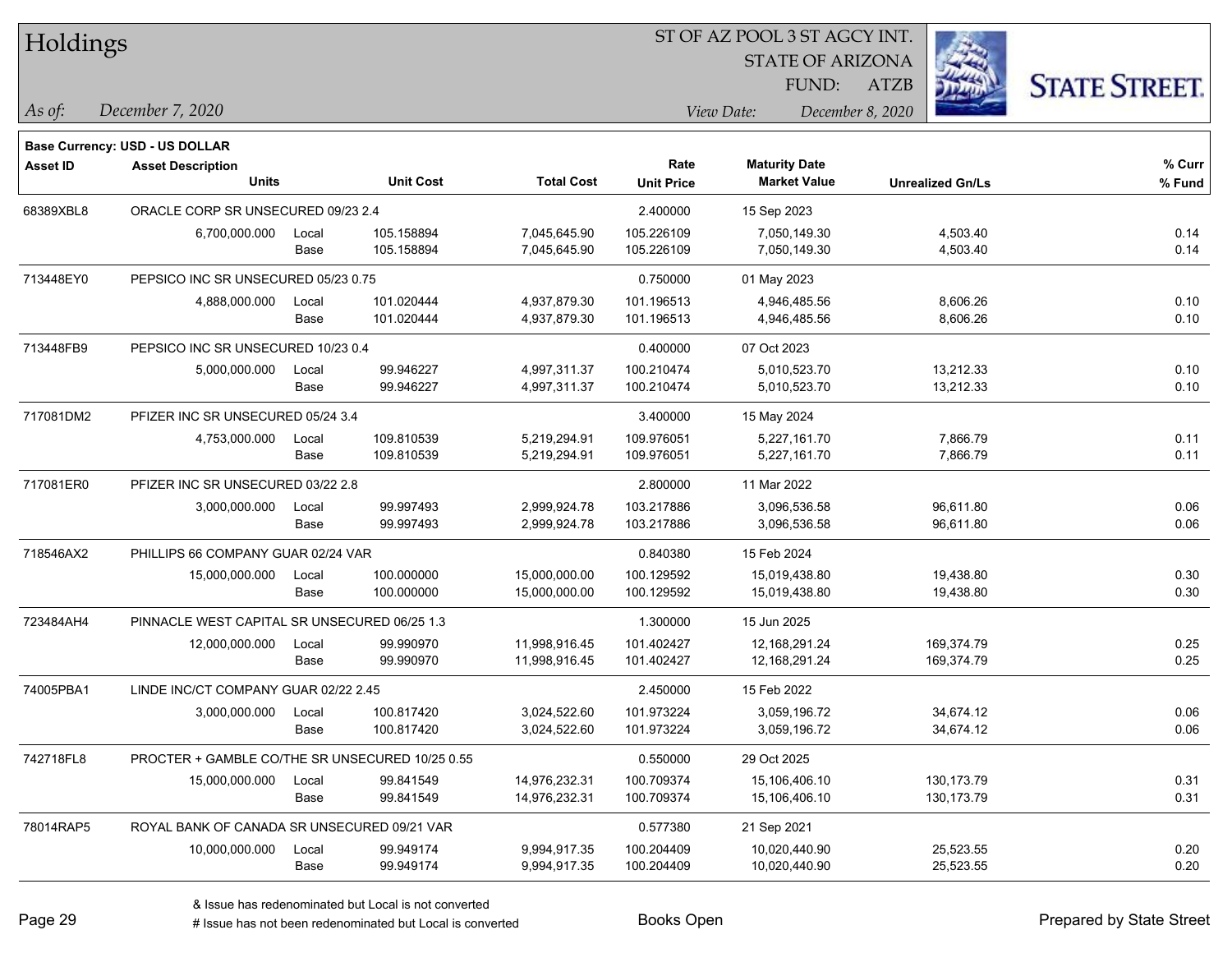| Holdings        |                                              |       |                  |                   | ST OF AZ POOL 3 ST AGCY INT. |                         |                         |                      |  |  |
|-----------------|----------------------------------------------|-------|------------------|-------------------|------------------------------|-------------------------|-------------------------|----------------------|--|--|
|                 |                                              |       |                  |                   |                              | <b>STATE OF ARIZONA</b> |                         |                      |  |  |
|                 |                                              |       |                  |                   |                              | FUND:                   | <b>ATZB</b>             | <b>STATE STREET.</b> |  |  |
| As of:          | December 7, 2020                             |       |                  |                   |                              | View Date:              | December 8, 2020        |                      |  |  |
|                 | Base Currency: USD - US DOLLAR               |       |                  |                   |                              |                         |                         |                      |  |  |
| <b>Asset ID</b> | <b>Asset Description</b>                     |       |                  |                   | Rate                         | <b>Maturity Date</b>    |                         | % Curr               |  |  |
|                 | <b>Units</b>                                 |       | <b>Unit Cost</b> | <b>Total Cost</b> | <b>Unit Price</b>            | <b>Market Value</b>     | <b>Unrealized Gn/Ls</b> | % Fund               |  |  |
| 78014RAQ3       | ROYAL BANK OF CANADA SR UNSECURED 10/21 VAR  |       |                  |                   | 3.000000                     | 22 Oct 2021             |                         |                      |  |  |
|                 | 10,000,000.000                               | Local | 100.000000       | 10,000,000.00     | 102.138518                   | 10,213,851.80           | 213,851.80              | 0.21                 |  |  |
|                 |                                              | Base  | 100.000000       | 10,000,000.00     | 102.138518                   | 10,213,851.80           | 213,851.80              | 0.21                 |  |  |
| 78014RBX7       | ROYAL BANK OF CANADA SR UNSECURED 01/25 VAR  |       |                  |                   | 2.300000                     | 30 Jan 2025             |                         |                      |  |  |
|                 | 10,000,000.000                               | Local | 100.000000       | 10,000,000.00     | 100.679326                   | 10,067,932.60           | 67,932.60               | 0.20                 |  |  |
|                 |                                              | Base  | 100.000000       | 10,000,000.00     | 100.679326                   | 10,067,932.60           | 67,932.60               | 0.20                 |  |  |
| 78014RCM0       | ROYAL BANK OF CANADA SR UNSECURED 03/25 VAR  |       |                  |                   | 1.500000                     | 27 Mar 2025             |                         |                      |  |  |
|                 | 10,000,000.000                               | Local | 100.000000       | 10,000,000.00     | 104.035000                   | 10,403,500.00           | 403,500.00              | 0.21                 |  |  |
|                 |                                              | Base  | 100.000000       | 10,000,000.00     | 104.035000                   | 10,403,500.00           | 403,500.00              | 0.21                 |  |  |
| 78014RDC1       | ROYAL BANK OF CANADA SR UNSECURED 10/25 VAR  |       |                  |                   | 0.625000                     | 09 Oct 2025             |                         |                      |  |  |
|                 | 5,000,000.000                                | Local | 100.000000       | 5,000,000.00      | 99.000000                    | 4,950,000.00            | $-50,000.00$            | 0.10                 |  |  |
|                 |                                              | Base  | 100.000000       | 5,000,000.00      | 99.000000                    | 4,950,000.00            | $-50,000.00$            | 0.10                 |  |  |
| 78446YAA1       | SLM STUDENT LOAN TRUST SLMA 2012 2 A         |       |                  |                   | 0.850130                     | 25 Jan 2029             |                         |                      |  |  |
|                 | 865,178.060                                  | Local | 100.000000       | 865,178.06        | 95.234960                    | 823,951.98              | $-41,226.08$            | 0.02                 |  |  |
| Original Face:  | 2,838,688.000                                | Base  | 100.000000       | 865,178.06        | 95.234960                    | 823,951.98              | $-41,226.08$            | 0.02                 |  |  |
| 863667BA8       | STRYKER CORP SR UNSECURED 06/25 1.15         |       |                  |                   | 1.150000                     | 15 Jun 2025             |                         |                      |  |  |
|                 | 5,000,000.000                                | Local | 99.790229        | 4,989,511.46      | 101.744263                   | 5,087,213.15            | 97,701.69               | 0.10                 |  |  |
|                 |                                              | Base  | 99.790229        | 4,989,511.46      | 101.744263                   | 5,087,213.15            | 97,701.69               | 0.10                 |  |  |
| 86787EBE6       | TRUIST BANK SR UNSECURED 05/22 2.8           |       |                  |                   | 2.800000                     | 17 May 2022             |                         |                      |  |  |
|                 | 10,000,000.000                               | Local | 99.975570        | 9,997,557.02      | 103.392030                   | 10,339,203.00           | 341,645.98              | 0.21                 |  |  |
|                 |                                              | Base  | 99.975570        | 9,997,557.02      | 103.392030                   | 10,339,203.00           | 341,645.98              | 0.21                 |  |  |
| 87612EBD7       | TARGET CORP SR UNSECURED 07/24 3.5           |       |                  |                   | 3.500000                     | 01 Jul 2024             |                         |                      |  |  |
|                 | 3,678,000.000                                | Local | 110.835713       | 4,076,537.53      | 110.882138                   | 4,078,245.04            | 1,707.51                | 0.08                 |  |  |
|                 |                                              | Base  | 110.835713       | 4,076,537.53      | 110.882138                   | 4,078,245.04            | 1,707.51                | 0.08                 |  |  |
| 88579YAX9       | 3M COMPANY SR UNSECURED 03/23 2.25           |       |                  |                   | 2.250000                     | 15 Mar 2023             |                         |                      |  |  |
|                 | 1,500,000.000                                | Local | 103.982317       | 1,559,734.76      | 104.068269                   | 1,561,024.04            | 1,289.28                | 0.03                 |  |  |
|                 |                                              | Base  | 103.982317       | 1,559,734.76      | 104.068269                   | 1,561,024.04            | 1,289.28                | 0.03                 |  |  |
| 89114Q3J5       | TORONTO DOMINION BANK SR UNSECURED 07/22 VAR |       |                  |                   | 0.565750                     | 22 Jul 2022             |                         |                      |  |  |
|                 | 5,000,000.000                                | Local | 100.000000       | 5,000,000.00      | 100.190269                   | 5,009,513.45            | 9,513.45                | 0.10                 |  |  |
|                 |                                              | Base  | 100.000000       | 5,000,000.00      | 100.190269                   | 5,009,513.45            | 9,513.45                | 0.10                 |  |  |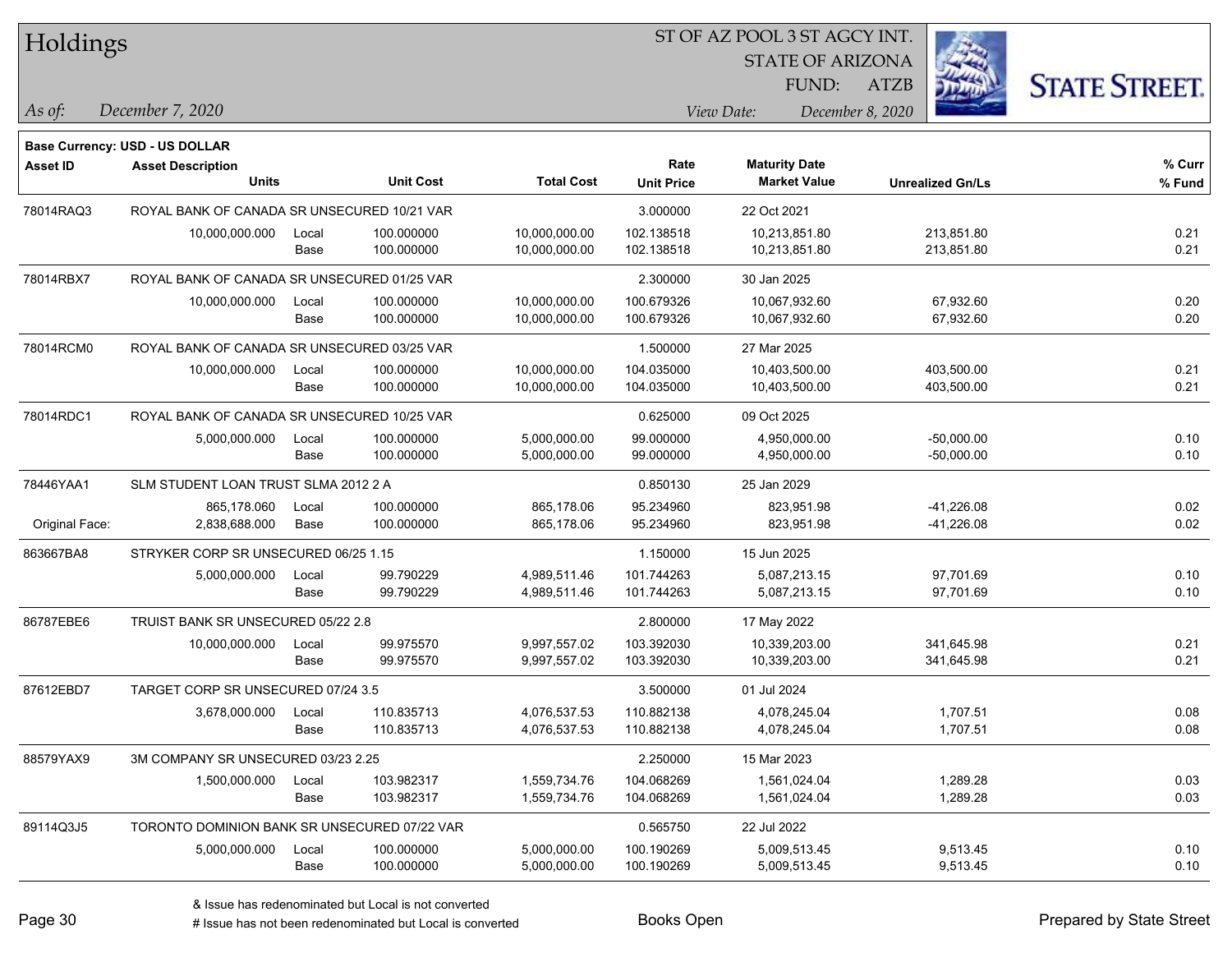| Holdings        |                                                  |       |                  |                   | ST OF AZ POOL 3 ST AGCY INT. |                      |                         |                         |                      |
|-----------------|--------------------------------------------------|-------|------------------|-------------------|------------------------------|----------------------|-------------------------|-------------------------|----------------------|
|                 |                                                  |       |                  |                   |                              |                      | <b>STATE OF ARIZONA</b> |                         |                      |
|                 |                                                  |       |                  |                   |                              |                      | FUND:<br><b>ATZB</b>    |                         | <b>STATE STREET.</b> |
| As of:          | December 7, 2020                                 |       |                  |                   |                              | View Date:           | December 8, 2020        |                         |                      |
|                 | Base Currency: USD - US DOLLAR                   |       |                  |                   |                              |                      |                         |                         |                      |
| <b>Asset ID</b> | <b>Asset Description</b>                         |       |                  |                   | Rate                         | <b>Maturity Date</b> |                         |                         | $%$ Curr             |
|                 | <b>Units</b>                                     |       | <b>Unit Cost</b> | <b>Total Cost</b> | <b>Unit Price</b>            | <b>Market Value</b>  |                         | <b>Unrealized Gn/Ls</b> | % Fund               |
| 89114Q5A2       | TORONTO DOMINION BANK SR UNSECURED 08/24 VAR     |       |                  |                   | 2.450000                     | 14 Aug 2024          |                         |                         |                      |
|                 | 10,000,000.000                                   | Local | 100.000000       | 10,000,000.00     | 102.848034                   | 10,284,803.40        |                         | 284,803.40              | 0.21                 |
|                 |                                                  | Base  | 100.000000       | 10,000,000.00     | 102.848034                   | 10,284,803.40        |                         | 284,803.40              | 0.21                 |
| 89233MAB9       | TOYOTA AUTO RECEIVABLES OWNER TAOT 2019 D A2     |       |                  |                   | 1.920000                     | 15 Jul 2022          |                         |                         |                      |
|                 | 4,701,153.530                                    | Local | 99.994763        | 4,700,907.33      | 100.445610                   | 4,722,102.34         |                         | 21,195.01               | 0.10                 |
| Original Face:  | 8,000,000.000                                    | Base  | 99.994763        | 4,700,907.33      | 100.445610                   | 4,722,102.34         |                         | 21,195.01               | 0.10                 |
| 89236TEX9       | TOYOTA MOTOR CREDIT CORP SR UNSECURED 04/21 VAR  |       |                  |                   | 0.414750                     | 26 Apr 2021          |                         |                         |                      |
|                 | 5,000,000.000                                    | Local | 99.965628        | 4,998,281.40      | 99.943066                    | 4,997,153.30         |                         | $-1,128.10$             | 0.10                 |
|                 |                                                  | Base  | 99.965628        | 4,998,281.40      | 99.943066                    | 4,997,153.30         |                         | $-1,128.10$             | 0.10                 |
| 89236TFX8       | TOYOTA MOTOR CREDIT CORP SR UNSECURED 04/22 2.65 |       |                  |                   | 2.650000                     | 12 Apr 2022          |                         |                         |                      |
|                 | 13,000,000.000                                   | Local | 99.971834        | 12,996,338.41     | 103.052703                   | 13,396,851.39        |                         | 400,512.98              | 0.27                 |
|                 |                                                  | Base  | 99.971834        | 12,996,338.41     | 103.052703                   | 13,396,851.39        |                         | 400,512.98              | 0.27                 |
| 89236TGS8       | TOYOTA MOTOR CREDIT CORP SR UNSECURED 08/21 VAR  |       |                  |                   | 0.345630                     | 13 Aug 2021          |                         |                         |                      |
|                 | 2,000,000.000                                    | Local | 100.000000       | 2,000,000.00      | 100.115233                   | 2,002,304.66         |                         | 2,304.66                | 0.04                 |
|                 |                                                  | Base  | 100.000000       | 2,000,000.00      | 100.115233                   | 2,002,304.66         |                         | 2,304.66                | 0.04                 |
| 89236TGT6       | TOYOTA MOTOR CREDIT CORP SR UNSECURED 02/25 1.8  |       |                  |                   | 1.800000                     | 13 Feb 2025          |                         |                         |                      |
|                 | 10,000,000.000                                   | Local | 99.943965        | 9,994,396.50      | 104.568198                   | 10,456,819.80        |                         | 462,423.30              | 0.21                 |
|                 |                                                  | Base  | 99.943965        | 9,994,396.50      | 104.568198                   | 10,456,819.80        |                         | 462,423.30              | 0.21                 |
| 89236THH1       | TOYOTA MOTOR CREDIT CORP SR UNSECURED 09/25 0.62 |       |                  |                   | 0.620000                     | 16 Sep 2025          |                         |                         |                      |
|                 | 5,000,000.000                                    | Local | 100.000000       | 5,000,000.00      | 99.447603                    | 4,972,380.15         |                         | $-27,619.85$            | 0.10                 |
|                 |                                                  | Base  | 100.000000       | 5,000,000.00      | 99.447603                    | 4,972,380.15         |                         | $-27,619.85$            | 0.10                 |
| 89236THM0       | TOYOTA MOTOR CREDIT CORP SR UNSECURED 10/22 0.35 |       |                  |                   | 0.350000                     | 14 Oct 2022          |                         |                         |                      |
|                 | 10,000,000.000                                   | Local | 99.917479        | 9,991,747.94      | 100.053041                   | 10,005,304.10        |                         | 13,556.16               | 0.20                 |
|                 |                                                  | Base  | 99.917479        | 9,991,747.94      | 100.053041                   | 10,005,304.10        |                         | 13,556.16               | 0.20                 |
| 89236THQ1       | TOYOTA MOTOR CREDIT CORP SR UNSECURED 10/25 0.65 |       |                  |                   | 0.650000                     | 09 Oct 2025          |                         |                         |                      |
|                 | 5,000,000.000                                    | Local | 100.000000       | 5,000,000.00      | 99.311990                    | 4,965,599.50         |                         | $-34,400.50$            | 0.10                 |
|                 |                                                  | Base  | 100.000000       | 5,000,000.00      | 99.311990                    | 4,965,599.50         |                         | $-34,400.50$            | 0.10                 |
| 89236XAA4       | TOYOTA AUTO RECEIVABLES OWNER TAOT 2020 D A1     |       |                  |                   | 0.163750                     | 15 Oct 2021          |                         |                         |                      |
|                 | 9,161,504.580                                    | Local | 100.000000       | 9,161,504.58      | 99.997700                    | 9,161,293.87         |                         | $-210.71$               | 0.19                 |
| Original Face:  | 15,000,000.000                                   | Base  | 100.000000       | 9,161,504.58      | 99.997700                    | 9,161,293.87         |                         | $-210.71$               | 0.19                 |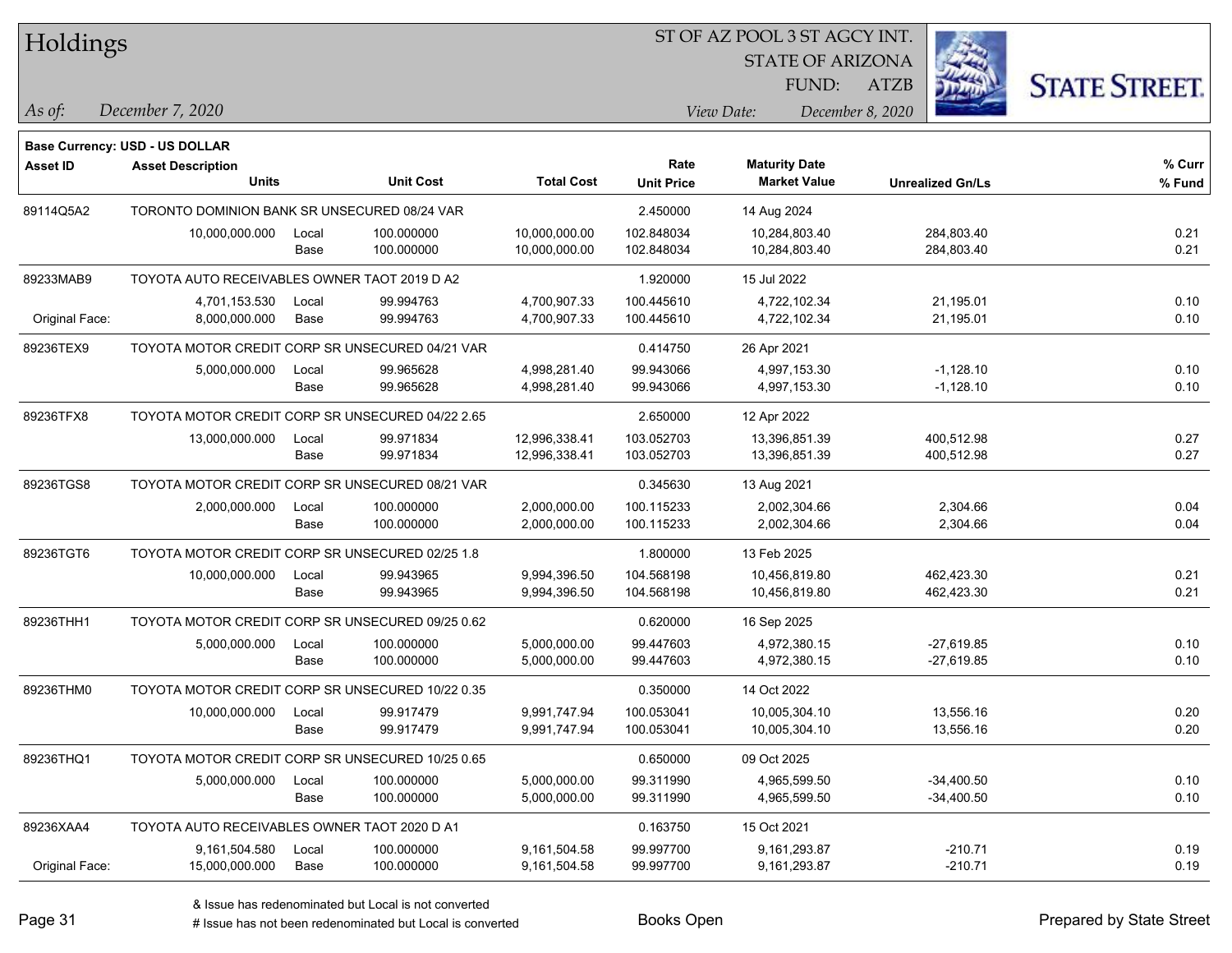|  | <b>Holdings</b> |
|--|-----------------|
|  |                 |

STATE OF ARIZONA

ATZB



*December 7, 2020 As of: View Date: December 8, 2020*

**Base Currency: USD - US DOLLAR**

| <b>Asset ID</b> | <b>Asset Description</b>                        |       |                  |                   | Rate              | <b>Maturity Date</b> |                         | % Curr |
|-----------------|-------------------------------------------------|-------|------------------|-------------------|-------------------|----------------------|-------------------------|--------|
|                 | <b>Units</b>                                    |       | <b>Unit Cost</b> | <b>Total Cost</b> | <b>Unit Price</b> | <b>Market Value</b>  | <b>Unrealized Gn/Ls</b> | % Fund |
| 89237VAE9       | TOYOTA AUTO RECEIVABLES OWNER TAOT 2020 C A1    |       |                  |                   | 0.201590          | 16 Aug 2021          |                         |        |
|                 | 3,036,628.860                                   | Local | 100.000000       | 3,036,628.86      | 100.000000        | 3,036,628.86         | 0.00                    | 0.06   |
| Original Face:  | 17,000,000.000                                  | Base  | 100.000000       | 3,036,628.86      | 100.000000        | 3,036,628.86         | 0.00                    | 0.06   |
| 89788JAA7       | TRUIST BANK SR UNSECURED 03/25 1.5              |       |                  |                   | 1.500000          | 10 Mar 2025          |                         |        |
|                 | 2,000,000.000                                   | Local | 99.825375        | 1,996,507.50      | 103.119237        | 2,062,384.74         | 65,877.24               | 0.04   |
|                 |                                                 | Base  | 99.825375        | 1,996,507.50      | 103.119237        | 2,062,384.74         | 65,877.24               | 0.04   |
| 90327QD30       | USAA CAPITAL CORP SR UNSECURED 144A 06/21 2.625 |       |                  |                   | 2.625000          | 01 Jun 2021          |                         |        |
|                 | 13,810,000.000                                  | Local | 100.470069       | 13,874,916.50     | 101.046267        | 13,954,489.47        | 79,572.97               | 0.28   |
|                 |                                                 | Base  | 100.470069       | 13,874,916.50     | 101.046267        | 13,954,489.47        | 79,572.97               | 0.28   |
| 90331HNV1       | US BANK NA CINCINNATI SR UNSECURED 07/23 3.4    |       |                  |                   | 3.400000          | 24 Jul 2023          |                         |        |
|                 | 2,775,000.000                                   | Local | 107.416863       | 2,980,817.95      | 107.779626        | 2,990,884.62         | 10,066.67               | 0.06   |
|                 |                                                 | Base  | 107.416863       | 2,980,817.95      | 107.779626        | 2,990,884.62         | 10,066.67               | 0.06   |
| 904764BF3       | UNILEVER CAPITAL CORP COMPANY GUAR 03/22 3      |       |                  |                   | 3.000000          | 07 Mar 2022          |                         |        |
|                 | 10,000,000.000                                  | Local | 101.661723       | 10,166,172.31     | 103.450408        | 10,345,040.80        | 178,868.49              | 0.21   |
|                 |                                                 | Base  | 101.661723       | 10,166,172.31     | 103.450408        | 10,345,040.80        | 178,868.49              | 0.21   |
| 904764BJ5       | UNILEVER CAPITAL CORP COMPANY GUAR 09/23 0.375  |       |                  |                   | 0.375000          | 14 Sep 2023          |                         |        |
|                 | 3,000,000.000                                   | Local | 99.881936        | 2,996,458.08      | 100.057488        | 3,001,724.64         | 5,266.56                | 0.06   |
|                 |                                                 | Base  | 99.881936        | 2,996,458.08      | 100.057488        | 3,001,724.64         | 5,266.56                | 0.06   |
| 91159HHX1       | US BANCORP SR UNSECURED 07/24 2.4               |       |                  |                   | 2.400000          | 30 Jul 2024          |                         |        |
|                 | 2,000,000.000                                   | Local | 99.928698        | 1,998,573.96      | 106.284852        | 2,125,697.04         | 127,123.08              | 0.04   |
|                 |                                                 | Base  | 99.928698        | 1,998,573.96      | 106.284852        | 2,125,697.04         | 127,123.08              | 0.04   |
| 9127965G0       | TREASURY BILL 12/21 0.00000                     |       |                  |                   | 0.010000          | 02 Dec 2021          |                         |        |
|                 | 40,000,000.000                                  | Local | 99.892300        | 39,956,920.00     | 99.887812         | 39,955,124.80        | $-1,795.20$             | 0.81   |
|                 |                                                 | Base  | 99.892300        | 39,956,920.00     | 99.887812         | 39,955,124.80        | $-1,795.20$             | 0.81   |
| 912796B24       | TREASURY BILL 06/21 0.00000                     |       |                  |                   | 0.010000          | 10 Jun 2021          |                         |        |
|                 | 40,000,000.000                                  | Local | 99.953994        | 39,981,597.60     | 99.951460         | 39,980,584.00        | $-1,013.60$             | 0.81   |
|                 |                                                 | Base  | 99.953994        | 39,981,597.60     | 99.951460         | 39,980,584.00        | $-1,013.60$             | 0.81   |
| 912796C23       | CASH MGMT BILL 03/21 0.00000                    |       |                  |                   |                   | 02 Mar 2021          |                         |        |
|                 | 40,000,000.000                                  | Local | 99.974823        | 39,989,929.34     | 99.982500         | 39,993,000.00        | 3,070.66                | 0.81   |
|                 |                                                 | Base  | 99.974823        | 39,989,929.34     | 99.982500         | 39,993,000.00        | 3,070.66                | 0.81   |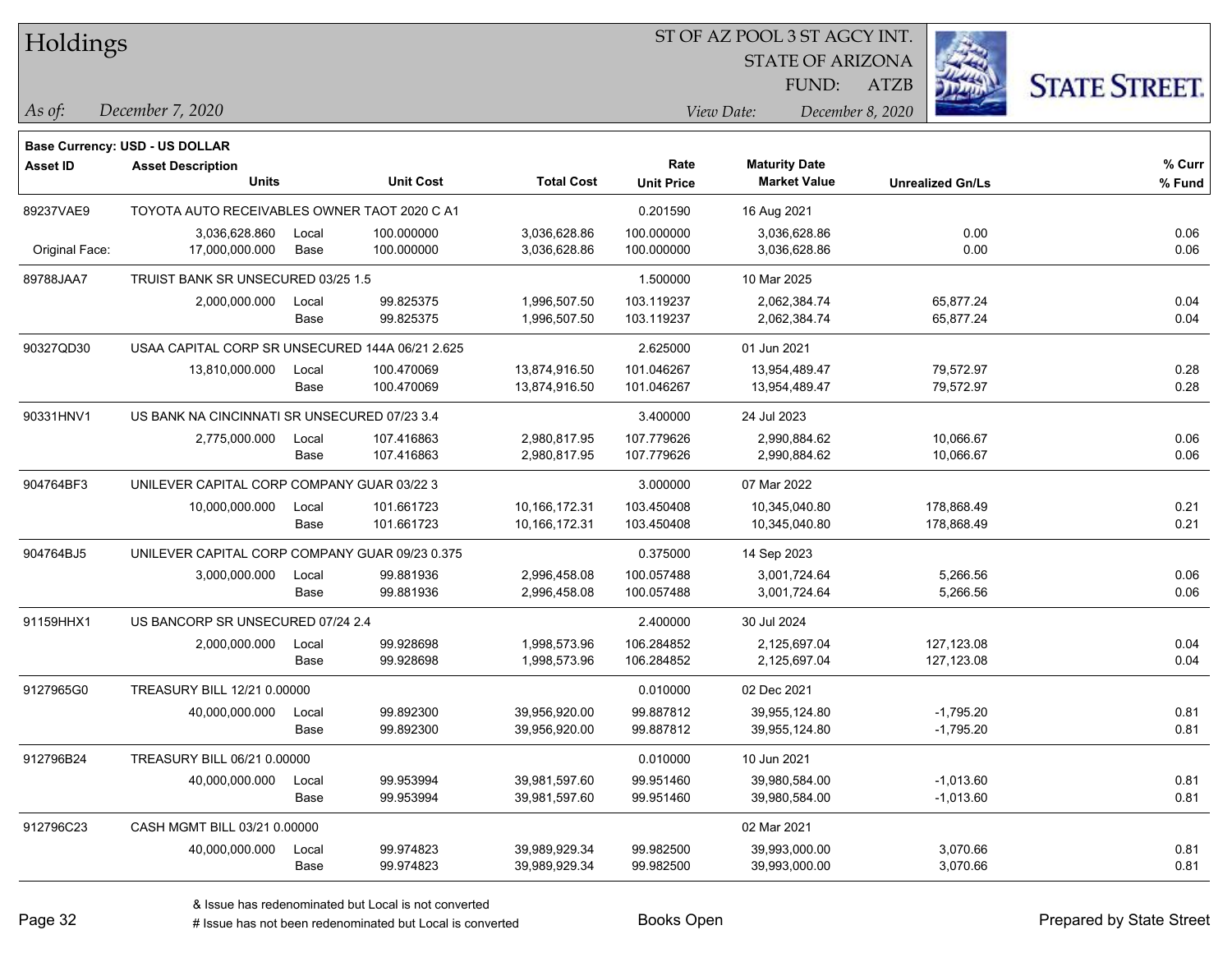| Holdings        |                                                |                                                |                  |                   |                           | ST OF AZ POOL 3 ST AGCY INT.                |                  |                         |                      |  |
|-----------------|------------------------------------------------|------------------------------------------------|------------------|-------------------|---------------------------|---------------------------------------------|------------------|-------------------------|----------------------|--|
|                 |                                                |                                                |                  |                   |                           | <b>STATE OF ARIZONA</b>                     |                  |                         |                      |  |
|                 |                                                |                                                |                  |                   |                           | FUND:                                       | <b>ATZB</b>      |                         | <b>STATE STREET.</b> |  |
| As of:          | December 7, 2020                               |                                                |                  |                   |                           | View Date:                                  | December 8, 2020 |                         |                      |  |
|                 | Base Currency: USD - US DOLLAR                 |                                                |                  |                   |                           |                                             |                  |                         |                      |  |
| <b>Asset ID</b> | <b>Asset Description</b><br><b>Units</b>       |                                                | <b>Unit Cost</b> | <b>Total Cost</b> | Rate<br><b>Unit Price</b> | <b>Maturity Date</b><br><b>Market Value</b> |                  | <b>Unrealized Gn/Ls</b> | % Curr<br>% Fund     |  |
| 9128285B2       | US TREASURY N/B 09/20 2.75                     |                                                |                  |                   | 2.750000                  | 30 Sep 2020                                 |                  |                         |                      |  |
|                 | 0.000                                          | Local                                          | 0.000000         | $-0.07$           | 0.000000                  | 0.00                                        |                  | 0.07                    | 0.00                 |  |
|                 |                                                | Base                                           | 0.000000         | $-0.07$           | 0.000000                  | 0.00                                        |                  | 0.07                    | 0.00                 |  |
| 912828F96       | US TREASURY N/B 10/21 2                        |                                                |                  |                   | 2.000000                  | 31 Oct 2021                                 |                  |                         |                      |  |
|                 | 40,000,000.000                                 | Local                                          | 101.694359       | 40,677,743.57     | 101.695312                | 40,678,124.80                               |                  | 381.23                  | 0.82                 |  |
|                 |                                                | Base                                           | 101.694359       | 40,677,743.57     | 101.695312                | 40,678,124.80                               |                  | 381.23                  | 0.82                 |  |
| 912828P87       | US TREASURY N/B 02/21 1.125                    |                                                |                  |                   | 1.125000                  | 28 Feb 2021                                 |                  |                         |                      |  |
|                 | 5,000,000.000                                  | Local                                          | 99.959083        | 4,997,954.13      | 100.225230                | 5,011,261.50                                |                  | 13,307.37               | 0.10                 |  |
|                 |                                                | Base                                           | 99.959083        | 4,997,954.13      | 100.225230                | 5,011,261.50                                |                  | 13,307.37               | 0.10                 |  |
| 912828XV7       | <b>US TREASURY N/B 06/19 1.25</b>              |                                                |                  |                   | 1.250000                  | 30 Jun 2019                                 |                  |                         |                      |  |
|                 | 0.000                                          | Local                                          | 0.000000         | $-0.03$           | 0.000000                  | 0.00                                        |                  | 0.03                    | 0.00                 |  |
|                 |                                                | Base                                           | 0.000000         | $-0.03$           | 0.000000                  | 0.00                                        |                  | 0.03                    | 0.00                 |  |
| 91324PDG4       | UNITEDHEALTH GROUP INC SR UNSECURED 06/21 VAR  |                                                |                  |                   | 0.510380                  | 15 Jun 2021                                 |                  |                         |                      |  |
|                 | 3,000,000.000                                  | Local                                          | 100.000000       | 3,000,000.00      | 100.123683                | 3,003,710.49                                |                  | 3,710.49                | 0.06                 |  |
|                 |                                                | Base                                           | 100.000000       | 3,000,000.00      | 100.123683                | 3,003,710.49                                |                  | 3,710.49                | 0.06                 |  |
| 91324PDH2       |                                                | UNITEDHEALTH GROUP INC SR UNSECURED 06/21 3.15 |                  |                   | 3.150000                  | 15 Jun 2021                                 |                  |                         |                      |  |
|                 | 3,000,000.000                                  | Local                                          | 99.990654        | 2,999,719.61      | 101.495586                | 3,044,867.58                                |                  | 45,147.97               | 0.06                 |  |
|                 |                                                | Base                                           | 99.990654        | 2,999,719.61      | 101.495586                | 3,044,867.58                                |                  | 45,147.97               | 0.06                 |  |
| 91324PDM1       | UNITEDHEALTH GROUP INC SR UNSECURED 02/24 3.5  |                                                |                  |                   | 3.500000                  | 15 Feb 2024                                 |                  |                         |                      |  |
|                 | 10,000,000.000                                 | Local                                          | 109.124516       | 10,912,451.60     | 109.117000                | 10,911,700.00                               |                  | $-751.60$               | 0.22                 |  |
|                 |                                                | Base                                           | 109.124516       | 10,912,451.60     | 109.117000                | 10,911,700.00                               |                  | $-751.60$               | 0.22                 |  |
| 92343VBR4       | VERIZON COMMUNICATIONS SR UNSECURED 09/23 5.15 |                                                |                  |                   | 5.150000                  | 15 Sep 2023                                 |                  |                         |                      |  |
|                 | 2,018,000.000                                  | Local                                          | 112.902615       | 2,278,374.78      | 112.511123                | 2,270,474.46                                |                  | $-7,900.32$             | 0.05                 |  |
|                 |                                                | Base                                           | 112.902615       | 2,278,374.78      | 112.511123                | 2,270,474.46                                |                  | $-7,900.32$             | 0.05                 |  |
| 92347YAA2       | VERIZON OWNER TRUST VZOT 2019 A A1A            |                                                |                  |                   | 2.930000                  | 20 Sep 2023                                 |                  |                         |                      |  |
|                 | 8,000,000.000                                  | Local                                          | 99.987700        | 7,999,015.98      | 102.108730                | 8,168,698.40                                |                  | 169,682.42              | 0.17                 |  |
| Original Face:  | 8,000,000.000                                  | Base                                           | 99.987700        | 7,999,015.98      | 102.108730                | 8,168,698.40                                |                  | 169,682.42              | 0.17                 |  |
| 92348CAA9       | VERIZON OWNER TRUST VZOT 2020 C A              |                                                |                  |                   | 0.410000                  | 21 Apr 2025                                 |                  |                         |                      |  |
|                 | 20,000,000.000                                 | Local                                          | 99.984128        | 19,996,825.65     | 100.101130                | 20,020,226.00                               |                  | 23,400.35               | 0.40                 |  |
| Original Face:  | 20,000,000.000                                 | Base                                           | 99.984128        | 19,996,825.65     | 100.101130                | 20,020,226.00                               |                  | 23,400.35               | 0.40                 |  |

 $\overline{\phantom{a}}$ 

 $\overline{\phantom{a}}$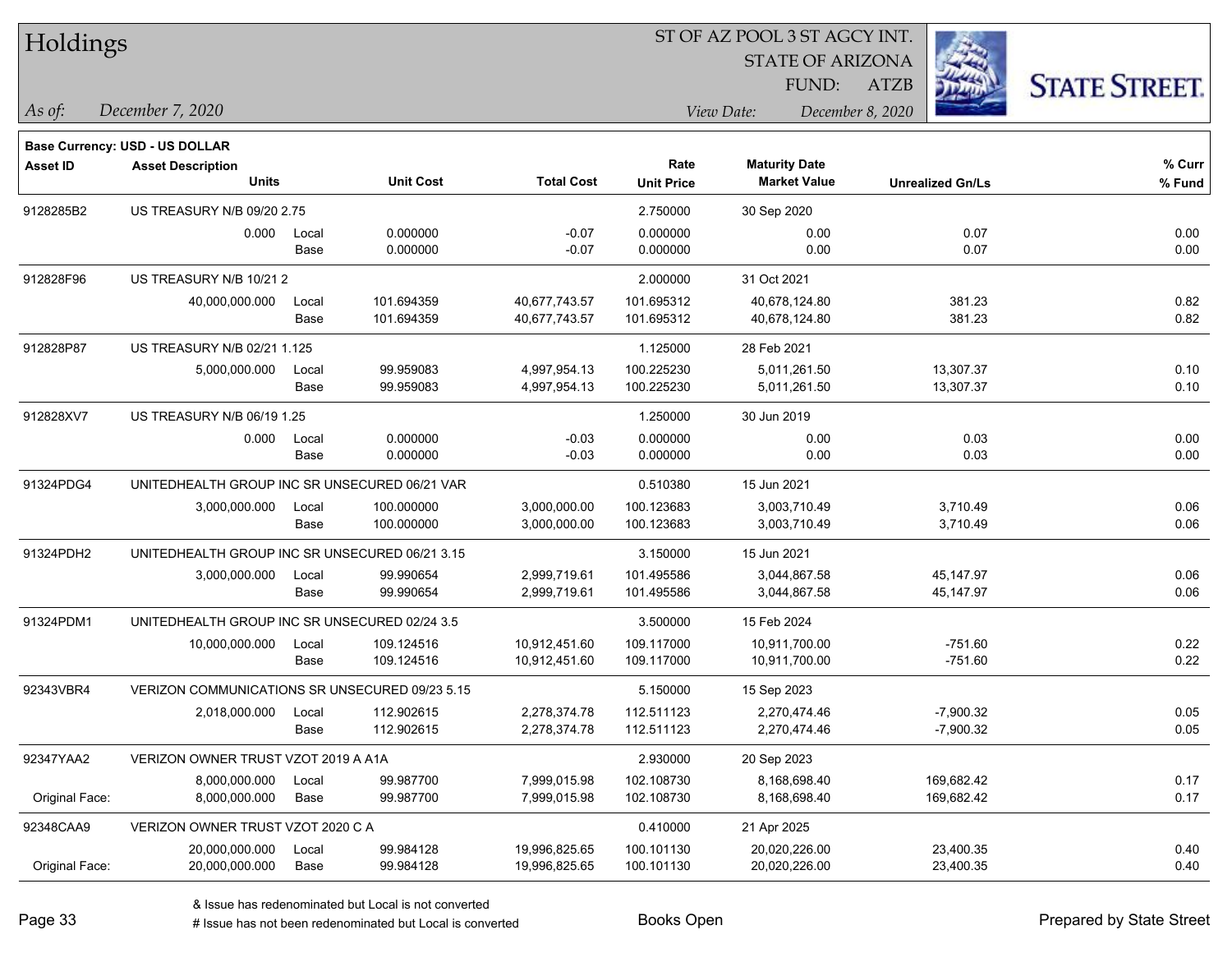| <b>Holdings</b> |  |
|-----------------|--|
|-----------------|--|

STATE OF ARIZONA

ATZB



*December 7, 2020 As of: View Date: December 8, 2020*

**Base Currency: USD - US DOLLAR**

| <b>Asset ID</b> | <b>Asset Description</b><br><b>Units</b>               |               | <b>Unit Cost</b>       | <b>Total Cost</b>            | Rate<br><b>Unit Price</b> | <b>Maturity Date</b><br><b>Market Value</b> | <b>Unrealized Gn/Ls</b>  | % Curr<br>% Fund |
|-----------------|--------------------------------------------------------|---------------|------------------------|------------------------------|---------------------------|---------------------------------------------|--------------------------|------------------|
| 92348TAA2       | VERIZON OWNER TRUST VZOT 2020 A A1A                    |               |                        |                              | 1.850000                  | 22 Jul 2024                                 |                          |                  |
| Original Face:  | 5,500,000.000<br>5,500,000.000                         | Local<br>Base | 99.990537<br>99.990537 | 5,499,479.56<br>5,499,479.56 | 102.496040<br>102.496040  | 5,637,282.20<br>5,637,282.20                | 137,802.64<br>137,802.64 | 0.11<br>0.11     |
| 92348XAA3       | VERIZON OWNER TRUST VZOT 2018 A A1A                    |               |                        |                              | 3.230000                  | 20 Apr 2023                                 |                          |                  |
|                 | 4,434,598.870                                          | Local         | 99.999185              | 4,434,562.75                 | 101.276380                | 4,491,201.20                                | 56,638.45                | 0.09             |
| Original Face:  | 5,000,000.000                                          | Base          | 99.999185              | 4,434,562.75                 | 101.276380                | 4,491,201.20                                | 56,638.45                | 0.09             |
| 928668BG6       | VOLKSWAGEN GROUP AMERICA COMPANY GUAR 144A 11/22 0.75  |               |                        |                              | 0.750000                  | 23 Nov 2022                                 |                          |                  |
|                 | 5,000,000.000                                          | Local         | 99.951941              | 4,997,597.05                 | 100.228039                | 5,011,401.95                                | 13,804.90                | 0.10             |
|                 |                                                        | Base          | 99.951941              | 4,997,597.05                 | 100.228039                | 5,011,401.95                                | 13,804.90                | 0.10             |
| 928668BJ0       | VOLKSWAGEN GROUP AMERICA COMPANY GUAR 144A 11/23 0.875 |               |                        |                              | 0.875000                  | 22 Nov 2023                                 |                          |                  |
|                 | 5,000,000.000                                          | Local         | 99.851921              | 4,992,596.07                 | 100.227048                | 5,011,352.40                                | 18,756.33                | 0.10             |
|                 |                                                        | Base          | 99.851921              | 4,992,596.07                 | 100.227048                | 5,011,352.40                                | 18,756.33                | 0.10             |
| 931142DP5       | WALMART INC SR UNSECURED 04/24 3.3                     |               |                        |                              | 3.300000                  | 22 Apr 2024                                 |                          |                  |
|                 | 1,000,000.000                                          | Local         | 108.847944             | 1,088,479.44                 | 108.686764                | 1,086,867.64                                | $-1,611.80$              | 0.02             |
|                 |                                                        | Base          | 108.847944             | 1,088,479.44                 | 108.686764                | 1,086,867.64                                | $-1,611.80$              | 0.02             |
| 931142EK5       | WALMART INC SR UNSECURED 06/23 3.4                     |               |                        |                              | 3.400000                  | 26 Jun 2023                                 |                          |                  |
|                 | 10,000,000.000                                         | Local         | 107.580250             | 10,758,024.95                | 107.599435                | 10,759,943.50                               | 1,918.55                 | 0.22             |
|                 |                                                        | Base          | 107.580250             | 10,758,024.95                | 107.599435                | 10,759,943.50                               | 1,918.55                 | 0.22             |
| 931142EL3       | WALMART INC SR UNSECURED 07/24 2.85                    |               |                        |                              | 2.850000                  | 08 Jul 2024                                 |                          |                  |
|                 | 3,000,000.000                                          | Local         | 99.916145              | 2,997,484.35                 | 108.138478                | 3.244.154.34                                | 246.669.99               | 0.07             |
|                 |                                                        | Base          | 99.916145              | 2,997,484.35                 | 108.138478                | 3,244,154.34                                | 246,669.99               | 0.07             |
| 931422AH2       | WALGREEN CO COMPANY GUAR 09/22 3.1                     |               |                        |                              | 3.100000                  | 15 Sep 2022                                 |                          |                  |
|                 | 2,032,000.000                                          | Local         | 103.915617             | 2,111,565.34                 | 104.412925                | 2,121,670.64                                | 10,105.30                | 0.04             |
|                 |                                                        | Base          | 103.915617             | 2,111,565.34                 | 104.412925                | 2,121,670.64                                | 10,105.30                | 0.04             |
| 94106LAY5       | WASTE MANAGEMENT INC COMPANY GUAR 09/22 2.9            |               |                        |                              | 2.900000                  | 15 Sep 2022                                 |                          |                  |
|                 | 1,625,000.000                                          | Local         | 103.365420             | 1,679,688.08                 | 103.884446                | 1,688,122.25                                | 8,434.17                 | 0.03             |
|                 |                                                        | Base          | 103.365420             | 1,679,688.08                 | 103.884446                | 1,688,122.25                                | 8,434.17                 | 0.03             |
| 94106LBL2       | WASTE MANAGEMENT INC COMPANY GUAR 11/25 0.75           |               |                        |                              | 0.750000                  | 15 Nov 2025                                 |                          |                  |
|                 | 5,000,000.000                                          | Local         | 99.831003              | 4,991,550.14                 | 100.074550                | 5,003,727.50                                | 12,177.36                | 0.10             |
|                 |                                                        | Base          | 99.831003              | 4,991,550.14                 | 100.074550                | 5,003,727.50                                | 12,177.36                | 0.10             |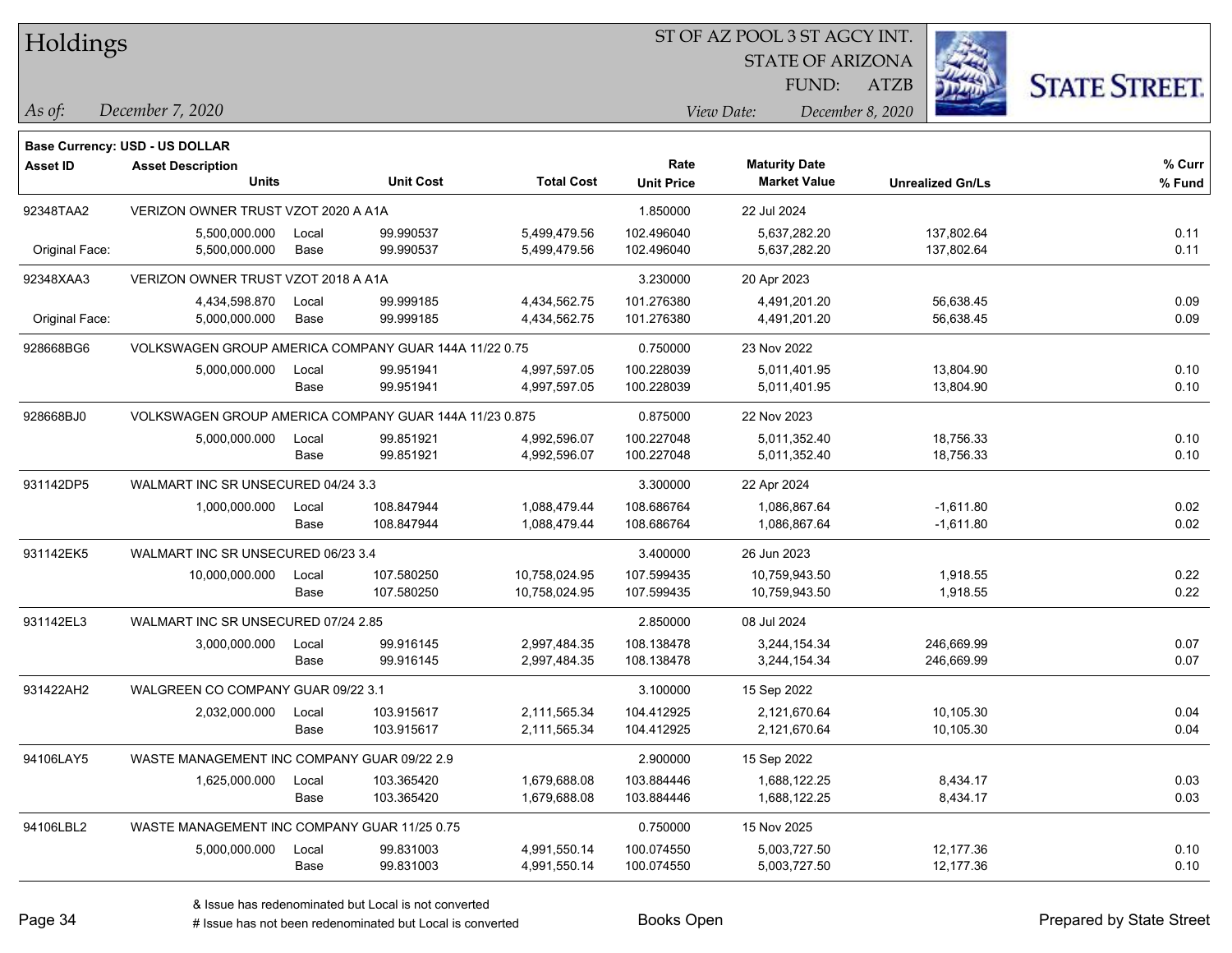| Holdings                  |                                               |       |                  |                   |                   | ST OF AZ POOL 3 ST AGCY INT. |                  |                         |                      |
|---------------------------|-----------------------------------------------|-------|------------------|-------------------|-------------------|------------------------------|------------------|-------------------------|----------------------|
|                           |                                               |       |                  |                   |                   | <b>STATE OF ARIZONA</b>      |                  |                         |                      |
|                           |                                               |       |                  |                   |                   | FUND:                        | <b>ATZB</b>      |                         | <b>STATE STREET.</b> |
| As of:                    | December 7, 2020                              |       |                  |                   |                   | View Date:                   | December 8, 2020 |                         |                      |
|                           | Base Currency: USD - US DOLLAR                |       |                  |                   |                   |                              |                  |                         |                      |
| <b>Asset ID</b>           | <b>Asset Description</b>                      |       |                  |                   | Rate              | <b>Maturity Date</b>         |                  |                         | % Curr               |
|                           | <b>Units</b>                                  |       | <b>Unit Cost</b> | <b>Total Cost</b> | <b>Unit Price</b> | <b>Market Value</b>          |                  | <b>Unrealized Gn/Ls</b> | % Fund               |
| 949746SP7                 | WELLS FARGO + COMPANY SR UNSECURED 02/22 VAR  |       |                  |                   | 1.143630          | 11 Feb 2022                  |                  |                         |                      |
|                           | 4,000,000.000                                 | Local | 100.000000       | 4,000,000.00      | 100.143500        | 4,005,740.00                 |                  | 5,740.00                | 0.08                 |
|                           |                                               | Base  | 100.000000       | 4,000,000.00      | 100.143500        | 4,005,740.00                 |                  | 5,740.00                | 0.08                 |
| 94988J5T0                 | WELLS FARGO BANK NA SR UNSECURED 10/21 3.625  |       |                  |                   | 3.625000          | 22 Oct 2021                  |                  |                         |                      |
|                           | 18,291,000.000                                | Local | 101.914262       | 18,641,137.64     | 102.635510        | 18,773,061.13                |                  | 131,923.49              | 0.38                 |
|                           |                                               | Base  | 101.914262       | 18,641,137.64     | 102.635510        | 18,773,061.13                |                  | 131,923.49              | 0.38                 |
| 94988J6A0                 | WELLS FARGO BANK NA SR UNSECURED 09/22 VAR    |       |                  |                   | 2.082000          | 09 Sep 2022                  |                  |                         |                      |
|                           | 10,000,000.000                                | Local | 101.139971       | 10,113,997.09     | 101.267000        | 10,126,700.00                |                  | 12,702.91               | 0.20                 |
|                           |                                               | Base  | 101.139971       | 10,113,997.09     | 101.267000        | 10,126,700.00                |                  | 12,702.91               | 0.20                 |
| 95000U2C6                 | WELLS FARGO + COMPANY SR UNSECURED 01/24 3.75 |       |                  |                   | 3.750000          | 24 Jan 2024                  |                  |                         |                      |
|                           | 5,000,000.000                                 | Local | 99.886801        | 4,994,340.03      | 108.650203        | 5,432,510.15                 |                  | 438,170.12              | 0.11                 |
|                           |                                               | Base  | 99.886801        | 4,994,340.03      | 108.650203        | 5,432,510.15                 |                  | 438,170.12              | 0.11                 |
| 95001DA75                 | WELLS FARGO + COMPANY SR UNSECURED 06/22 1    |       |                  |                   | 1.000000          | 17 Jun 2022                  |                  |                         |                      |
|                           | 3,000,000.000                                 | Local | 100.000000       | 3,000,000.00      | 99.147127         | 2,974,413.81                 |                  | $-25,586.19$            | 0.06                 |
|                           |                                               | Base  | 100.000000       | 3,000,000.00      | 99.147127         | 2,974,413.81                 |                  | $-25,586.19$            | 0.06                 |
| <b>US DOLLAR Total</b>    |                                               |       |                  |                   |                   |                              |                  |                         |                      |
|                           | 1,701,709,136.200                             | Local |                  | 1,710,662,741.43  |                   | 1,724,590,781.27             |                  | 13,928,039.84           | 34.85                |
| Original Face:            | 542,901,960.000                               | Base  |                  | 1,710,662,741.43  |                   | 1,724,590,781.27             |                  | 13,928,039.84           | 34.85                |
| <b>FIXED INCOME Total</b> |                                               |       |                  |                   |                   |                              |                  |                         |                      |
|                           | 1,701,709,136.200                             | Base  |                  | 1,710,662,741.43  |                   | 1,724,590,781.27             |                  | 13,928,039.84           | 34.85                |
| Original Face:            | 542,901,960.000                               |       |                  |                   |                   |                              |                  |                         |                      |

Page 35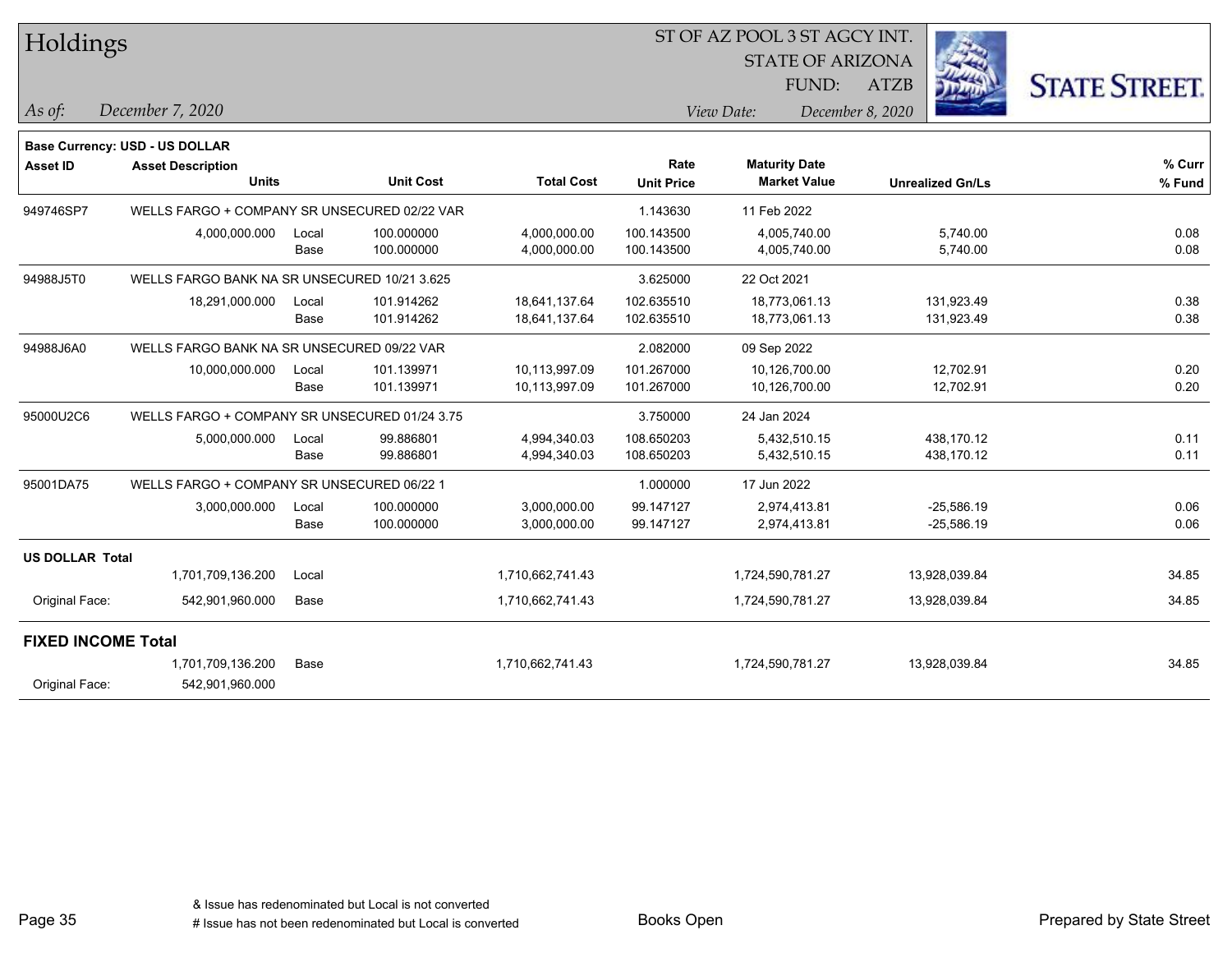| Holdings          |                                          |      |                  |                   | ST OF AZ POOL 3 ST AGCY INT.<br><b>STATE OF ARIZONA</b><br>FUND:<br><b>ATZB</b> |                      |                     |                  |                         | <b>STATE STREET.</b> |
|-------------------|------------------------------------------|------|------------------|-------------------|---------------------------------------------------------------------------------|----------------------|---------------------|------------------|-------------------------|----------------------|
| $ $ As of:        | December 7, 2020                         |      |                  |                   |                                                                                 | View Date:           |                     | December 8, 2020 |                         |                      |
|                   | <b>Base Currency: USD - US DOLLAR</b>    |      |                  |                   |                                                                                 |                      |                     |                  |                         |                      |
| Asset ID          | <b>Asset Description</b><br><b>Units</b> |      | <b>Unit Cost</b> | <b>Total Cost</b> | Rate<br><b>Unit Price</b>                                                       | <b>Maturity Date</b> | <b>Market Value</b> |                  | <b>Unrealized Gn/Ls</b> | % Curr<br>% Fund     |
| <b>FUND Total</b> |                                          |      |                  |                   |                                                                                 |                      |                     |                  |                         |                      |
| Original Face:    | 4,926,213,840.410<br>542,901,960.000     | Base |                  | 4,934,417,759.90  |                                                                                 | 4,948,345,799.74     |                     |                  | 13.928.039.84           | 100.00               |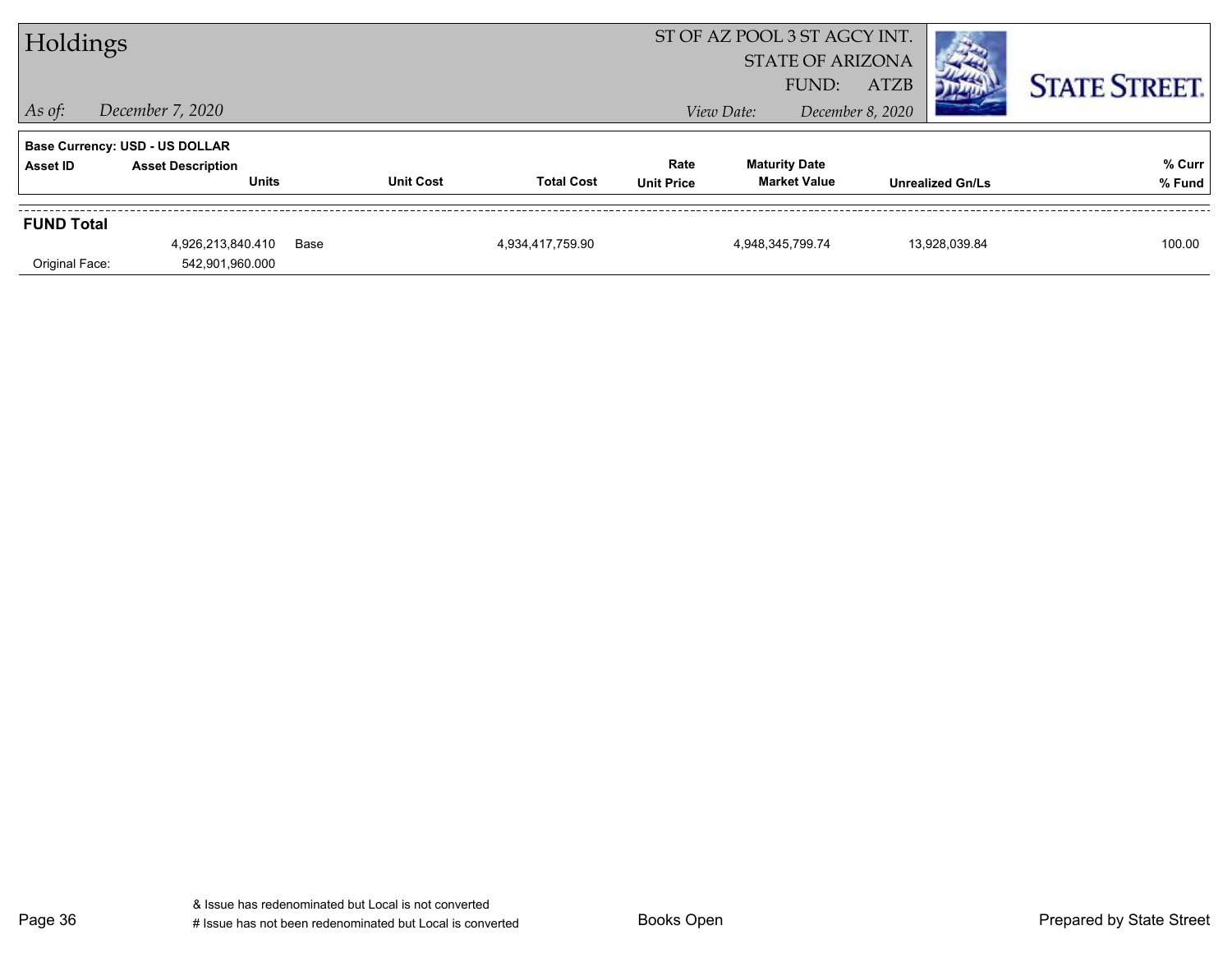# Holdings

### Currency Summary

*As of: December 7, 2020*

## ST OF AZ POOL 3 ST AGCY INT.

 STATE OF ARIZONAFUND:

ATZB



*View Date:December 8, 2020*

#### **Base Currency:USD - US DOLLAR**

|                        |                   |       |                   |                     | % Currency |                         |                          |                           |
|------------------------|-------------------|-------|-------------------|---------------------|------------|-------------------------|--------------------------|---------------------------|
|                        | <b>Units</b>      |       | <b>Total Cost</b> | <b>Market Value</b> | % Fund     | <b>Unreal Sec Gn/Ls</b> | <b>Unreal Curr Gn/Ls</b> | <b>Total Unreal Gn/Ls</b> |
| <b>US DOLLAR</b>       |                   |       |                   |                     |            |                         | Exchange Rate:           | 1.000000                  |
| <b>CASH</b>            |                   |       |                   |                     |            |                         |                          |                           |
|                        | 9,280.400         | Local | 9,280.40          | 9,280.40            | 0.00       | 0.00                    |                          | 0.00                      |
|                        |                   | Base  | 9,280.40          | 9,280.40            | 0.00       | 0.00                    | 0.00                     | 0.00                      |
| <b>CASH EQUIVALENT</b> |                   |       |                   |                     |            |                         |                          |                           |
|                        | 3,224,495,423.810 | Local | 3,223,745,738.07  | 3,223,745,738.07    | 65.15      | 0.00                    |                          | 0.00                      |
|                        |                   | Base  | 3,223,745,738.07  | 3,223,745,738.07    | 65.15      | 0.00                    | 0.00                     | 0.00                      |
| <b>FIXED INCOME</b>    |                   |       |                   |                     |            |                         |                          |                           |
|                        | 1,701,709,136.200 | Local | 1,710,662,741.43  | 1,724,590,781.27    | 34.85      | 13,928,039.84           |                          | 13,928,039.84             |
| Original Face:         | 542,901,960.000   | Base  | 1,710,662,741.43  | 1,724,590,781.27    | 34.85      | 13,928,039.84           | 0.00                     | 13,928,039.84             |
| <b>US DOLLAR Total</b> |                   |       |                   |                     |            |                         |                          |                           |
|                        | 4,926,213,840.410 | Local | 4,934,417,759.90  | 4,948,345,799.74    | 100.00     | 13,928,039.84           |                          | 13,928,039.84             |
| Original Face:         | 542,901,960.000   | Base  | 4,934,417,759.90  | 4,948,345,799.74    | 100.00     | 13,928,039.84           | 0.00                     | 13,928,039.84             |
| <b>FUND Total</b>      |                   |       |                   |                     |            |                         |                          |                           |
|                        | 4,926,213,840.410 | Base  | 4,934,417,759.90  | 4,948,345,799.74    | 100.00     | 13,928,039.84           | 0.00                     | 13,928,039.84             |
| Original Face:         | 542,901,960.000   |       |                   |                     |            |                         |                          |                           |
|                        |                   |       |                   |                     |            |                         |                          |                           |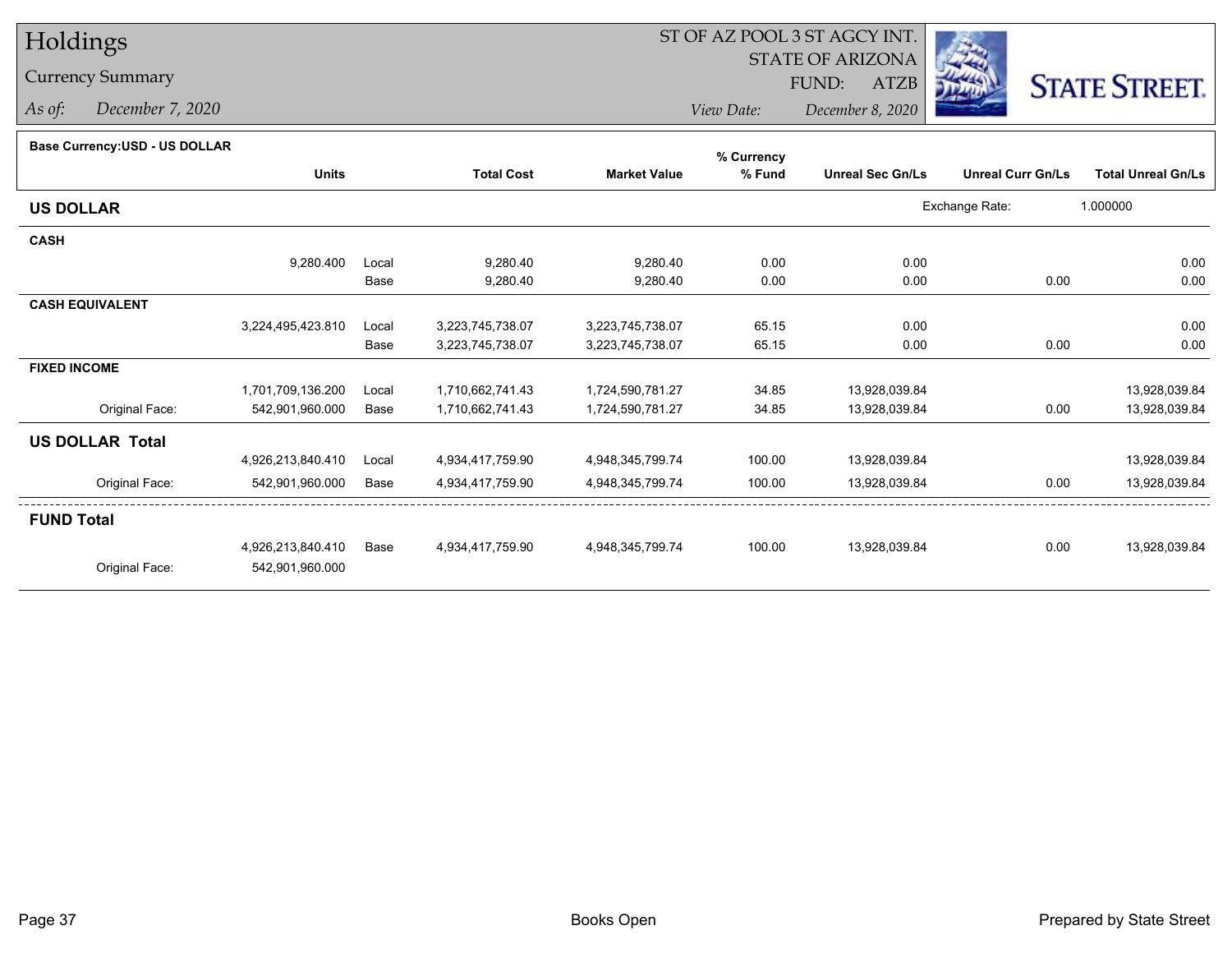| Holdings             |                                       |                   |                     | ST OF AZ POOL 3 ST AGCY INT. |                                                 |                          |                           |
|----------------------|---------------------------------------|-------------------|---------------------|------------------------------|-------------------------------------------------|--------------------------|---------------------------|
| <b>Asset Summary</b> |                                       |                   |                     |                              | <b>STATE OF ARIZONA</b><br>FUND:<br><b>ATZB</b> |                          | <b>STATE STREET.</b>      |
| As of:               | December 7, 2020                      |                   |                     | View Date:                   | December 8, 2020                                |                          |                           |
|                      | <b>Base Currency: USD - US DOLLAR</b> |                   |                     |                              |                                                 |                          |                           |
|                      | <b>Units</b>                          | <b>Total Cost</b> | <b>Market Value</b> | % Fund                       | <b>Unreal Sec Gn/Ls</b>                         | <b>Unreal Curr Gn/Ls</b> | <b>Total Unreal Gn/Ls</b> |
| <b>CASH</b>          |                                       |                   |                     |                              |                                                 |                          |                           |
| <b>US DOLLAR</b>     |                                       |                   |                     |                              |                                                 |                          |                           |
|                      | 9,280.400                             | 9,280.40          | 9,280.40            | 0.00                         | 0.00                                            | 0.00                     | 0.00                      |
| <b>CASH Total</b>    | 9,280.400                             | 9,280.40          | 9,280.40            | 0.00                         | 0.00                                            | 0.00                     | 0.00                      |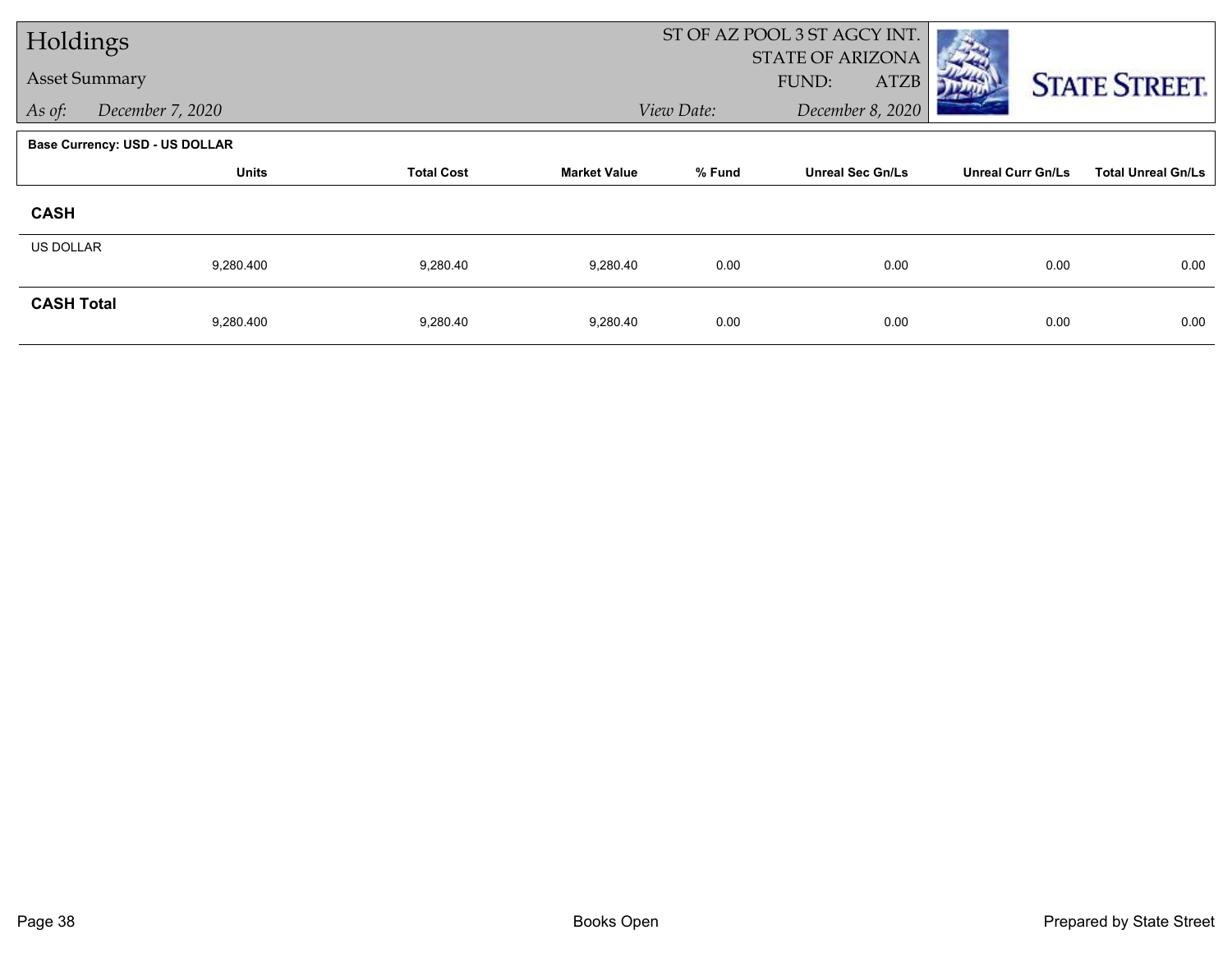| Holdings  |                                |                   |                     | ST OF AZ POOL 3 ST AGCY INT. |                         |                          |                           |
|-----------|--------------------------------|-------------------|---------------------|------------------------------|-------------------------|--------------------------|---------------------------|
|           |                                |                   |                     |                              | <b>STATE OF ARIZONA</b> |                          |                           |
|           | <b>Asset Summary</b>           |                   |                     |                              | <b>ATZB</b><br>FUND:    |                          | <b>STATE STREET.</b>      |
| As of:    | December 7, 2020               |                   |                     | View Date:                   | December 8, 2020        |                          |                           |
|           | Base Currency: USD - US DOLLAR |                   |                     |                              |                         |                          |                           |
|           | <b>Units</b>                   | <b>Total Cost</b> | <b>Market Value</b> | % Fund                       | <b>Unreal Sec Gn/Ls</b> | <b>Unreal Curr Gn/Ls</b> | <b>Total Unreal Gn/Ls</b> |
|           | <b>CASH EQUIVALENT</b>         |                   |                     |                              |                         |                          |                           |
| US DOLLAR |                                |                   |                     |                              |                         |                          |                           |
|           | 3,224,495,423.810              | 3,223,745,738.07  | 3,223,745,738.07    | 65.15                        | 0.00                    | 0.00                     | 0.00                      |
|           | <b>CASH EQUIVALENT Total</b>   |                   |                     |                              |                         |                          |                           |
|           | 3,224,495,423.810              | 3,223,745,738.07  | 3,223,745,738.07    | 65.15                        | 0.00                    | 0.00                     | 0.00                      |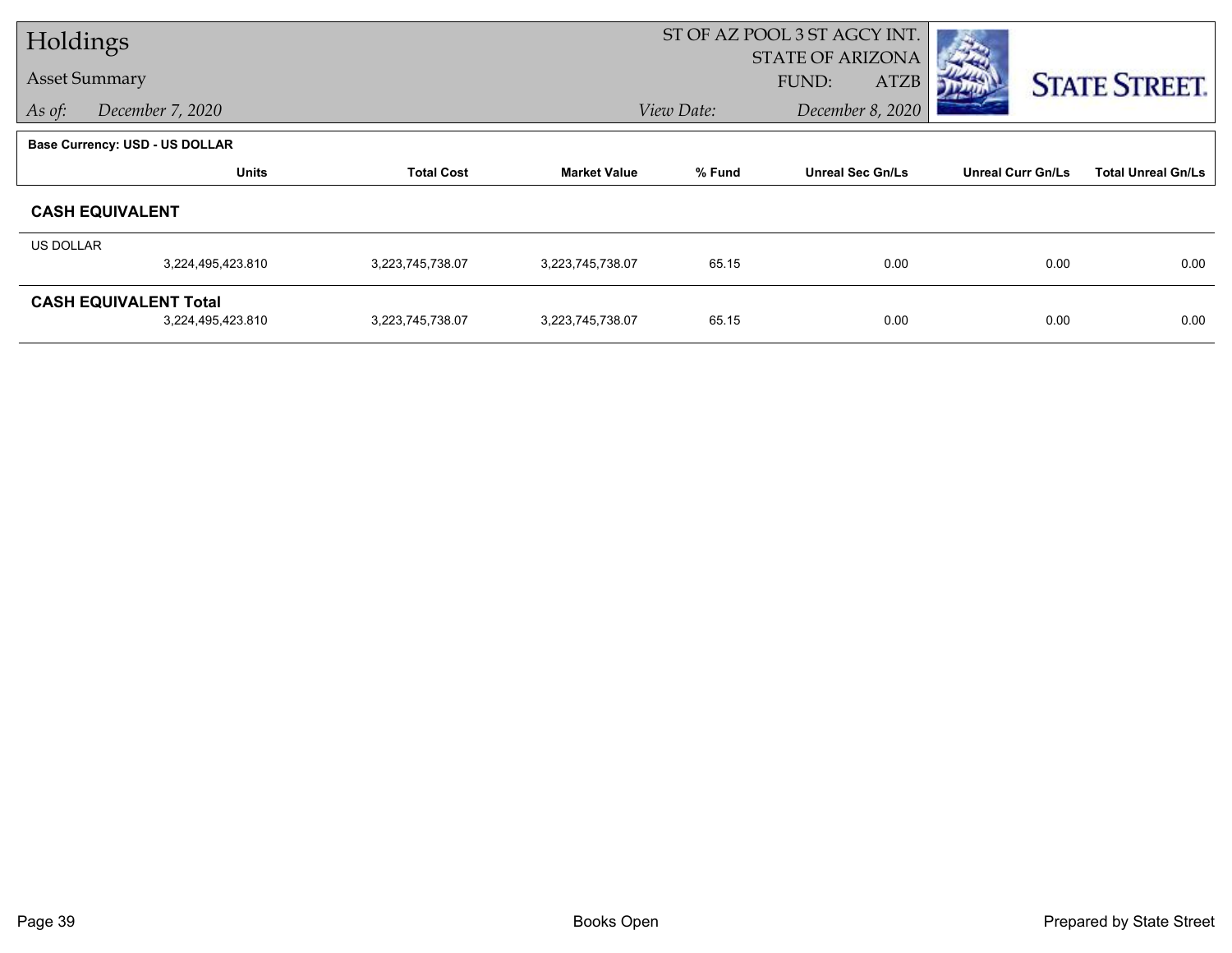| Holdings         |                                       |                   |                     | ST OF AZ POOL 3 ST AGCY INT. |                         |                          |                           |  |
|------------------|---------------------------------------|-------------------|---------------------|------------------------------|-------------------------|--------------------------|---------------------------|--|
|                  |                                       |                   |                     |                              | <b>STATE OF ARIZONA</b> |                          |                           |  |
|                  | <b>Asset Summary</b>                  |                   |                     |                              | FUND:<br><b>ATZB</b>    |                          | <b>STATE STREET.</b>      |  |
| As of:           | December 7, 2020                      |                   |                     | View Date:                   | December 8, 2020        |                          |                           |  |
|                  | <b>Base Currency: USD - US DOLLAR</b> |                   |                     |                              |                         |                          |                           |  |
|                  | <b>Units</b>                          | <b>Total Cost</b> | <b>Market Value</b> | % Fund                       | <b>Unreal Sec Gn/Ls</b> | <b>Unreal Curr Gn/Ls</b> | <b>Total Unreal Gn/Ls</b> |  |
|                  | <b>FIXED INCOME</b>                   |                   |                     |                              |                         |                          |                           |  |
| <b>US DOLLAR</b> |                                       |                   |                     |                              |                         |                          |                           |  |
|                  | 1,701,709,136.200                     | 1,710,662,741.43  | 1,724,590,781.27    | 34.85                        | 13,928,039.84           | 0.00                     | 13,928,039.84             |  |
|                  | <b>FIXED INCOME Total</b>             |                   |                     |                              |                         |                          |                           |  |
|                  | 1,701,709,136.200                     | 1,710,662,741.43  | 1,724,590,781.27    | 34.85                        | 13,928,039.84           | 0.00                     | 13,928,039.84             |  |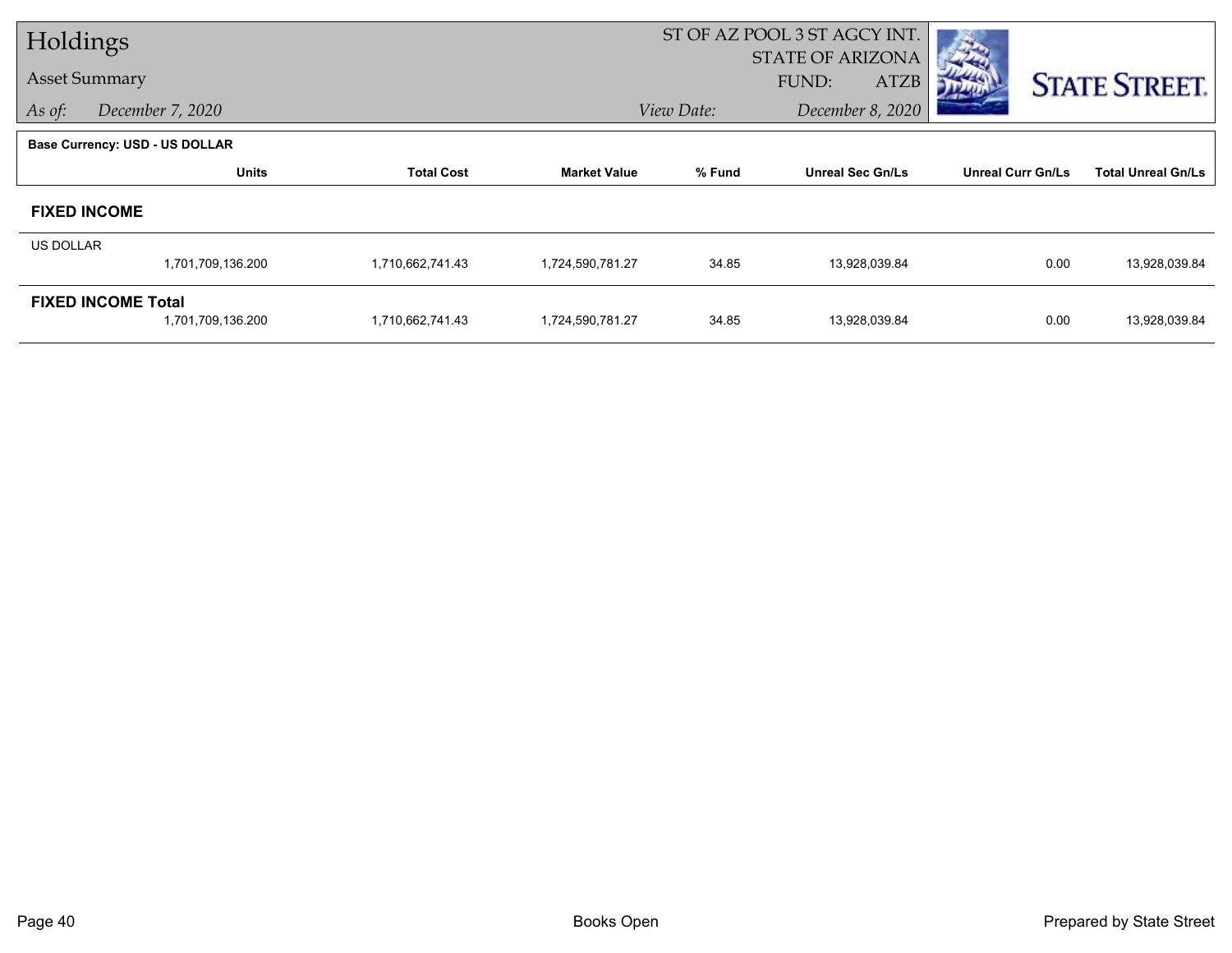| Holdings          |                                       |                   |                     | ST OF AZ POOL 3 ST AGCY INT.                    |                         |                          |                           |  |
|-------------------|---------------------------------------|-------------------|---------------------|-------------------------------------------------|-------------------------|--------------------------|---------------------------|--|
|                   | <b>Asset Summary</b>                  |                   |                     | <b>STATE OF ARIZONA</b><br><b>ATZB</b><br>FUND: |                         |                          | <b>STATE STREET.</b>      |  |
| As of:            | December 7, 2020                      |                   |                     | View Date:                                      | December 8, 2020        |                          |                           |  |
|                   | <b>Base Currency: USD - US DOLLAR</b> |                   |                     |                                                 |                         |                          |                           |  |
|                   | Units                                 | <b>Total Cost</b> | <b>Market Value</b> | % Fund                                          | <b>Unreal Sec Gn/Ls</b> | <b>Unreal Curr Gn/Ls</b> | <b>Total Unreal Gn/Ls</b> |  |
| <b>FUND Total</b> |                                       |                   |                     |                                                 |                         |                          |                           |  |
|                   | 4,926,213,840.410                     | 4,934,417,759.90  | 4,948,345,799.74    | 100.00                                          | 13.928.039.84           | 0.00                     | 13,928,039.84             |  |